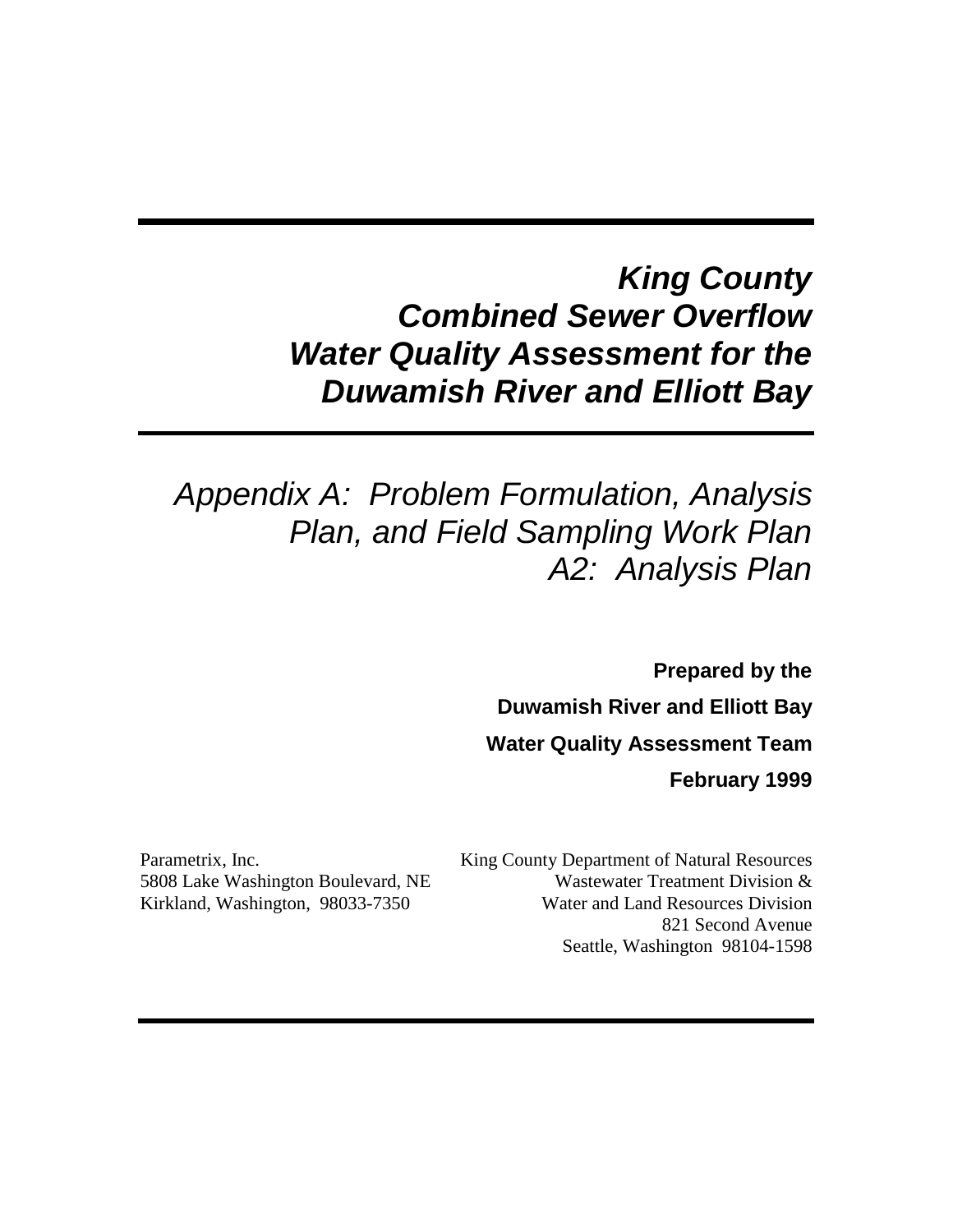# **TABLE OF CONTENTS**

|    |     |                                                                 | Page |
|----|-----|-----------------------------------------------------------------|------|
| 1. |     |                                                                 |      |
| 2. |     | REVIEW OF CONCEPTUAL SITE MODELS AND RISK                       |      |
|    | 2.1 | REVIEW OF IDENTIFIED EXPOSURE PATHWAYS 2-1                      |      |
|    | 2.2 |                                                                 |      |
|    | 2.3 |                                                                 |      |
| 3. |     |                                                                 |      |
|    | 3.1 |                                                                 |      |
|    | 3.2 | PHYSICAL STRESSORS AND WATER QUALITY                            |      |
|    |     |                                                                 |      |
|    | 3.3 |                                                                 |      |
| 4. |     | HYDRODYNAMIC MODELING OF CHEMICAL                               |      |
|    |     |                                                                 |      |
|    | 4.1 | APPLICATION OF THE HYDRODYNAMIC MODEL IN THE                    |      |
|    | 4.2 | <b>INTERFACING MODEL OUTPUT WITH THE RISK</b>                   |      |
|    |     |                                                                 |      |
|    | 4.3 | APPORTIONING SOURCE CONTRIBUTIONS TO TISSUE                     |      |
|    |     |                                                                 |      |
|    | 4.4 |                                                                 |      |
|    | 4.5 | IDENTIFICATION OF CANDIDATE CHEMICAL STRESSORS  4-6             |      |
|    | 4.6 |                                                                 |      |
|    |     | Measures and Methods for Conducting the Analysis Phase<br>4.6.1 |      |
|    |     |                                                                 |      |
|    |     | 4.6.2                                                           |      |
|    |     | 4.6.3                                                           |      |
|    |     | 4.6.4                                                           |      |
|    |     | 4.6.5                                                           |      |
|    | 4.7 |                                                                 |      |
|    |     | 4.7.1 Measures and Methods for Conducting the Analysis Phase    |      |
|    |     |                                                                 |      |
|    |     | Assumptions of the Wildlife Risk Assessment 4-17<br>4.7.2       |      |
|    | 4.8 |                                                                 |      |
|    |     | 4.8.1                                                           |      |
|    |     | 4.8.2                                                           |      |
|    |     | 4.8.3                                                           |      |
|    |     | 4.8.4                                                           |      |
| 5. |     |                                                                 |      |
| 6. |     | ADDENDUM—DEVIATIONS FROM THE ANALYSIS PLAN  6-1                 |      |
|    | 6.1 |                                                                 |      |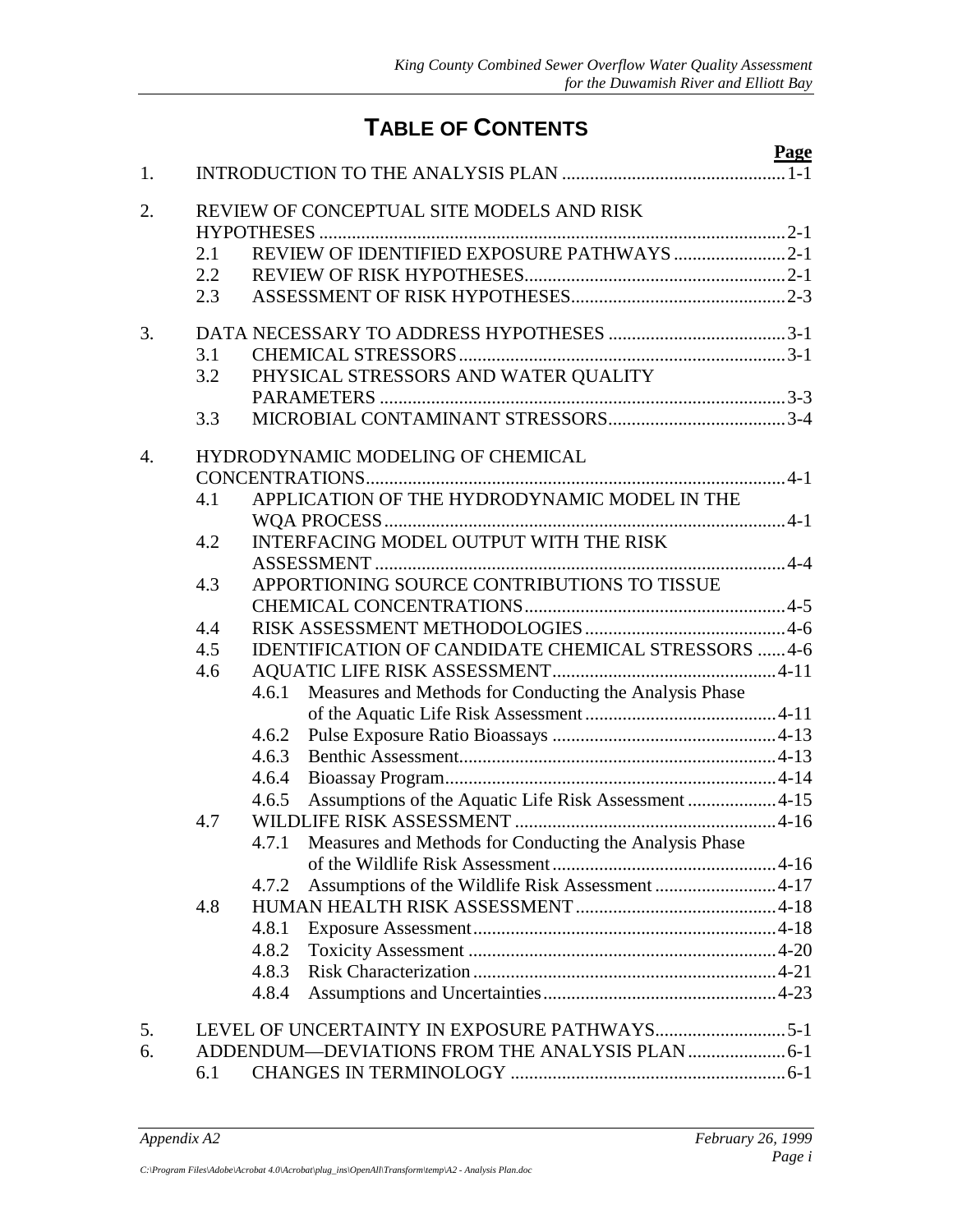# **TABLE OF CONTENTS (CONTINUED)**

#### **Page**

|    | 6.2  | <b>CHEMICAL MEASUREMENTS IN</b>                            |  |
|----|------|------------------------------------------------------------|--|
|    |      |                                                            |  |
|    | 6.3  |                                                            |  |
|    | 6.4  |                                                            |  |
|    | 6.5  |                                                            |  |
|    | 6.6  | INTERFACING THE MODEL WITH THE RISK ASSESSMENT  6-2        |  |
|    | 6.7  |                                                            |  |
|    | 6.8  | <b>IDENTIFICATION OF CANDIDATE CHEMICAL STRESSORS  6-3</b> |  |
|    | 6.9  | RISKS FROM CHANGES IN WATER VELOCITY                       |  |
|    |      |                                                            |  |
|    | 6.10 | AQUATIC LIFE RISK ASSESSMENT - WATER QUALITY               |  |
|    |      |                                                            |  |
|    | 6.11 | <b>AQUATIC LIFE RISK ASSESSMENT - PHYSICAL</b>             |  |
|    |      |                                                            |  |
|    | 6.12 |                                                            |  |
|    | 6.13 |                                                            |  |
|    | 6.14 |                                                            |  |
|    | 6.15 | WILDLIFE RISK ASSESSMENT - CHANGES IN HABITAT              |  |
|    |      |                                                            |  |
|    | 6.16 | WILDLIFE RISK ASSESSMENT - HAZARD INDICES 6-4              |  |
|    | 6.17 | MINIMUM INFECTIVE DOSE FOR PATHOGEN RISK                   |  |
|    |      |                                                            |  |
|    | 6.18 |                                                            |  |
| 7. |      |                                                            |  |
|    |      |                                                            |  |

#### ACCOMPANYING VOLUMES

| Volume 1 | Overview and Interpretation              |                                                                   |  |
|----------|------------------------------------------|-------------------------------------------------------------------|--|
|          |                                          | Appendix A Problem Formulation, Analysis Plan, and Field Sampling |  |
|          |                                          | Work Plan                                                         |  |
|          |                                          | <b>Problem Formulation</b><br>A1.                                 |  |
|          |                                          | A3 Field Sampling Work Plan                                       |  |
|          |                                          | Appendix B Methods and Results                                    |  |
|          |                                          | Hydrodynamic Fate and Transport Numerical<br>B1                   |  |
|          |                                          | Model for the Duwamish River and Elliott Bay                      |  |
|          |                                          | <b>B2</b><br>Human Health Risk Assessment                         |  |
|          |                                          | B3<br>Wildlife Risk Assessment                                    |  |
|          |                                          | <b>B</b> 4<br><b>Aquatic Life Risk Assessment</b>                 |  |
|          |                                          | Appendix C Issue Papers                                           |  |
| Volume 2 | <b>Public Information Document</b>       |                                                                   |  |
| Volume 3 | <b>Stakeholder Committee Report</b>      |                                                                   |  |
| Volume 4 | <b>WERF Peer Review Committee Report</b> |                                                                   |  |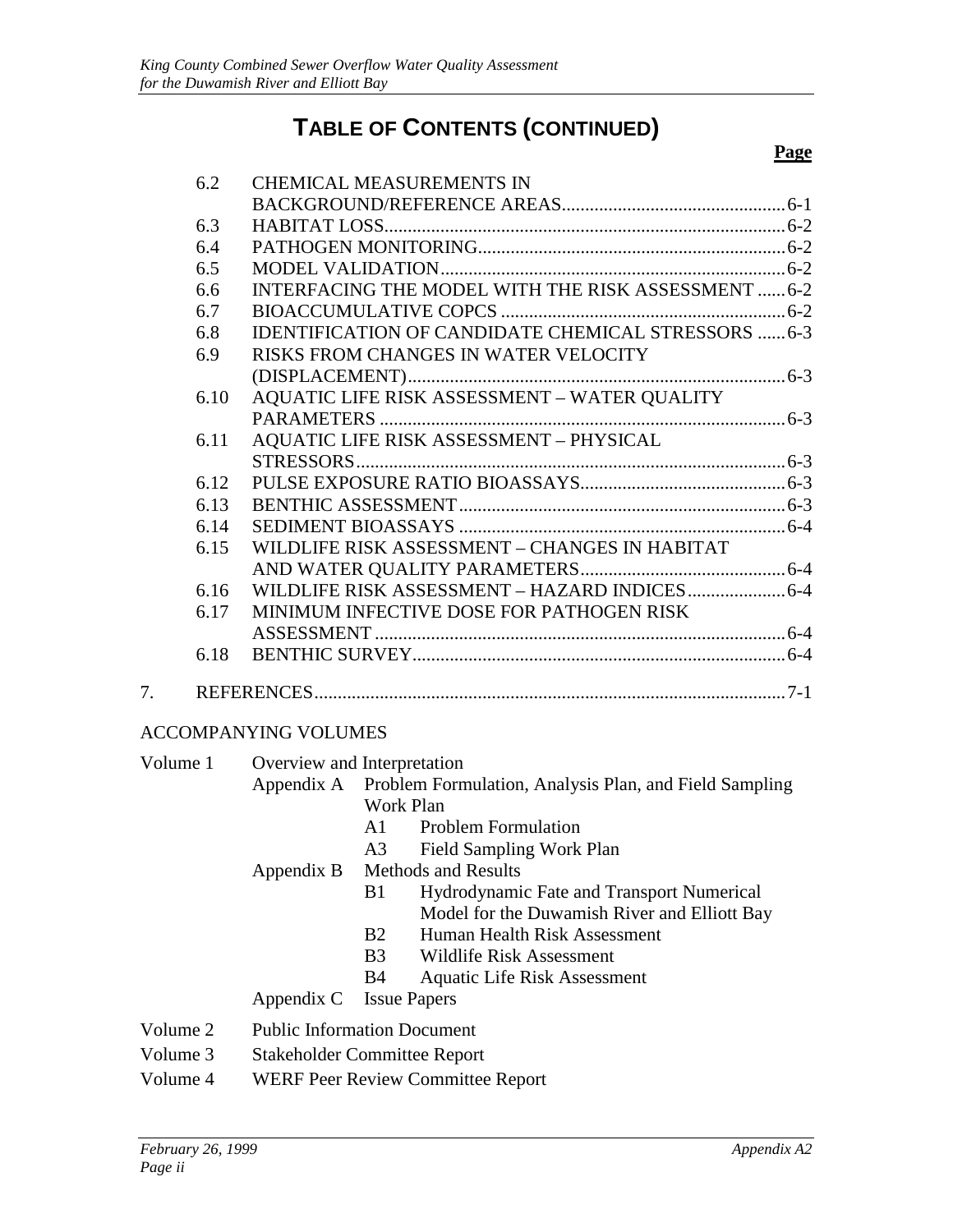# **LIST OF FIGURES**

#### **Page**

# **LIST OF TABLES**

#### **Page**

| Table $2-1$ . | Risk Hypotheses Identified in Problem Formulation               | $2 - 2$  |
|---------------|-----------------------------------------------------------------|----------|
| Table 3-1.    | Chemical and Physical Data Needs for CSO Discharges 3-1         |          |
| Table 3-2.    | Chemical and Physical Data Requirements for Receiving Waters    |          |
|               | Upstream and Downstream of CSO Discharge Points                 | $3 - 2$  |
| Table 3-3.    |                                                                 | $3 - 3$  |
| Table 3-4.    | Chemical Data Needs in Background/Reference Areas               | $.3 - 3$ |
| Table 3-5.    | Water Quality Parameter Data Needed from CSO Discharges         | $.3 - 4$ |
| Table 3-6.    | Water Quality Data Needed from the Receiving Environment        |          |
|               |                                                                 |          |
| Table 3-7.    | Raw Influent to West Point Treatment Plant Data Needs3-5        |          |
| Table 3-8.    | Disease Causing Pathogens Data Needs for CSO Discharges 3-5     |          |
| Table 3-9.    | Microbial Contaminant Data Needs for the Receiving Environment  |          |
|               |                                                                 |          |
| Table $4-1$ . |                                                                 |          |
| Table 4-2.    |                                                                 |          |
| Table 4-3.    | Exposure Pathways to be Evaluated in Human Health Risk          |          |
|               | Assessment                                                      | $-4-19$  |
| Table $5-1$ . | Level of Uncertainty in Exposure Pathways between Stressors and |          |
|               |                                                                 | $5 - 2$  |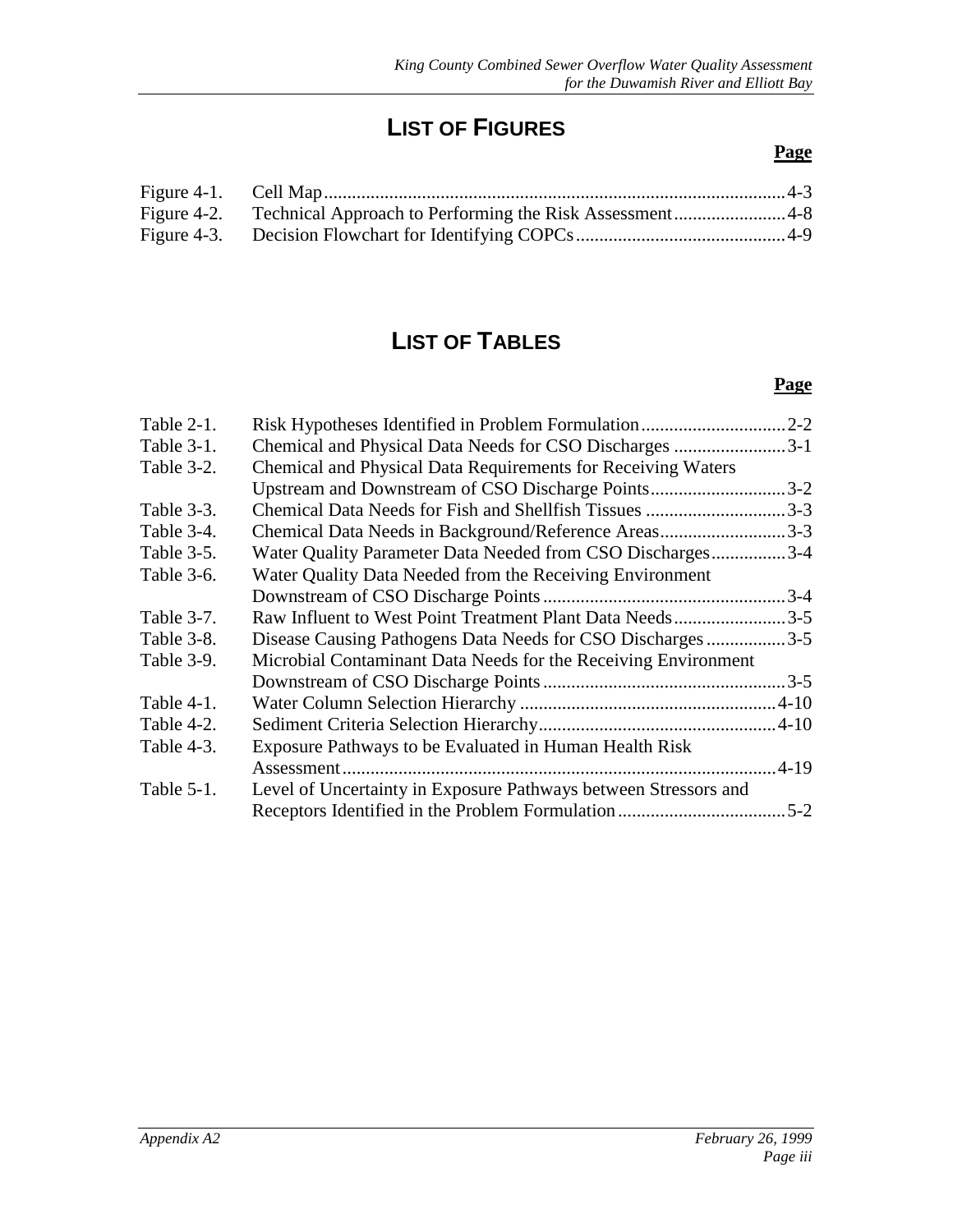# **LIST OF ACRONYMS**

| <b>ACR</b>   | Acute-chronic ratio                                         |
|--------------|-------------------------------------------------------------|
| <b>ADI</b>   | Allowable daily intakes                                     |
| <b>ASTM</b>  | American Society of Testing and Materials                   |
| <b>BCF</b>   | <b>Bioconcentration factor</b>                              |
| <b>BSAF</b>  | Biota-sediment accumulation factor                          |
| COPC         | Constituents of potential concern                           |
| <b>CSO</b>   | Combined sewer overflow                                     |
| <b>EEC</b>   | Expected environmental concentrations                       |
| <b>EED</b>   | Expected environmental doses                                |
| <b>GMAV</b>  | Genus mean acute values                                     |
| <b>HEAST</b> | <b>Health Effect Assessment Summary Tables</b>              |
| HI           | Hazard index                                                |
| HQ           | Hazard quotient                                             |
| <b>IRIS</b>  | <b>Integrated Risk Information System</b>                   |
| <b>MID</b>   | Minimum infective dose                                      |
| <b>MDL</b>   | Method detection limit                                      |
| <b>NCASI</b> | National Council of the Pulp and Paper Industry for Air and |
|              | <b>Stream Improvement</b>                                   |
| <b>NOAA</b>  | National Oceanic and Atmospheric Administration             |
| <b>NOAEL</b> | No observed effect level                                    |
| <b>PER</b>   | Pulse exposure ratio                                        |
| <b>RfD</b>   | Reference dose                                              |
| TDI          | Tolerable daily intakes                                     |
| <b>TRV</b>   | Toxicity reference values                                   |
| <b>TSS</b>   | Total suspended solids                                      |
| U.S. EPA     | United States Environmental Protection Agency               |
| <b>WHO</b>   | World Health Organization                                   |
| <b>WQA</b>   | <b>Water Quality Assessment</b>                             |
| <b>WERF</b>  | <b>Water Environment Research Foundation</b>                |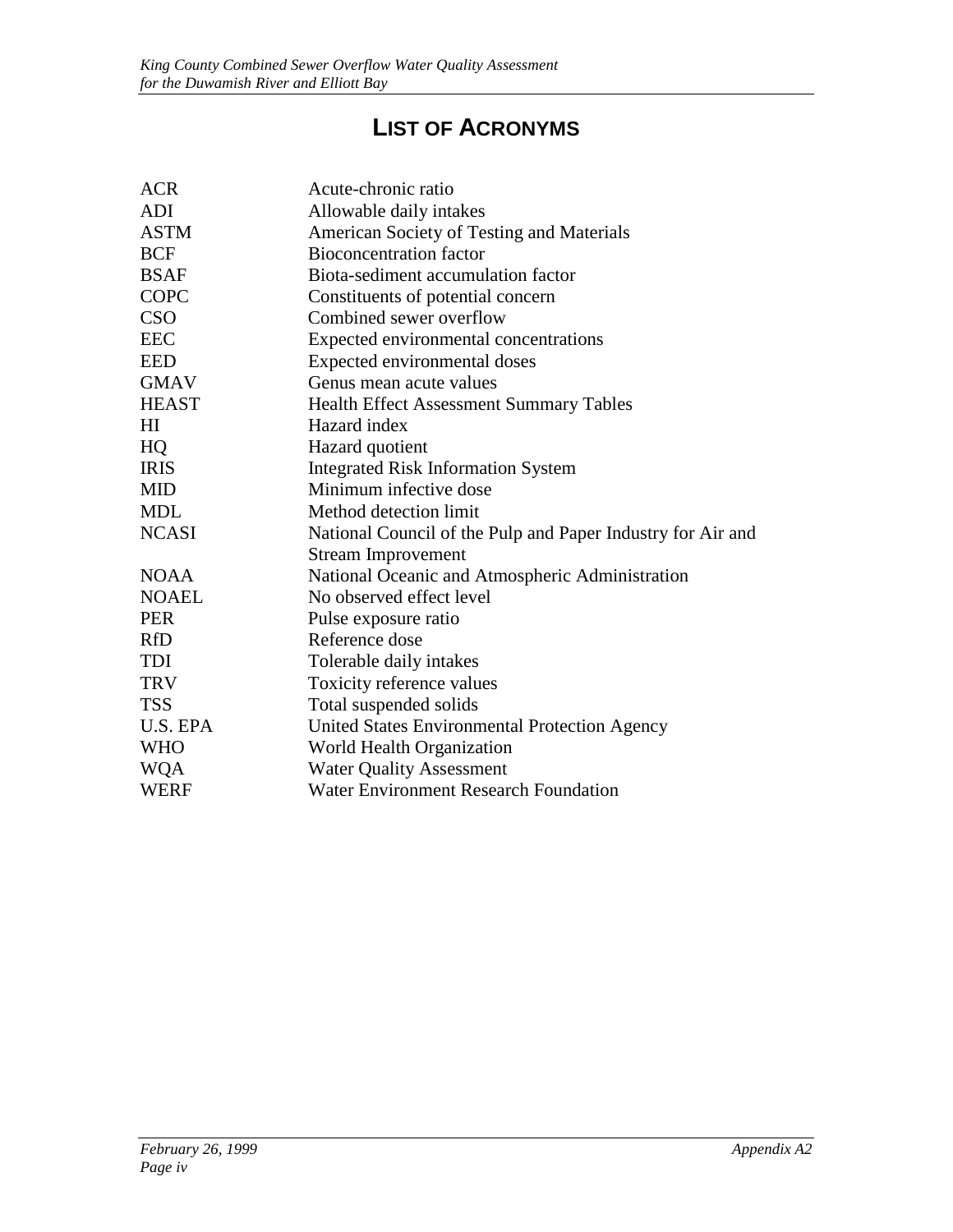# **1. INTRODUCTION TO THE ANALYSIS PLAN**

<span id="page-5-0"></span>The purpose of the Duwamish River/Elliott Bay Water Quality Assessment (WQA) Analysis Plan is to evaluate how the risk hypotheses set forth in the Problem Formulation and Planning Document (Appendix A1) will be assessed using available and new data (U.S. EPA 1996a). This analysis plan also presents and defines the overall design of the risk assessment, identifies the data required to test the risk hypotheses, and presents the methods that will be used in the analysis phase of the risk assessment (U.S. EPA 1996a). This analysis plan completes the problem formulation and identifies the level of uncertainty in the exposure pathways and relationships identified during problem formulation that will be pursued in the analysis phase.

The analysis phase of the risk assessment presents the technical evaluation of the risk hypotheses and the relationships between the stressors and their effects on the identified receptors. The analysis phase includes an exposure characterization<sup>1</sup> and an effects  $\frac{1}{2}$  characterization<sup>2</sup>, along with an evaluation of ecosystem and receptor attributes to evaluate the questions and issues identified in problem formulation. The end product of the analysis will be the descriptions of exposure and effects that will form the basis for reaching conclusions concerning risk from combined sewer overflow (CSO) discharges and other sources to the Duwamish River and Elliott Bay (U.S. EPA 1996a).

Section 2 of this analysis plan summarizes the conceptual site models and the risk hypotheses, which were developed in problem formulation. Data needed to evaluate these hypotheses are identified in Section 3. The hydrodynamic model that will be used to develop the chemical and bacteriological concentrations used in the risk assessment is introduced in Section 4. The methodologies used to evaluate each major group of receptors—aquatic life, wildlife, and people—are also reviewed in Section 4. Section 5 discusses the level of uncertainty associated with evaluating different exposure pathways and different receptors. Finally, cited references are listed in Section 6.

<sup>&</sup>lt;sup>1</sup> Exposure assessment involves the estimation of the magnitude, frequency, and duration of exposure, and characterization of the exposed individuals and/or populations (U.S. EPA 1996a).

<sup>&</sup>lt;sup>2</sup> Effects characterization is the portion of the analysis phase that evaluates the ability of a stressor to cause adverse effects under a particular set of circumstances (U.S. EPA 1996a).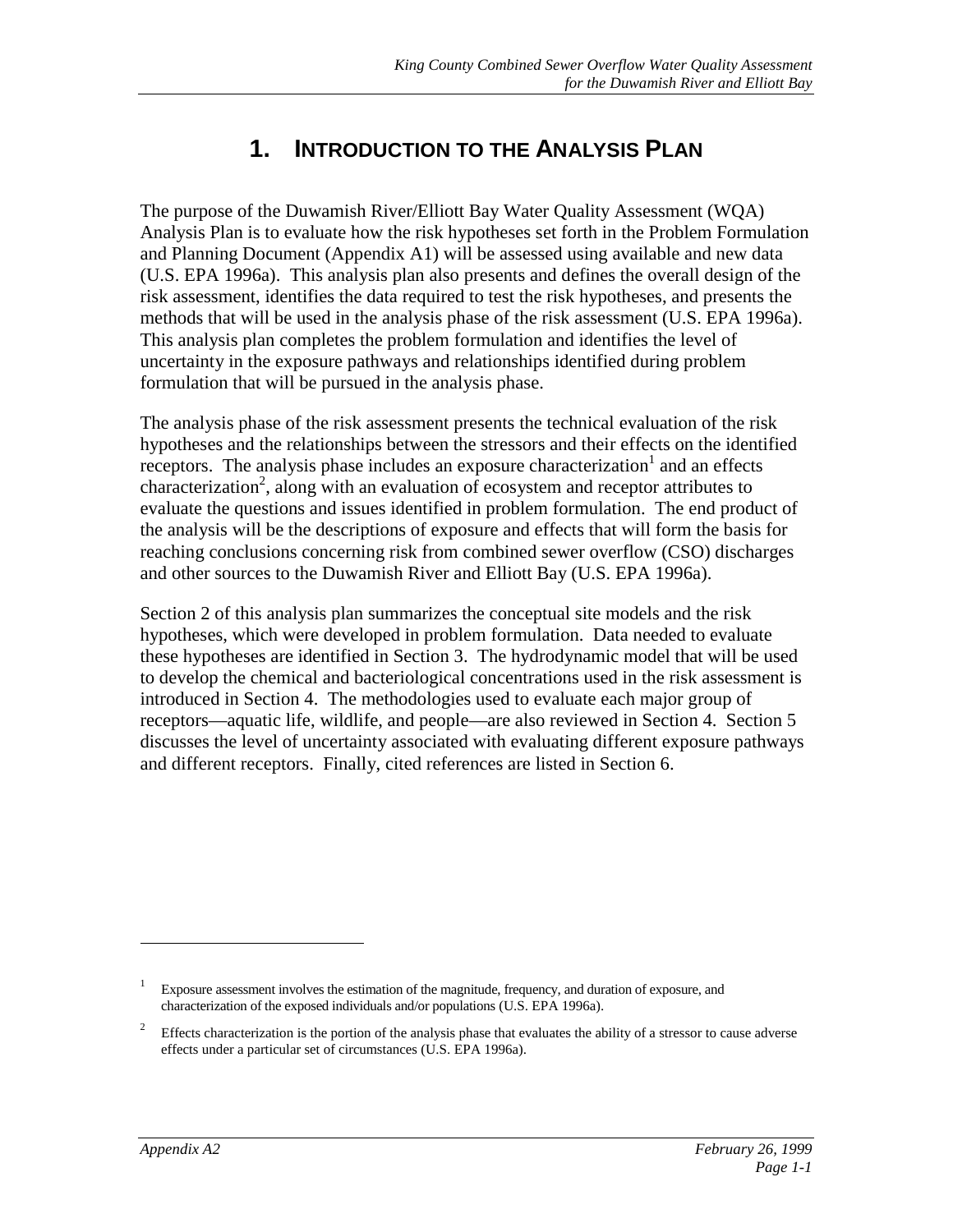# <span id="page-6-0"></span>**2. REVIEW OF CONCEPTUAL SITE MODELS AND RISK HYPOTHESES**

### **2.1 Review of Identified Exposure Pathways**

The problem formulation, prepared by the WQA Team, identified a series of pathways through which the biological resources under evaluation could be exposed to human impacts that might result in adverse effects (Appendix A1). The receptors identified are:

- Aquatic life—salmon outmigrants, resident fish, epibenthos, and infaunal community
- Wildlife—spotted sandpipers, great blue herons, bald eagles, and river otters
- Human Health—primary and secondary users of the river and bay, and people who consume seafood collected from the river and bay.

Four principal types of stressors are identified as having potential impact on the study area. They are:

- Toxic chemicals
- Physical disturbance
- Changes in water quality parameters
- Microbial contamination

The problem formulation identified that aquatic life was at potential risk from exposure to toxic chemicals, physical disturbances to the environment, and changes in water quality parameters. Similarly, wildlife was identified as being at potential risk from exposure to toxic chemicals and physical disturbances to the environment. People were considered to be at potential risk from exposure to toxic chemicals and microbial contaminants.

### **2.2 Review of Risk Hypotheses**

Using the conceptual models presented in the problem formulation (Appendix A1), a number of risk hypotheses were developed to address the potential risks resulting from CSO discharges and other sources. These hypotheses were developed to address the potential risks associated with toxic chemicals, physical disturbance, changes in water quality parameters (e.g., salinity, dissolved oxygen (DO), temperature, and pH), and microbial contaminants. These hypotheses distinguished between risks from all sources including CSOs (baseline risk) and the risks associated only with CSO discharges (CSO risk).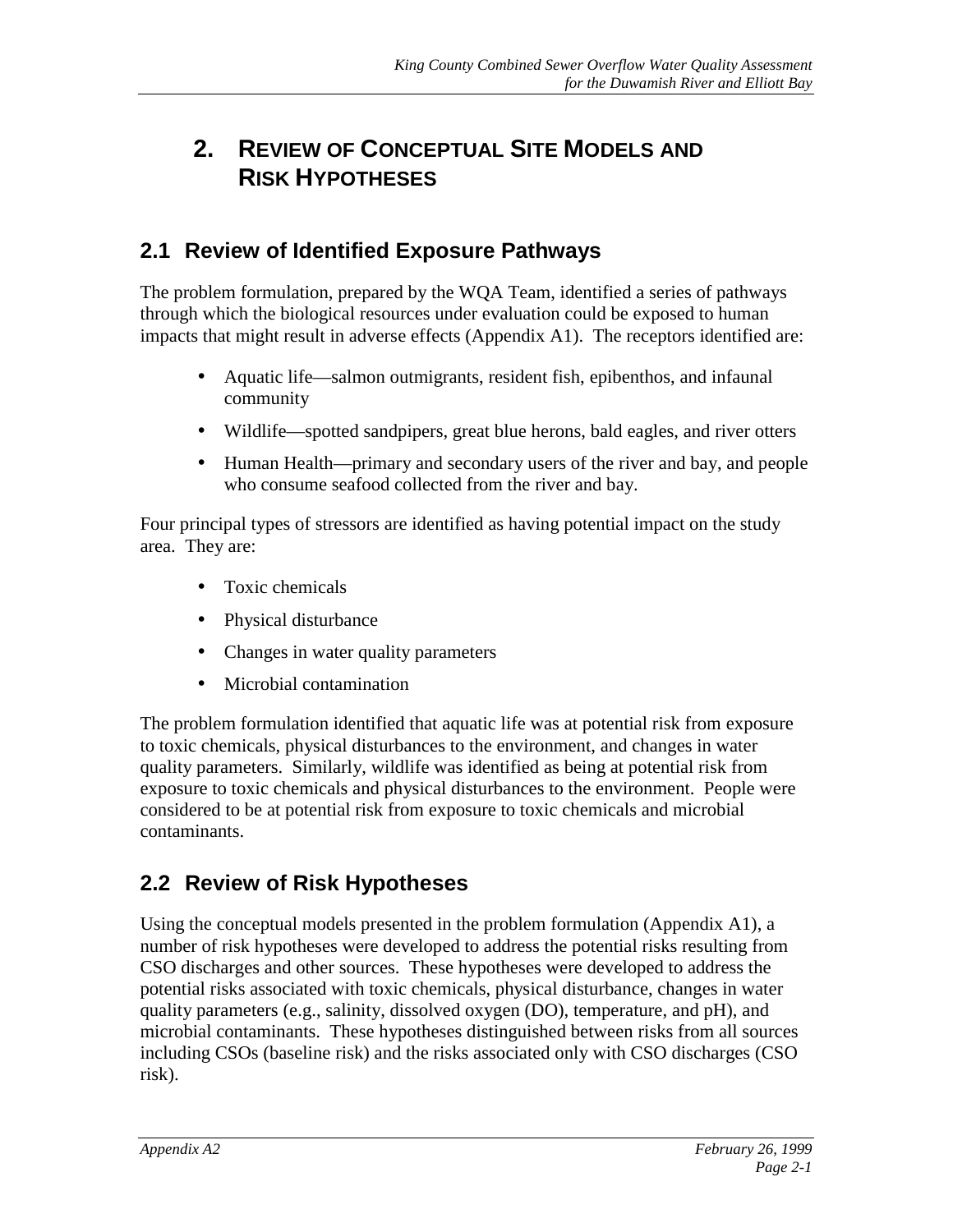<span id="page-7-0"></span>The following table (Table 2-1) presents the risk hypotheses developed for ecological receptors, which includes both aquatic life and wildlife receptors, and human health for each type of stressor that was present in the Duwamish River and Elliott Bay system.

| <b>Ecological Receptor Hypotheses</b>           |                                                                                                                                                                                                                                                                                                                                                                            |  |  |
|-------------------------------------------------|----------------------------------------------------------------------------------------------------------------------------------------------------------------------------------------------------------------------------------------------------------------------------------------------------------------------------------------------------------------------------|--|--|
| <b>Toxic Chemical</b><br><b>Hypotheses</b>      | Elevated chemical baseline concentrations cause reduced survivorship and<br>reproduction of aquatic life and wildlife resources present in the Duwamish River and<br>Elliott Bay.                                                                                                                                                                                          |  |  |
|                                                 | Chemicals present in intermittent CSO discharges cause reduced survivorship and<br>reproduction of aquatic life and wildlife present in the Duwamish River and Elliott Bay.                                                                                                                                                                                                |  |  |
| Physical<br>Disturbance<br>Hypotheses           | Changes in the physical structure of receiving waters resulting from seasonal runoff<br>cause reduced survivorship and reproduction of aquatic life and wildlife present in the<br>Duwamish River and Elliott Bay.                                                                                                                                                         |  |  |
|                                                 | Changes in the physical structure of receiving waters resulting from intermittent CSO<br>discharges cause reduced survivorship and reproduction of aquatic life and wildlife<br>resources present in the Duwamish River and Elliott Bay.                                                                                                                                   |  |  |
| <b>Water Quality</b><br>Parameter<br>Hypotheses | Changes in water quality parameters in ambient waters resulting from seasonal<br>runoff results in reduced survivorship and reproduction of aquatic life and wildlife<br>resources present in the Duwamish River and Elliott Bay.                                                                                                                                          |  |  |
|                                                 | Changes in water quality parameters resulting from intermittent CSO discharges<br>cause reduced survivorship and reproduction of aquatic life and wildlife resources<br>present in the Duwamish River and Elliott Bay.                                                                                                                                                     |  |  |
|                                                 | <b>Human Health Receptor Hypotheses</b>                                                                                                                                                                                                                                                                                                                                    |  |  |
| <b>Toxic Chemical</b><br>Hypotheses             | People using the Duwamish River/Elliott Bay system for recreation (e.g., swimming,<br>fishing, and boating), commercial fishing and subsistence food gathering are at<br>increased risk of non-cancer and cancer health effects from elevated chemical<br>baseline concentrations in surface waters, sediment, fish, and shellfish.                                        |  |  |
|                                                 | People using the Duwamish River/Elliott Bay system for recreation (e.g., swimming<br>fishing, and boating), commercial fishing, and subsistence food gathering are at<br>increased risk of non-cancer and cancer health effects from elevated chemical<br>concentrations in intermittent CSO discharges to surface waters and sediments.                                   |  |  |
| Microbial<br>Contaminant<br><b>Hypotheses</b>   | People using the Duwamish River/Elliott Bay system for recreation (e.g., swimming,<br>fishing, and boating), commercial fishing and subsistence food gathering are at<br>increased risk of infection and symptomatic illness from elevated concentrations of<br>microbial contaminants present at baseline conditions in surface waters, sediment,<br>fish, and shellfish. |  |  |
|                                                 | People using the Duwamish River/Elliott Bay system for recreation (e.g., swimming<br>and fishing), commercial fishing and subsistence food gathering are at increased risk<br>of infection and symptomatic illness from elevated concentrations of microbial<br>contaminants present in intermittent CSO discharges to surface waters and<br>sediments.                    |  |  |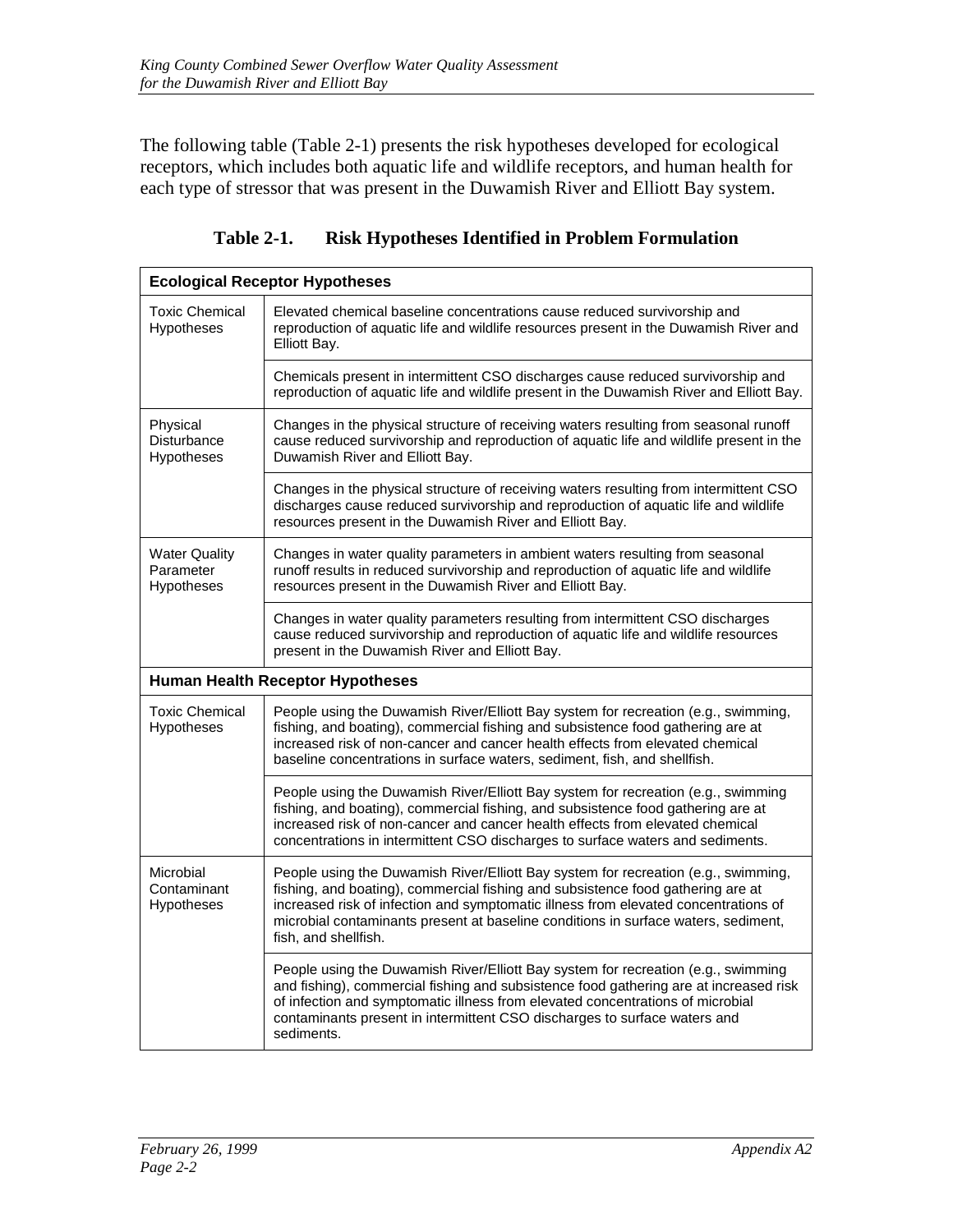### <span id="page-8-0"></span>**2.3 Assessment of Risk Hypotheses**

Each of these risk hypotheses will be tested using the basic components of risk assessment identified above—exposure assessment, effects characterization, and risk characterization. Data will be gathered to determine the exposure level from baseline conditions, CSO discharges, and other sources for each receptor from each potential stressor (chemical, physical, changes in water quality, and microbial contaminants). These data will be compared to the identified effect thresholds for each stressor. Exposure levels of stressors will be evaluated as point estimates for aquatic life, wildlife, and human health followed by an examination of probabilistic ranges for aquatic life and wildlife. Receptors with exposure levels that exceed effects thresholds in the detailed, probabilistic risk assessment, will result in predictions of significant risk for specific aquatic life receptors. In general, exposures that result in exceedances of pre-established effect thresholds will be identified as posing risks.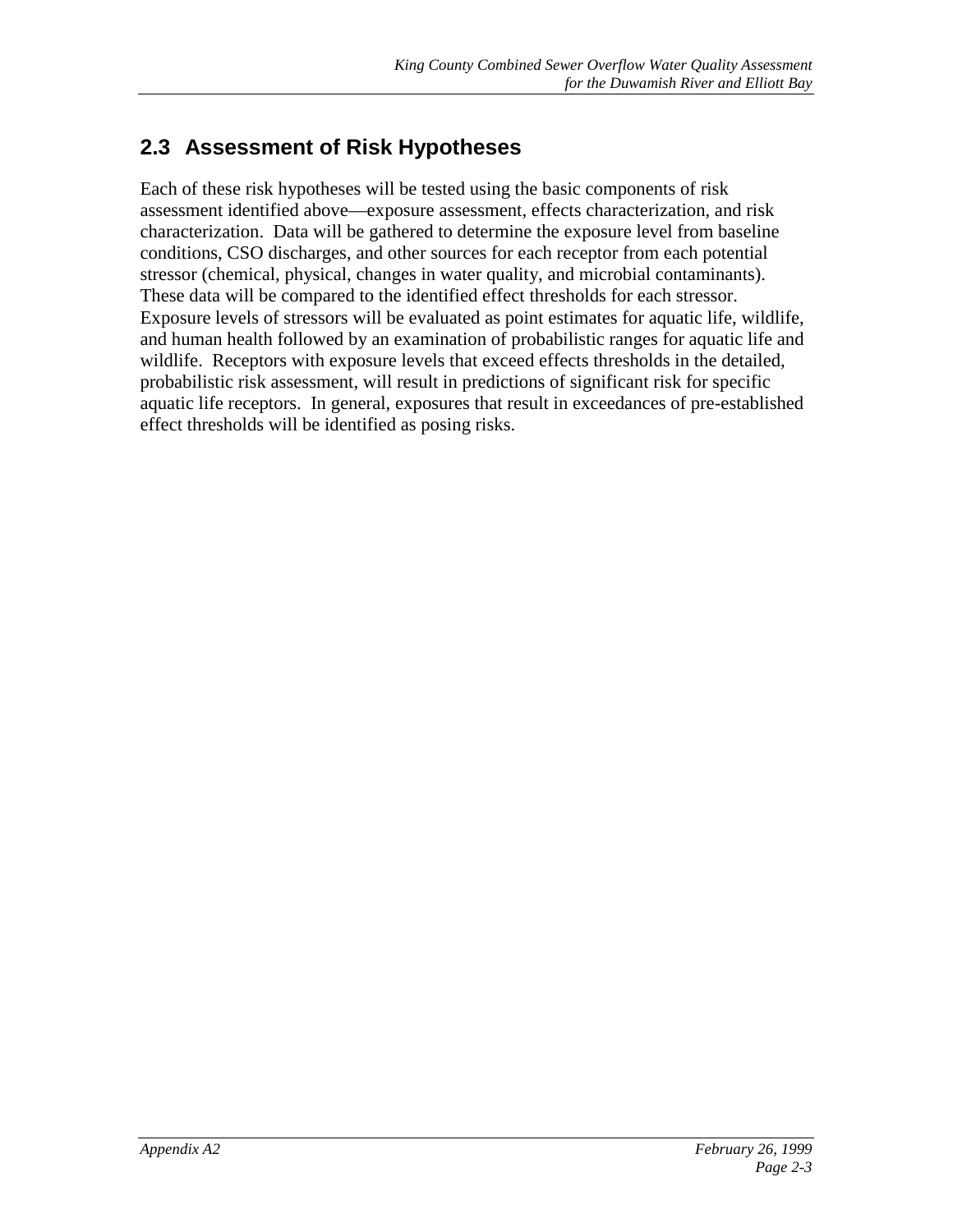# <span id="page-9-0"></span>**3. DATA NECESSARY TO ADDRESS HYPOTHESES**

#### **3.1 Chemical Stressors**

Chemicals present in CSO discharges, in receiving waters downstream of CSO discharge locations, and in tissues of prey organisms are potential stressors that have been identified in the conceptual site models. The specific data needs in each environmental medium to support the risk assessment are identified in Table 3-1 through Table 3-3.

As chemicals are likely to be present in CSO discharges both dissolved in the water and bound to particulate matter, it will be necessary to collect data for both water and particulates in CSO discharges (Table 3-1). Measurement of the volumetric CSO flow rate  $(Q_{\text{cso}}(t))$  and the mass of the total suspended solids (TSS) per volume of CSO discharges ( $M<sub>TSS</sub>$ ) will be required to calculate the initial chemical contribution of CSO discharges to the sediment (Table 3-1).

| <b>CSO Chemical</b><br><b>Data Needs</b> | <b>Description</b>                                                                    |
|------------------------------------------|---------------------------------------------------------------------------------------|
| C <sub>Dissolved</sub> CSO               | Chemical concentration in filtered discharges samples (i.e.,<br>dissolved)            |
| $CTotal$ CSO                             | Chemical concentration in unfiltered discharge samples<br>(i.e., total)               |
| C <sub>TSS, CSO</sub>                    | Chemical concentration in TSS (i.e., particulates) in CSO<br>discharges               |
| $C_{\rm Settleable.}$ CSO                | Chemical concentration in the settleable solids by size<br>fraction in CSO discharges |
| <i>I</i> Settleable, CSO                 | Mass fraction of TSS by size fraction in CSO discharges                               |
| $Q_{\text{CSO}}(t)$                      | Volumetric CSO flow rate                                                              |
| $M_{TSS}$                                | Mass of TSS per volume of CSO discharges                                              |

**Table 3-1. Chemical and Physical Data Needs for CSO Discharges**

Similar chemical and physical data will be required for the receiving waters upstream and downstream of CSO discharge points to determine the baseline conditions of the Duwamish River and Elliott Bay estuary (Table 3-2).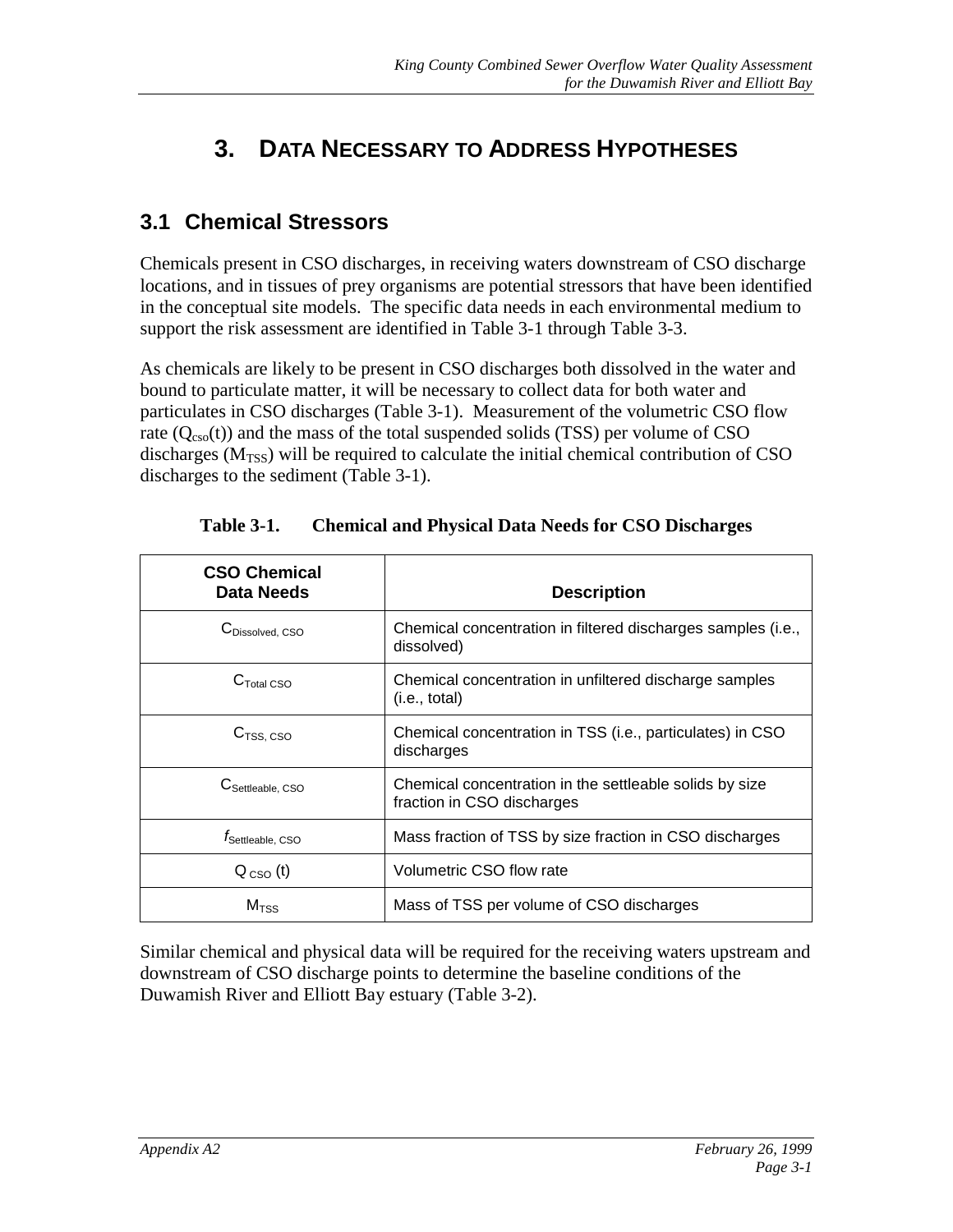#### <span id="page-10-0"></span>**Table 3-2. Chemical and Physical Data Requirements for Receiving Waters Upstream and Downstream of CSO Discharge Points**

| <b>Receiving Water Chemical</b><br>Data Needs | <b>Description</b>                                                                                              |
|-----------------------------------------------|-----------------------------------------------------------------------------------------------------------------|
| <b>C</b> Dissolved. Baseline                  | Chemical concentration in filtered ambient water samples<br>(i.e., dissolved)                                   |
| C <sub>Total</sub> , Baseline                 | Chemical concentration in unfiltered ambient water<br>samples (i.e., total)                                     |
| C <sub>TSS, Baseline</sub>                    | Chemical concentration in ambient water TSS                                                                     |
| C Settleable, Baseline                        | Chemical concentration in the settleable solids by size<br>fraction in ambient water                            |
| I Settleable, Baseline                        | Mass fraction of settleable solids in ambient water TSS                                                         |
| $Q_{\text{Baseline}}(t)$                      | Volumetric Flow Rate of the River                                                                               |
| <sup>T</sup> Chemical, CSO                    | Mass fraction of chemicals in the baseline water column<br>and baseline sediments attributable to CSO discharge |
| $M_{TSS}$                                     | Mass of TSS per volume of baseline flow of the river in<br>ambient water                                        |

To test hypotheses that address the exposure of receptors to chemicals in vertebrates and invertebrates will require data on the chemical concentrations in the tissue of a wide array of organisms living in the study site (Table 3-3). Because different methods of preparing seafood can affect the range of chemical concentrations present in fish and shellfish tissues (Sherer and Price 1993), fish and shell fish will be analyzed both uncooked and cooked.

Measured chemical concentrations in fish and shellfish tissues will be used in both the wildlife (uncooked only) and human health (both uncooked and cooked) risk assessment components. Chemical concentrations will also be measured in background/reference areas for comparison with concentrations present in the Duwamish River/Elliott Bay estuary. Specific sampling locations are identified in the Field Sampling Work Plan. Measurements taken from the reference areas are show in Table 3-4.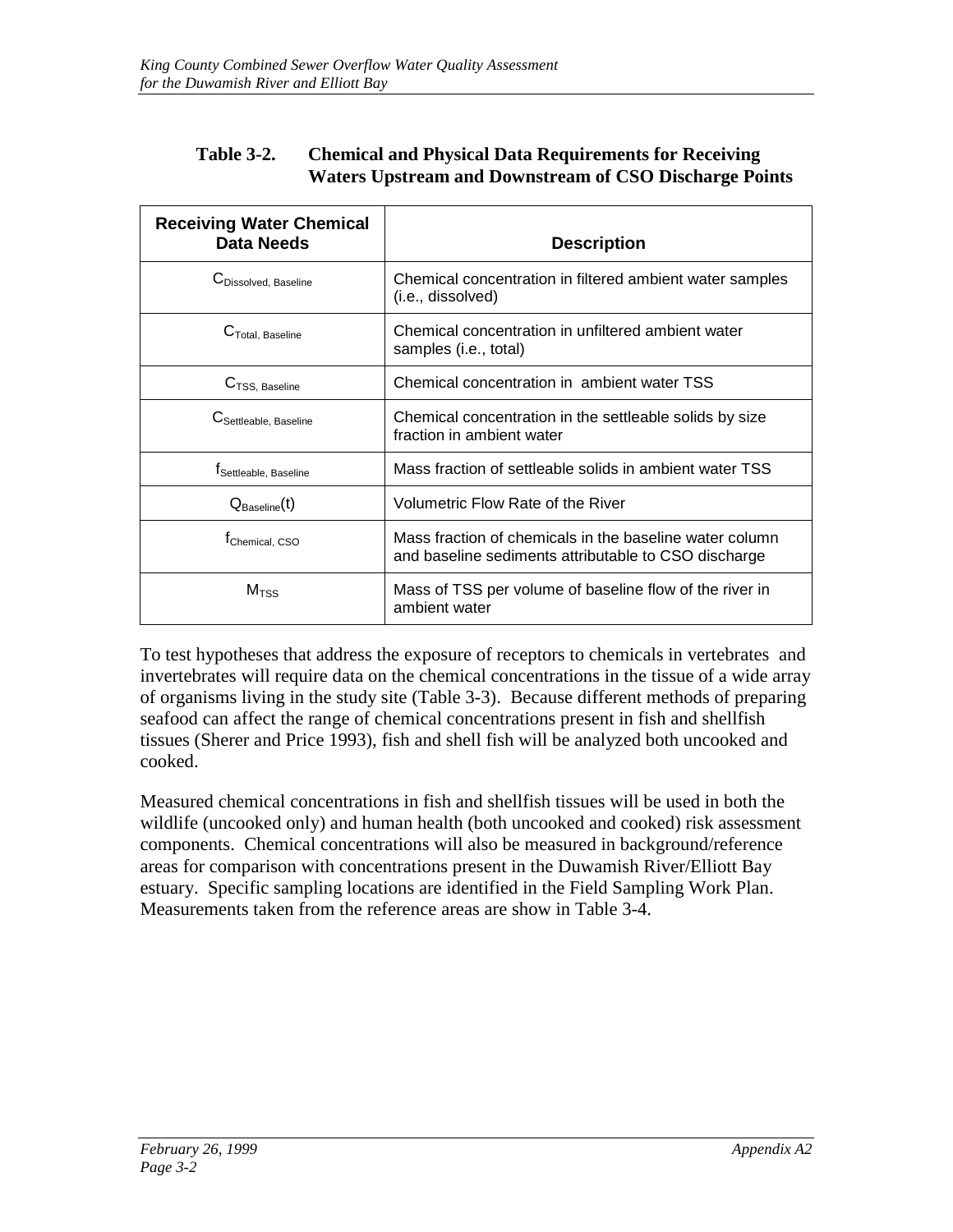<span id="page-11-0"></span>

| <b>Tissue Chemical</b><br><b>Data Needs</b> | <b>Description</b>                                                                                          |
|---------------------------------------------|-------------------------------------------------------------------------------------------------------------|
| $C_{\text{Invertahrates}}$                  | Chemical concentration in invertebrates (a composite of<br>appropriate size fractions of different species) |
| $C_{Small fish}$                            | Chemical concentration in small fish (< 9 inches)                                                           |
| C <sub>Large</sub> fish fillet              | Chemical concentration in large fish fillets (cooked and<br>uncooked)                                       |
| $F_{\text{Fillet}}$                         | Mass fraction of fish in the fillet                                                                         |
| $C_{\text{Large fish remainder}}$           | Chemical concentration in large fish remaining after<br>filleting (cooked and uncooked)                     |
| $F_{\text{Remainder}}$                      | Mass faction of fish remaining after filleting                                                              |
| $\mathsf{C}_{\mathsf{Shellfish}}$           | Chemical concentration in shellfish (cooked and<br>uncooked)                                                |

**Table 3-3. Chemical Data Needs for Fish and Shellfish Tissues**

**Table 3-4. Chemical Data Needs in Background/Reference Areas**

| <b>Background Chemical</b><br><b>Measurements</b> | <b>Description</b>                                                  |
|---------------------------------------------------|---------------------------------------------------------------------|
| $\mathcal{C}_{\mathsf{Sediment}}$                 | Chemical concentration in bulk sediment                             |
| $C_{\text{Total}}$                                | Chemical concentration in unfiltered water samples (i.e.,<br>total) |
| <b>UTissues</b>                                   | Chemical concentrations in fish and shellfish                       |

### **3.2 Physical Stressors and Water Quality Parameters**

The discharge of effluent from CSOs into the receiving environment can result in the physical changes in water and sediment quality that were identified in the conceptual site models. The specific data needs from CSO discharges and the receiving environment to support the risk assessment are identified in Table 3-5 and Table 3-6, respectively.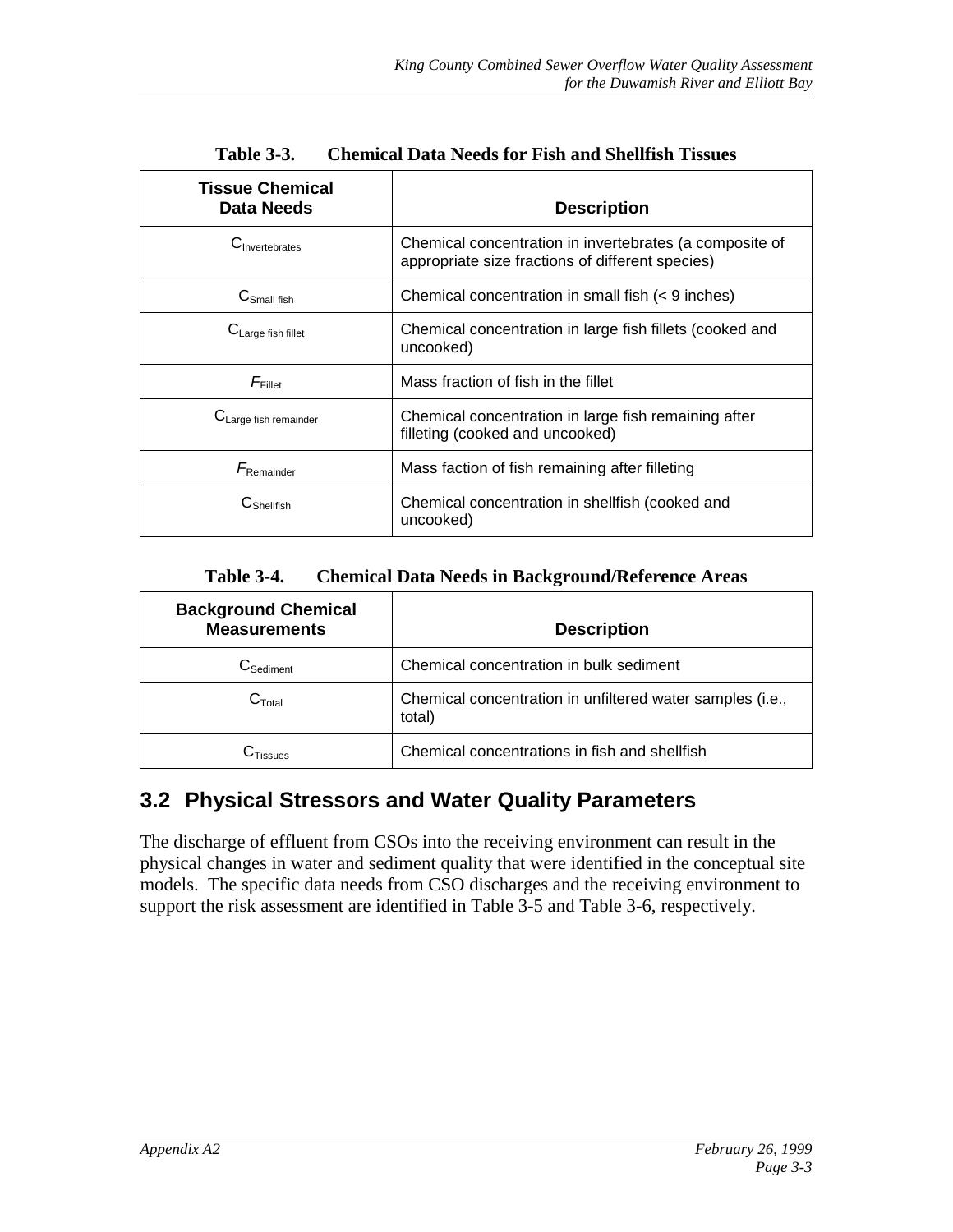<span id="page-12-0"></span>

| <b>CSO Water</b><br><b>Quality Data Needs</b> | <b>Description</b>                                               |
|-----------------------------------------------|------------------------------------------------------------------|
| Salinity                                      | Salinity of unfiltered CSO discharges samples                    |
| Dissolved Oxygen                              | Dissolved oxygen content of unfiltered CSO discharges<br>samples |
| Temperature                                   | Temperature of unfiltered CSO discharges samples                 |

| <b>Table 3-5.</b> | <b>Water Quality Parameter Data Needed from CSO Discharges</b> |
|-------------------|----------------------------------------------------------------|
|-------------------|----------------------------------------------------------------|

#### **Table 3-6. Water Quality Data Needed from the Receiving Environment Downstream of CSO Discharge Points**

| <b>Receiving Environment</b><br><b>Data Needs</b> | <b>Description</b>                                                                               |
|---------------------------------------------------|--------------------------------------------------------------------------------------------------|
| $\Delta$ Salinity                                 | Amount and duration of salinity change in the receiving<br>environment during a CSO discharge    |
| $\Delta$ Dissolved Oxygen                         | Amount and duration of DO change in the receiving<br>environment during a CSO discharge          |
| $\Delta$ Temperature                              | Amount and duration of temperature change in the<br>receiving environment during a CSO discharge |
| <b>Sedimentation Rate</b>                         | Deposition rate of new sediment during a CSO discharge                                           |
| <b>Habitat Loss</b>                               | Loss of sediment surface from CSO footprint <sup>3</sup> after a CSO<br>discharge, in $m2$       |
| $\Delta$ Velocity                                 | Amount and duration of change in river velocity during a<br>CSO discharge                        |

 $\Delta$  = Change in this parameter from existing levels

#### **3.3 Microbial Contaminant Stressors**

To establish whether CSO discharges represent a source of disease causing (pathogenic) microorganisms to the Duwamish River and Elliott Bay, raw sewage will be screened for the presence of *Salmonella*, *Listeria*, *Giardia*, *Yersinia* and enteric viruses. The ratio of indicator bacteria (fecal coliforms) to specific pathogens will be calculated. This will allow the use of historic and ongoing fecal coliform sampling data to predict the amount of disease causing bacteria and viruses present in CSO discharge and receiving waters

<sup>3</sup> The CSO footprint is the area directly impacted by the physical flow of the CSO discharge.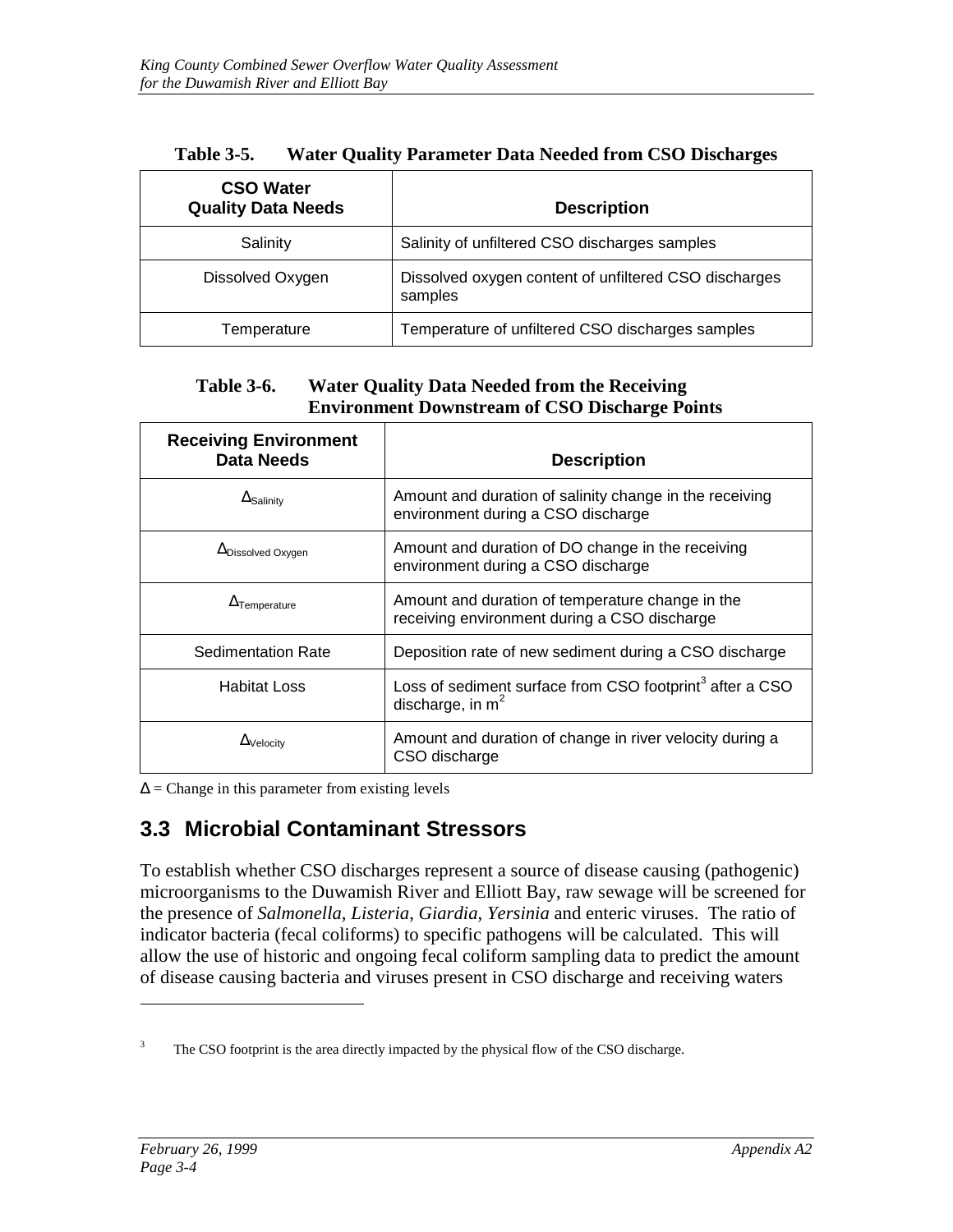<span id="page-13-0"></span>upstream and downstream of CSO discharge points. The specific data needs for microbial contaminants are presented in Tables 3-7, 3-8, and 3-9.

| <b>West Point Treatment</b><br><b>Plant Needs</b> | <b>Description</b> |
|---------------------------------------------------|--------------------|
| Salmonellae                                       | Number per liter   |
| Yersinia enterocolitica                           | Number per liter   |
| Listerae                                          | Number per liter   |
| Enteric viruses                                   | Number per liter   |
| Giardia                                           | Number per liter   |

**Table 3-7. Raw Influent to West Point Treatment Plant Data Needs**

| <b>Table 3-8.</b> | <b>Disease Causing Pathogens Data Needs for CSO Discharges</b> |
|-------------------|----------------------------------------------------------------|
|-------------------|----------------------------------------------------------------|

| <b>CSO Disease Causing</b><br><b>Pathogens Data Needs</b> | <b>Description</b>                                                                                                    |
|-----------------------------------------------------------|-----------------------------------------------------------------------------------------------------------------------|
| Pathogens                                                 | Number of Salmonellae, Yersinae, Listerae, Giardia, and<br>Enteric viruses estimated based on number in raw<br>sewage |
| <b>Fecal Coliforms</b>                                    | Number of fecal coliform bacteria present in CSO<br>discharge                                                         |
| $\mathsf{Q}_\mathsf{baseline}(\mathsf{t})$                | <b>Volumetric Flow Rate</b>                                                                                           |

#### **Table 3-9. Microbial Contaminant Data Needs for the Receiving Environment Downstream of CSO Discharge Points**

| <b>Receiving Environment</b><br><b>Microbial Contaminant</b><br><b>Data Needs</b> | <b>Description</b>                                                                                                       |
|-----------------------------------------------------------------------------------|--------------------------------------------------------------------------------------------------------------------------|
| Fecal coliforms, Salmonellae,<br>Enteric Viruses, Yersinia<br>enterocolitica      | Number in mussels adjacent to CSO immediately post<br>discharge and one sample per day until levels reach<br>background. |
| <b>Fecal Coliforms</b>                                                            | Number of fecal coliform bacteria present in receiving<br>waters upstream of CSO discharge points.                       |
| <b>Fecal Coliforms</b>                                                            | Number of fecal coliform bacteria present in receiving<br>waters downstream of CSO discharge points.                     |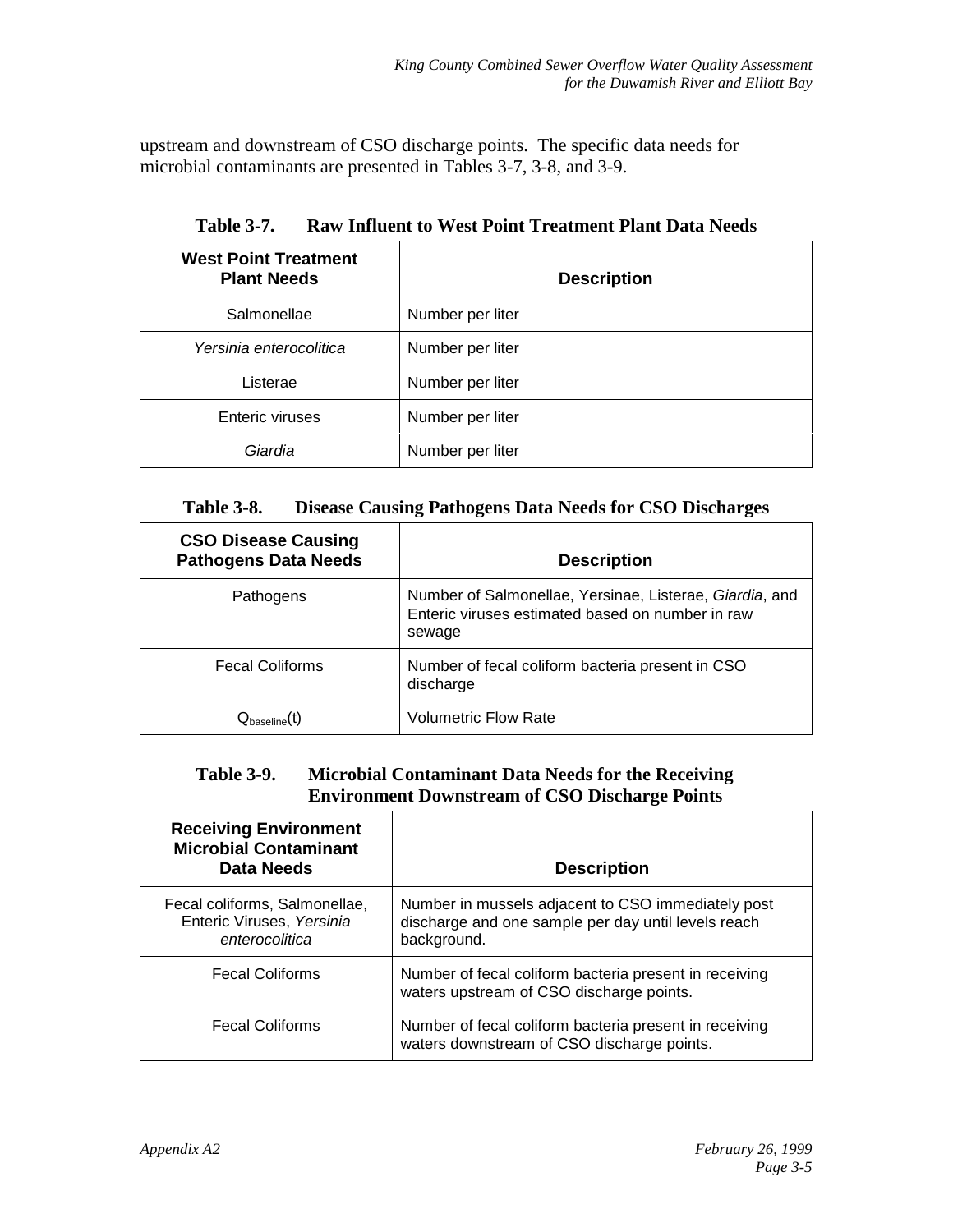# **4. HYDRODYNAMIC MODELING OF CHEMICAL CONCENTRATIONS**

<span id="page-14-0"></span>To address the issue of how much risk is associated with CSO discharges in the Duwamish River and Elliott Bay relative to other sources using only field samples is a nearly impossible task. It would require an enormous number of samples, and would depend on our ability to identify a specific chemical that is only characteristic of CSOs. Additionally, the costs associated with such a field monitoring program would be prohibitively expensive. Therefore, this risk assessment needs another method that could act as a surrogate for a field monitoring program to give realistic results for use in the risk assessment.

### **4.1 Application of the Hydrodynamic Model in the WQA process**

The WQA Team has created a model of the Duwamish River and Elliott Bay that will predict where chemicals from various discharges travel in these water bodies. While the model is mathematical, it is constructed to simulate the most important aspects of the physical behavior of the estuary system. The Duwamish River/Elliott Bay model consists of two components. The first is a hydrodynamic model that describes the water flow, the second is the chemical and bacteria fate and transport model that describes the addition, removal, movement, and behavior of chemicals and bacteria in the study area, including the chemicals that reach the sediments.

The model will be run initially with CSO inputs as they are now to provide a representation of current conditions, then run again with zero CSO discharges. The difference between the chemical concentration under these two situation will give an estimate of the contribution of CSOs to the concentration of chemicals and bacteria to the study area. These numbers will then be used by the risk assessment.

The physical area covered by the model includes the Green River from the Interstate 405 bridge to the outer bounds of Elliott Bay near Alki Point. The model divides this area into 512 cells, and divides the depth into 10 layers, providing 5,120 cells (Figure 4-1). Thus, the model can realistically simulate how chemicals from the CSOs and other sources are distributed to the 5,120 locations within the Duwamish River and Elliott Bay estuary ecosystem.

To support the development and verification of the model, field data were collected at 39 points within the study area. The data collected to support water flow portion of the model included information from water level sensors, meters that measure the speed and direction of water movement, and automated meters that record water temperature and salinity.

The chemical and bacterial portions of the model were developed and verified with data taken from 39 water stations on a weekly schedule of non-storm sampling and more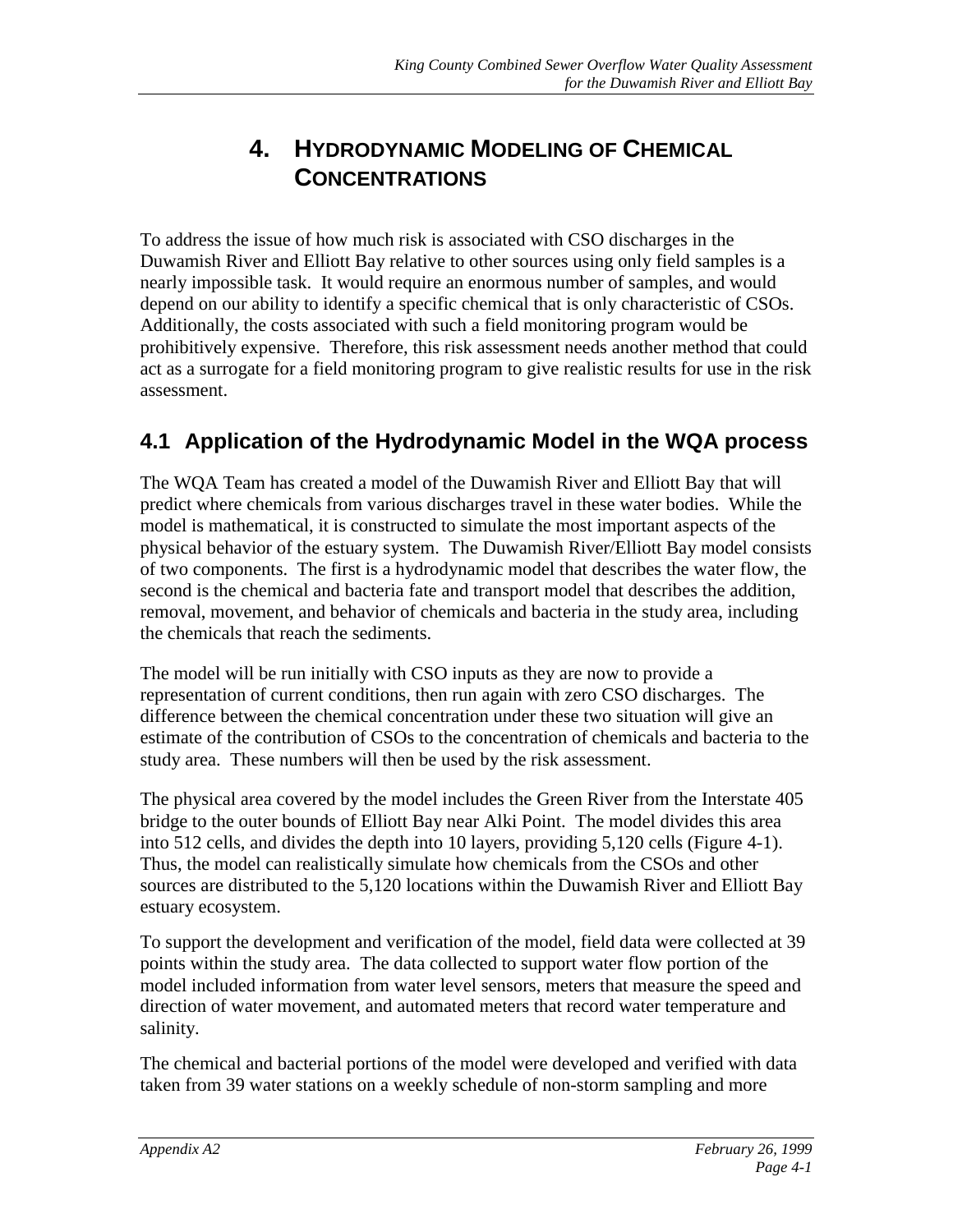frequent sampling associated with storms. Most of these stations were in adjacent groups.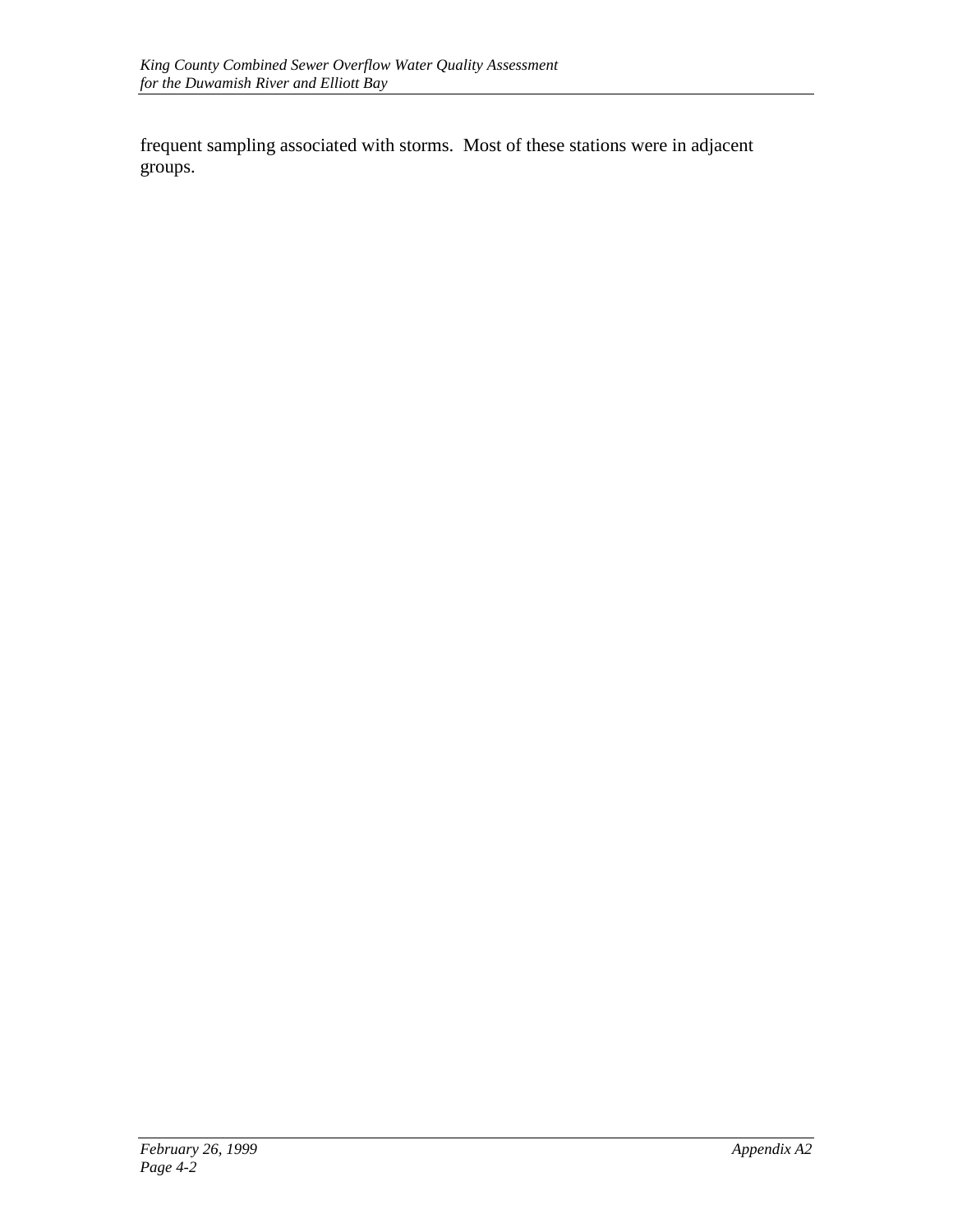

Map produced by GB and<br>I. Westexnier Treatment Dessoun (WTD). King Gounty Department of Natural Resources. WTD disclosure any womanly for use of this digital product beyond that for which it was designed. Neither this dig free pennission. Use is restricted.



0.3 0 0.3 0.6 0.9 1.2 1.5 MHz

February 26, 1999

Eldewigishte slauproftwirgulitylwater\_over.apr

Free ways Prim ary Streets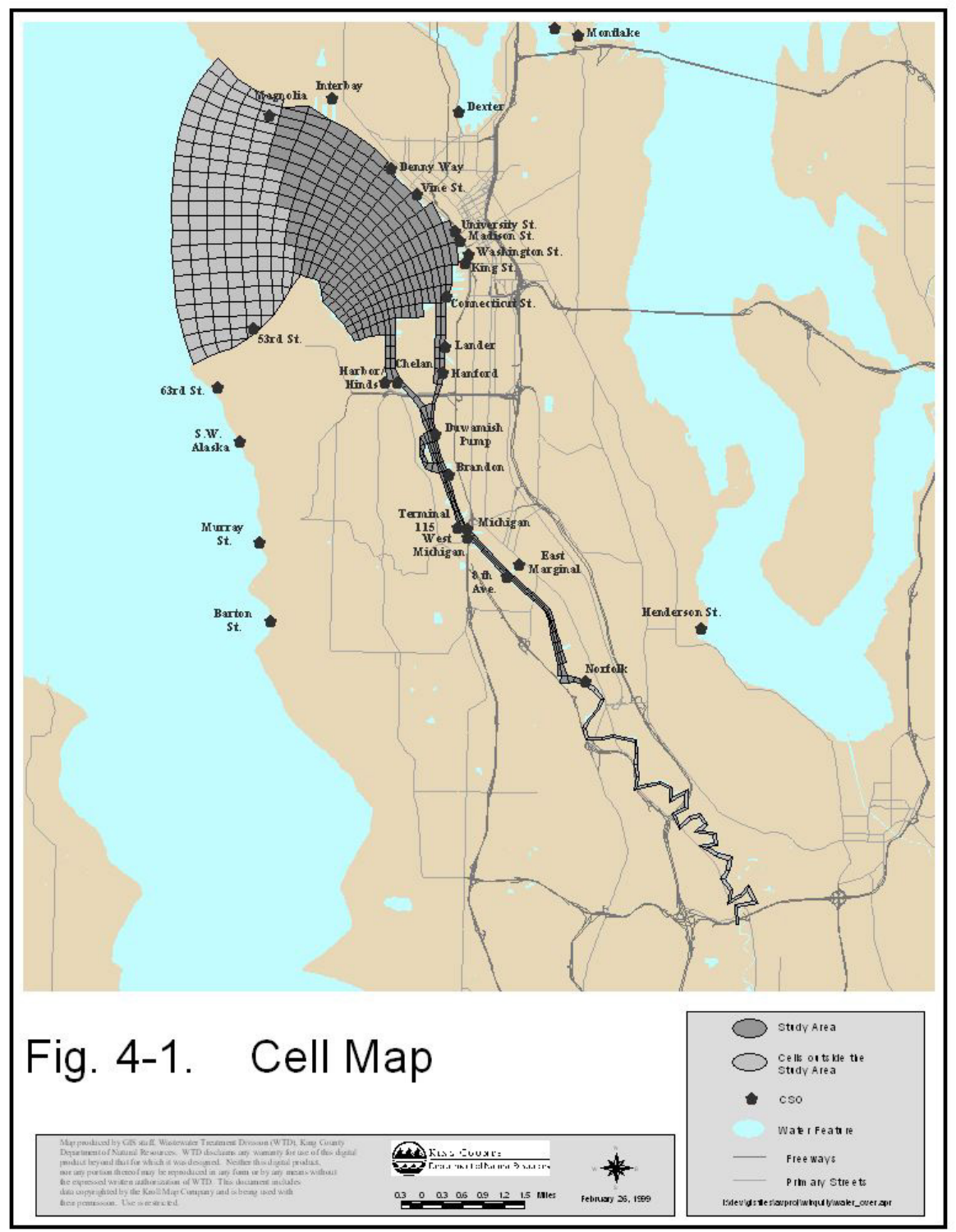<span id="page-17-0"></span>to CSOs, with three surface/subsurface pairs of stations located across the river. A station was located upstream of the study area at the Tukwila gauging station to measure inputs to the study area from the river. A corresponding station was also located on the Puget Sound boundary of the model. At these stations, measurements were taken for conventional parameters such as nutrients and oxygen concentration, bacterial numbers, and metals and organic chemicals. The sediment data used for the model were derived from a number of sources including weekly sediment samples at three sites and a large number of sediment samples from recent sediment sampling programs in the area. The measurements from these sites included metal and organic chemical concentrations, and physical characteristics such as sediment particle size. A discussion of how these data were summarized for inclusion in the model is included in Appendix B1: Hydrodynamic and Fate and Transport Numerical Model for the Duwamish River and Elliott Bay.

A crucial piece of information in the building of a fate and transport model of CSO impacts was CSO sample collection during storm events. Automated samplers were installed in five of the most active CSOs in the study area. These samplers collected CSO effluent samples at various times during discharge events. Samples were analyzed for the same chemical and bacteria parameters as the receiving water and sediment samples. These data were used as the CSO inputs to the model.

To ensure the model provides accurate information to the risk assessment, it is calibrated to accurately predict field data concentrations. Once the calibration is completed, the model is further validated with a separate set of field data to determine how well the model works under different sets of conditions. If the model is correctly calibrated, the predicted concentrations should closely match observed concentrations. After the model has been validated, the model can realistically predict how chemicals from various sources are transported through the Duwamish River and Elliott Bay. The computerbased model will then be used to replace a large-scale field monitoring program for the Duwamish River and Elliott Bay, providing chemical concentrations at particular sites of interest for evaluation in the risk assessment.

### **4.2 Interfacing Model Output with the Risk Assessment**

Once the model has been successfully calibrated and validated, it will be used to estimate chemical and bacterial concentrations in the water column and sediments throughout the study site both under baseline and without CSO conditions. The risk assessment will use summary concentrations over one or more model cells (e.g., average, median, 75 percent, and 95 percent). The value for those cells will be used as the input for the risk assessment. It will not be used to estimate tissue concentrations in fish, shellfish, and invertebrates that could be eaten by aquatic life, wildlife, or people. These will instead be measured directly in samples collected from the study site for use in the risk assessment. However, the portion of the total chemical concentration that is derived from CSOs in the water or sediment, to which the animals are exposed, can be used to estimate the proportion of a chemical found in tissue that is of CSO origin. Water and sediment concentrations provided by the hydrodynamic model will be used in the risk assessment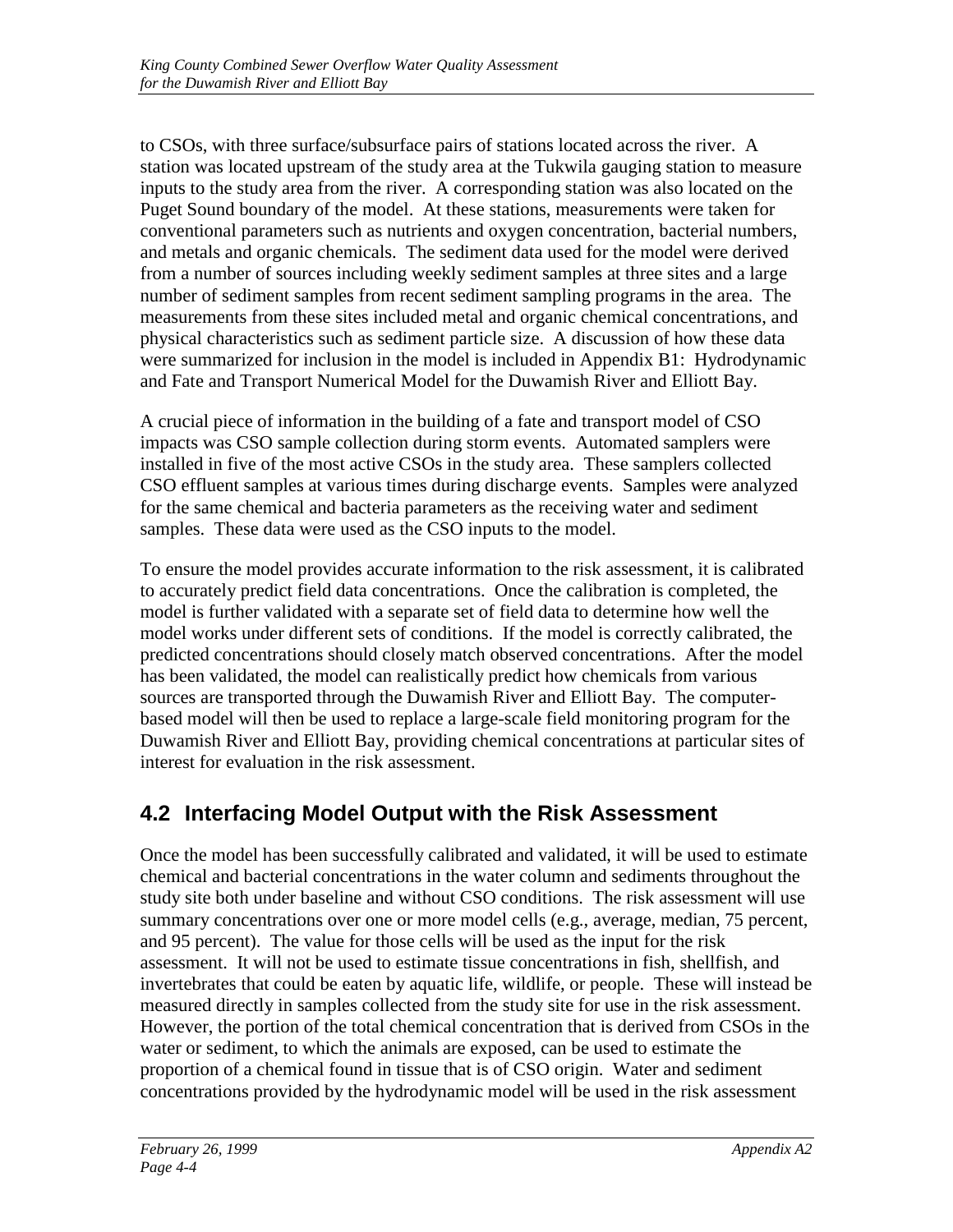<span id="page-18-0"></span>to generate exposure concentrations for use in estimating risks from each constituent of potential concern (COPC) to specific receptors as discussed in the following sections.

#### **4.3 Apportioning Source Contributions to Tissue Chemical Concentrations**

The contribution of CSO discharges versus other sources to each environmental compartment will be determined primarily by using the hydrodynamic model. For chemicals that do not bioaccumulate<sup>4</sup>, the measured tissue concentrations will be partitioned between CSO and other sources using the percent contribution of each source to water and sediments at specific locations within the study area. These relative contributions will be determined by comparing the results of the two modeling runs baseline conditions and zero CSO discharge. For chemicals that can bioaccumulate, it may be necessary to determine the contribution of short-term CSO discharges to fish and shellfish tissue concentrations using an unsteady-state bioaccumulation model (NCASI 1996; Abbott et al. 1995). Unsteady-state bioaccumulation modeling allows exposure to vary over time, while depuration<sup>5</sup> and metabolic rates remain constant. Thus, fish and shellfish tissue concentrations will change over time following a CSO discharge until they reach some equilibrium with long-term sources<sup>6</sup>. It is important for assessing risks of CSO events because ignoring the time variation in exposure overestimates bioconcentration factors (BCFs) and biota-sediment accumulation factors (BSAFs). Application of the unsteady-state bioaccumulation model will be decided on a chemicalby-chemical basis based on their potential for bioaccumulation and the magnitude of their concentrations in CSO discharges, as well as the availability of information concerning uptake, metabolism, and depuration for each chemical.

While the hydrodynamic model will not be used to estimate fish and shellfish tissue concentrations, it will be useful in attributing tissue concentrations to either CSO discharges or other sources. In the wildlife risk assessment, for chemicals that do not bioaccumulate, the measured tissue concentrations will be partitioned between CSO and other sources using the percent contribution of each to water and sediments in specific locations within the study area.

<sup>4</sup> Bioaccumulation is the accumulation of chemicals in the body tissues of fish and shellfish.

 $5$  Depuration is the loss of chemicals by a variety of excretion mechanisms to the environment from fish and shellfish tissues.

<sup>6</sup> Long-term sources would be sediments, which contain chemicals from both CSO and other sources as well as CSO and other sources in the water column.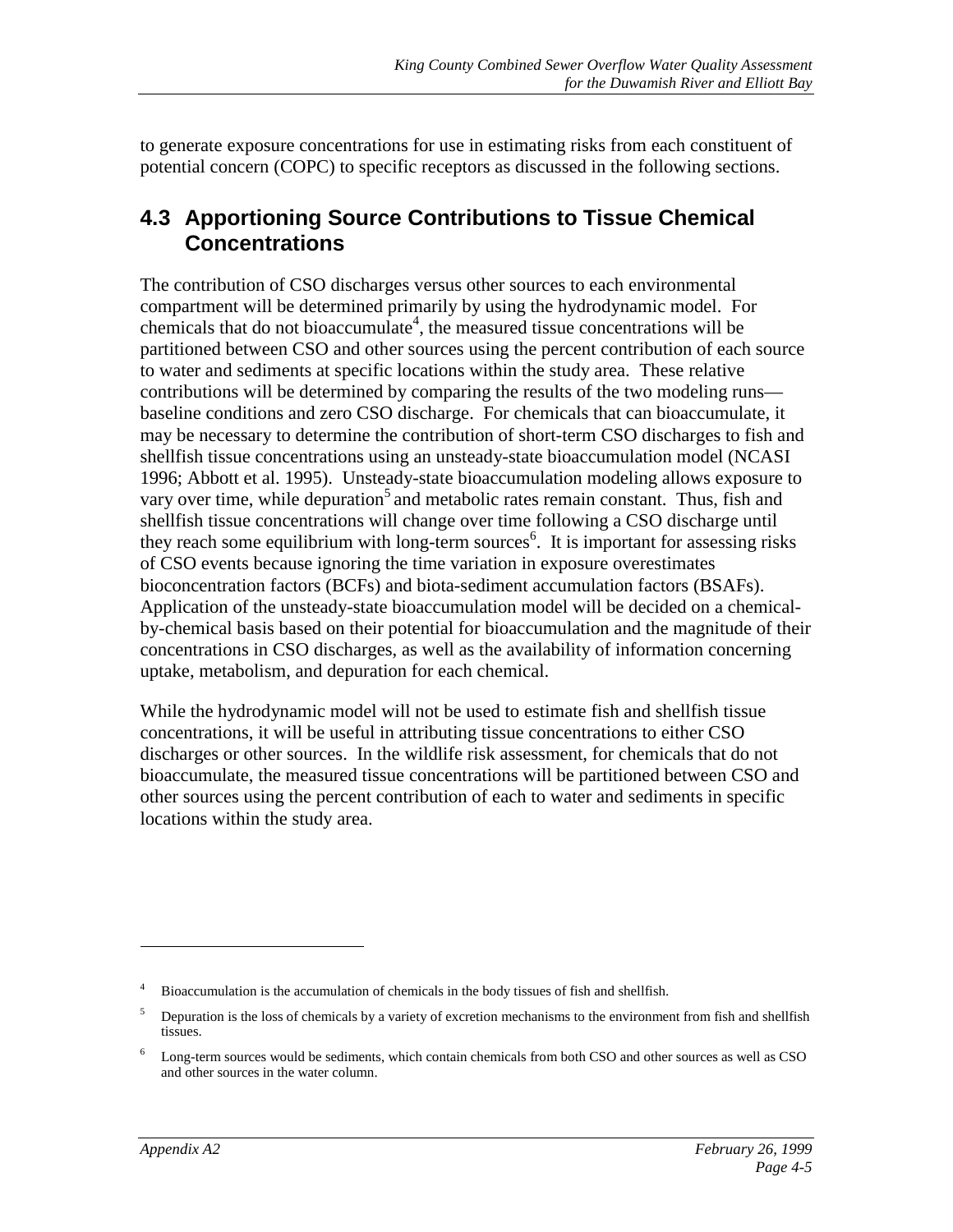# <span id="page-19-0"></span>**4.4 Risk Assessment Methodologies**

Potential risks in the Duwamish River or Elliott Bay posed to the three main receptors aquatic life, wildlife, and people—will be determined using a common set of tools. For example, exposure concentrations will be expressed as either estimated exposure concentrations (EECs) for aquatic life, or estimated exposure doses (EEDs) for wildlife and human health. Both EECs and EEDs will be determined from the results of a statistical evaluation of water and sediment data from the hydrodynamic modeling and biota tissue concentrations (Figure 4-2). Additionally, the contribution of CSO discharges and other sources to EECs and EEDs will be determined and the proportion of risk will be attributed to each source.

Effects thresholds will be determined for each set of receptors from either Washington State standards, U.S. EPA water quality criteria, or existing toxicity bases for use in evaluating the receptor-specific exposure concentrations. Exposure concentrations will be compared to effects thresholds in the risk characterization of the risk assessment to determine total risks to aquatic life and wildlife and to predict risks to human health (both non-cancer and cancer risks and risks of infection). A series of corroborative evaluations will be conducted (e.g., effluent bioassays, benthic surveys) to validate the risk predictions for specific ecological receptors. Also, site-specific investigations will be used to determine patterns of human seafood consumption and fish and shellfish tissue concentrations for use in the risk assessment.

In the following sections, the general methodology that will be used to identify candidate chemical stressors and to determine risks to aquatic life, wildlife, and human health are presented. Additionally, the specific assumptions that must be made in order to complete the risk evaluations are reviewed and the potential impact of these assumptions is addressed.

### **4.5 Identification of Candidate Chemical Stressors**

Chemicals will be screened for potential risks in the WQA using the procedure outlined in Figure 4-3. Chemicals will be initially screened for their ability to cause human cancer. These chemicals will be identified as COPCs. Non-cancer-causing chemicals will then be screened for frequency of detection. Infrequently detected chemicals are then further evaluated to determine if the method detection limit (MDL) is less than the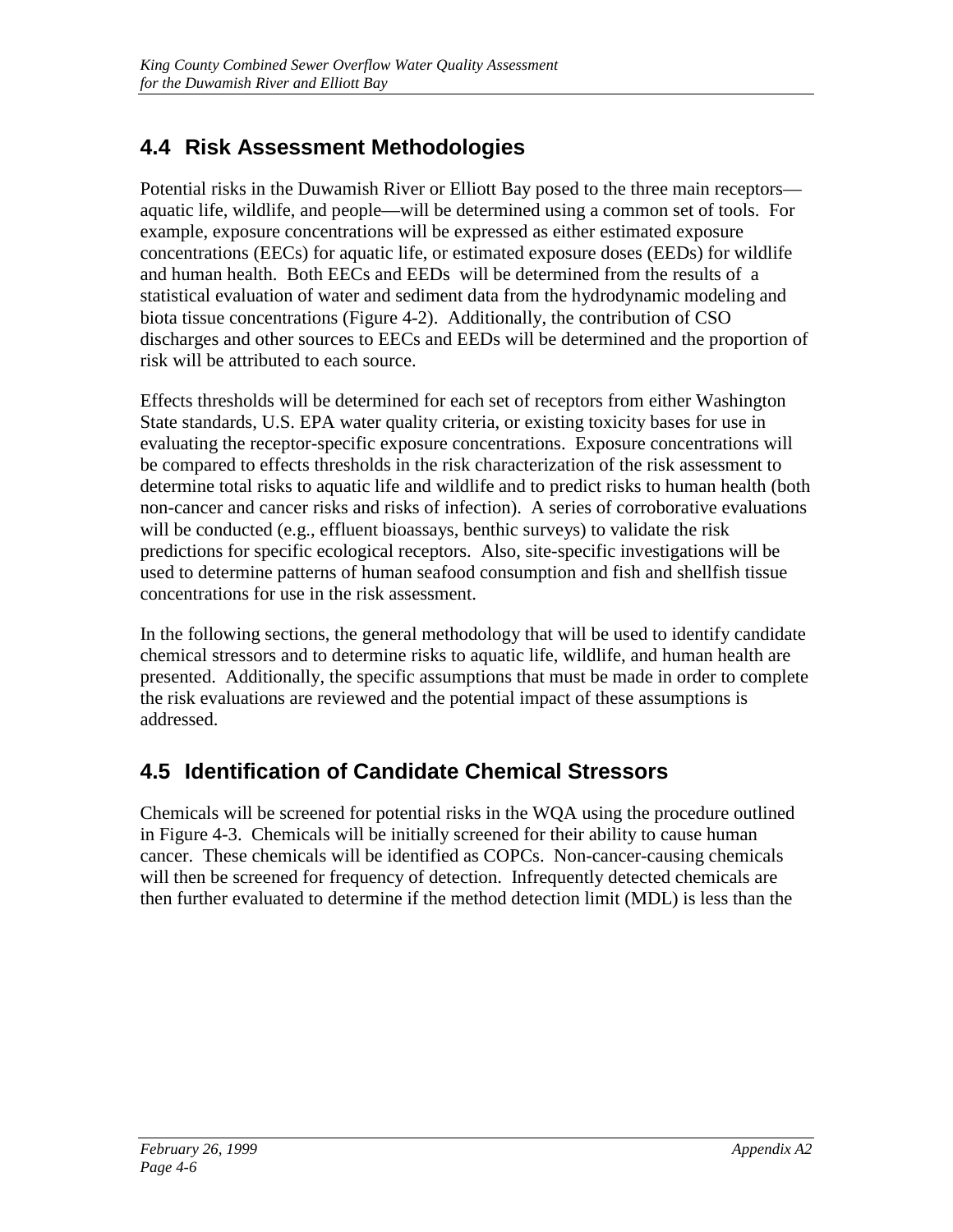detection goal<sup>7</sup>. Infrequently detected chemicals will be identified as posing uncertain risks<sup>8</sup>. Those with MDLs less than the detection goal will not be evaluated further.

Frequently detected chemicals are then compared against water and sediment criteria after calculating the appropriate 95th percentile (the population 95th percentile for the water column and the 95th percentile on the mean for sediments). Chemicals with percentiles exceeding the criteria will be identified as being COPCs requiring further evaluation in the detailed risk assessment. Those with percentiles less than criteria will not be selected for further evaluation.

<sup>7</sup> The detection goal is the lowest concentration for a particular chemical which would produce a hazard quotient of 1.0 for the most sensitive receptor, based on the identified exposure pathway for that receptor.

<sup>&</sup>lt;sup>8</sup> Risk is uncertain because the high MDLs automatically generate hazard quotients greater than one, without regard to the actual concentrations of this chemical in the environment.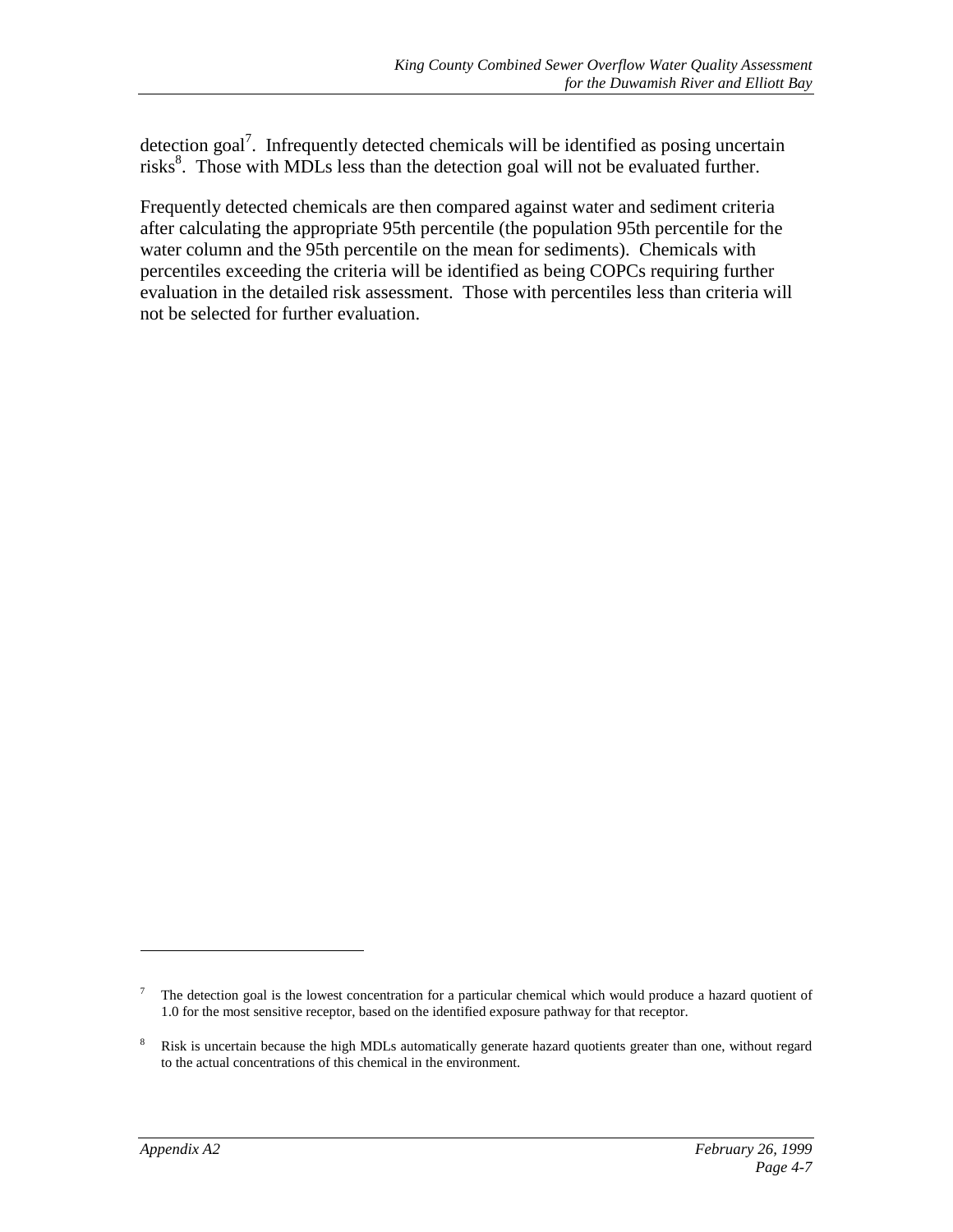

King Co Problem Formulation/55-1521-27(02) 2/99

EDRP - East Division Reclamation Plant

EEC - Expected Environmental Concentration

EED = Expected Environmental Dose

Figure 4-2. **Technical Approach to** Performing the Risk Assessment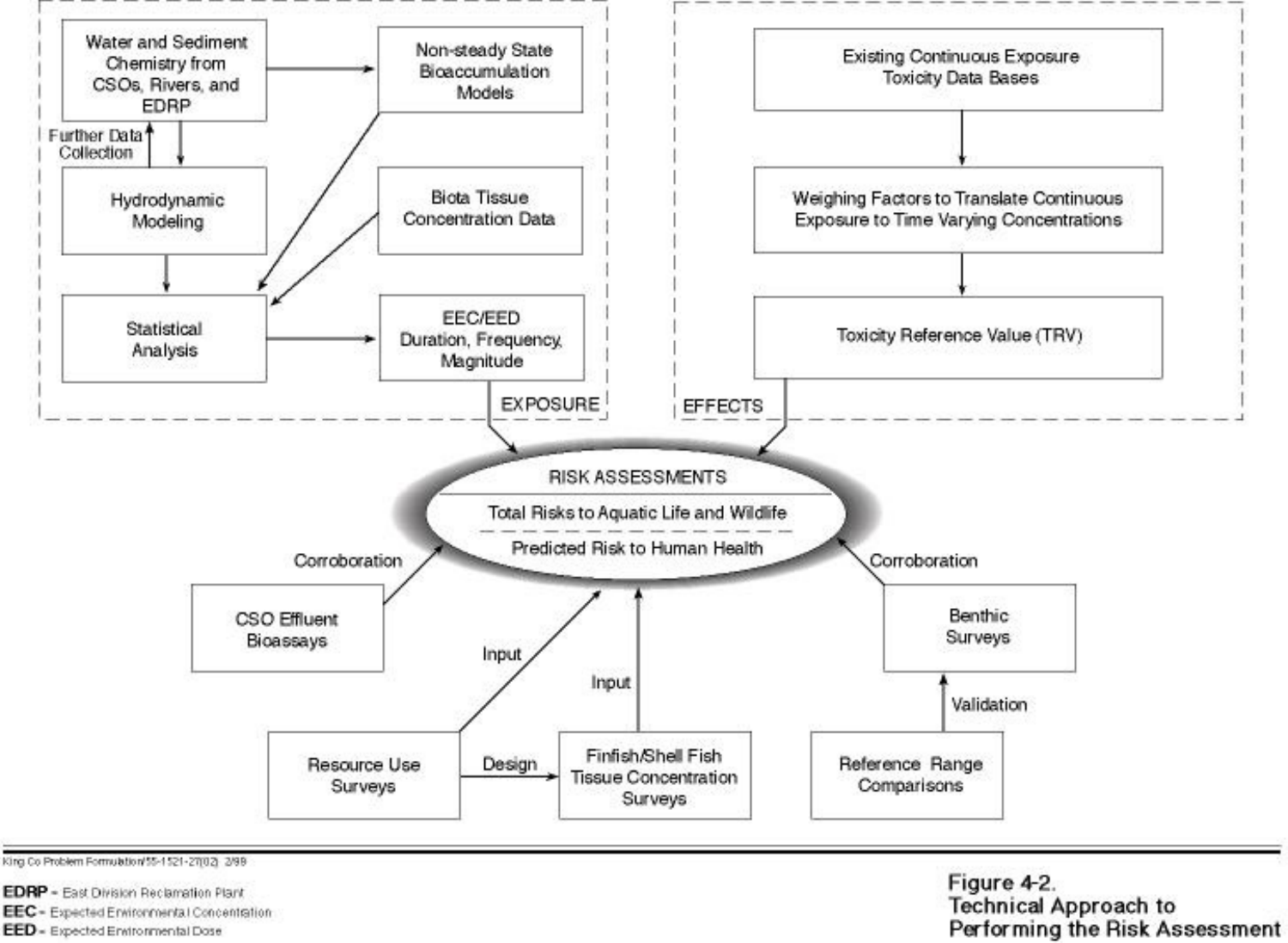

King Co. Problem Formulation 55-1521-27(07) 2/99

Figure 4-3.<br>Decision Flowchart for Identifying<br>Constituents of Potential Concern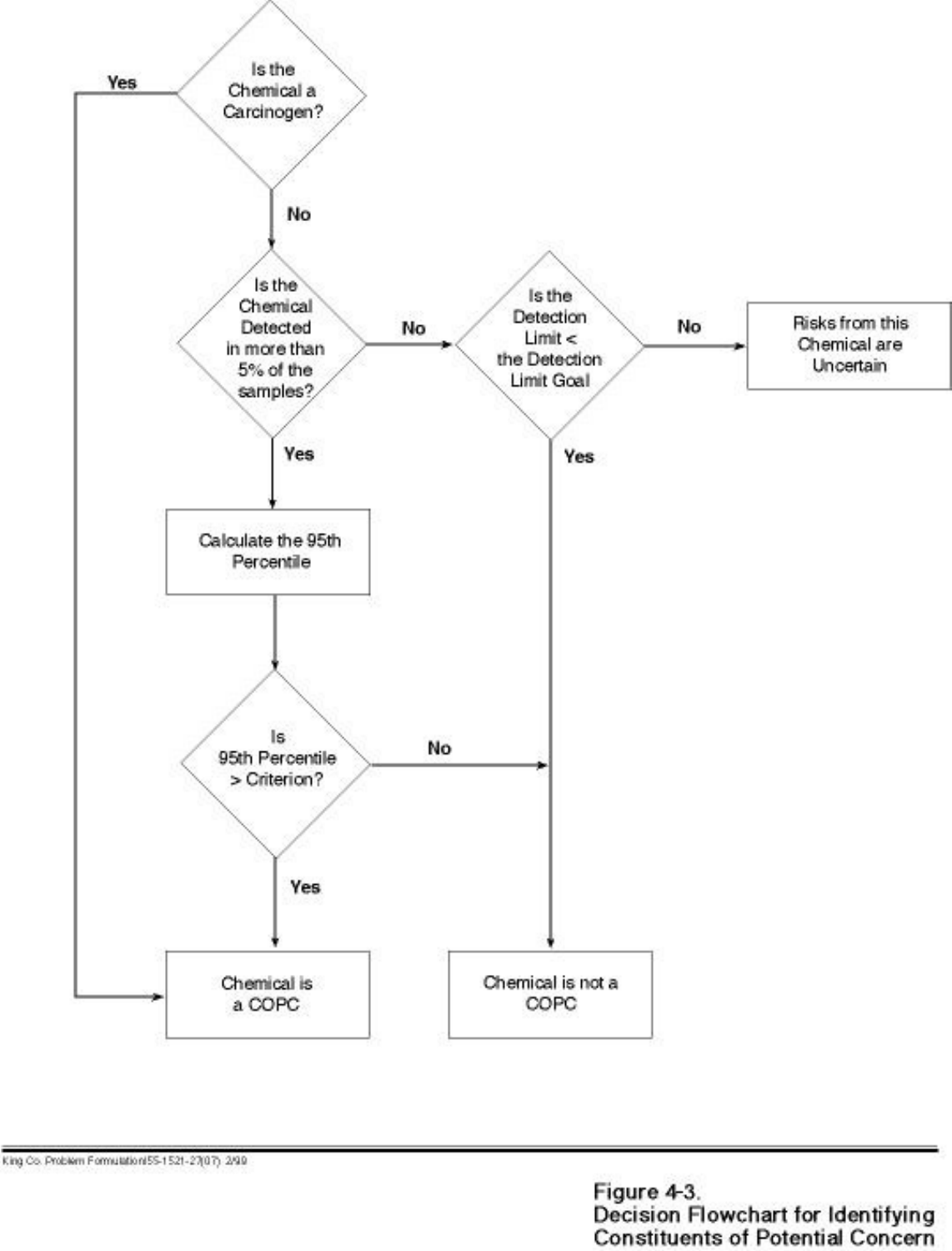<span id="page-23-0"></span>Water quality and sediment criteria will be selected following the hierarchy presented in Table 4-1 and Table 4-2, respectively. Criteria will be evaluated in the order listed, with the first authority in the specified order to identify water quality or sediment criteria being used as the risk screening value. For example, a review of the U.S. EPA ambient water quality criteria revealed no criterion for manganese. Consequently, the criteria developed by Parametrix following the U.S. National Guidelines (Stephan et al. 1985) will be used in the risk screening. If no U.S. EPA ambient water quality criterion is available (excepting manganese and cobalt), then the lowest literature value available will be used after applying a safety factor of 20.

| Freshwater<br>Criteria | Washington State Surface Water Quality Standards (Title 173-201A WAC),<br>or U.S. EPA Ambient Water Quality Criteria (AWQC) (U.S. EPA 1994), or<br>Parametrix Criteria for Manganese and Cobalt (Parametrix 1993), or<br>Lowest Literature Value Divided by 20.                                                                                  |
|------------------------|--------------------------------------------------------------------------------------------------------------------------------------------------------------------------------------------------------------------------------------------------------------------------------------------------------------------------------------------------|
| Saltwater<br>Criteria  | Washington State Surface Water Quality Standards (Title 173-201A WAC),<br>or U.S. EPA Ambient Water Quality Criteria (U.S. EPA 1994), or<br>Parametrix Criteria for Manganese and Cobalt (Parametrix 1993), or<br>Lowest Literature Value Divided by 20, or Freshwater Criterion when no<br>saltwater criterion/literature values are available. |

| <b>Table 4-1.</b> |  |  |  | <b>Water Column Selection Hierarchy</b> |
|-------------------|--|--|--|-----------------------------------------|
|-------------------|--|--|--|-----------------------------------------|

| Freshwater<br>Criteria | U.S. EPA Sediment Quality Criteria <sup>a</sup> , or Ecotox Threshold (U.S. EPA<br>1996b), or                                                                                                                                                               |
|------------------------|-------------------------------------------------------------------------------------------------------------------------------------------------------------------------------------------------------------------------------------------------------------|
|                        | Long and Morgan (1990), or Ingersoll et al. (1996), or Ontario Freshwater<br>Sediment Guidance (Persaud et al. 1993), or Application Equilibrium<br>Partitioning (EqP) to Acute Water Quality Criteria after applying the 20<br>safety factor               |
| Saltwater<br>Criteria  | Washington State Sediment Management Standards (Title 173-204 WAC),<br>or Long et al. (1995), or Ecotox Threshold (U.S. EPA 1996b), or<br>Application Equilibrium Partitioning (EqP) to Acute Water Quality Criteria<br>after applying the 20 safety factor |

**Table 4-2**. **Sediment Criteria Selection Hierarchy**

U.S. EPA Sediment Quality Criteria are found in U.S. EPA (1993a, b).

A safety factor of 20 is derived from the Tier II process developed in the Final Water Quality Guidance for the Great Lakes System (U.S. EPA 1995). This guidance document established a procedure for extrapolating from the National Guideline requirements of eight genus mean acute values (GMAV), which represents specific taxa needed to establish a criterion to data sets containing less information. This process applies increasing safety factors moving from data sets containing seven GMAVs to those with only one. An adjustment factor of 21.9 was recommended by U.S. EPA for use with only one study. This is modified in this approach to a safety factor of 20.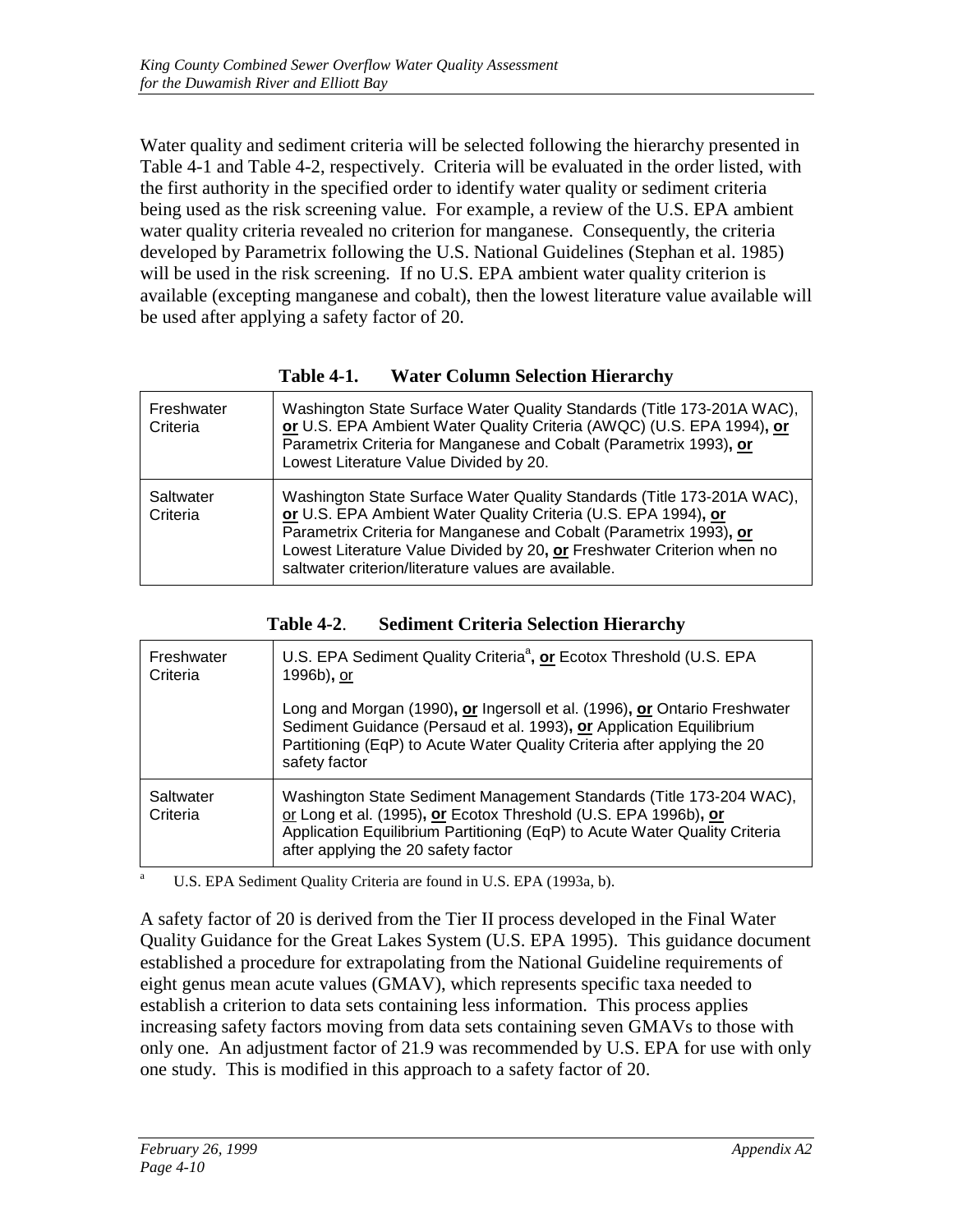<span id="page-24-0"></span>Sediment criteria are selected following the same hierarchical process using the criteria identified in Table 4-2. For some sediment chemicals, the U.S. EPA has published criteria developed using the Tier II process termed Ecotox Thresholds (U.S. EPA 1996b). Finally, if no sediment criteria are available for a nonionic organic chemical, then one will be calculated using the equilibrium partitioning approach (DiToro et al. 1991) to compare with the acute water quality criteria.

### **4.6 Aquatic Life Risk Assessment**

The aquatic life risk assessment will be conducted to estimate potential risks from exposure to toxic chemicals, physical disturbances to the environment, and changes in water quality parameters through the following:

- Exposure to chemical concentrations in water and sediments
- Exposure to changed water quality parameters (e.g., DO, temperature)
- Reduction in available habitat from sedimentation and scouring related to CSO discharges

The approach that will be used to assess risks to aquatic life will follow available U.S. EPA ecological risk guidance, specifically the *EPA Proposed Guidelines for Ecological Risk Assessment* (U.S. EPA 1996a), *WERF Ecological Risk Assessment Protocol* (Parkhurst et al. 1994), and U.S. EPA's *Final Water Quality Guidance for the Great Lakes System* (U.S. EPA 1995). Salmon outmigrants, resident fish, epibenthos, and infaunal community structure were selected as representative of aquatic life because of their potential exposure to Duwamish River and Elliott Bay water, sediments, and habitat/water quality changes.

#### **4.6.1 Measures and Methods for Conducting the Analysis Phase of the Aquatic Life Risk Assessment**

Chemical data will be used to assess risks to aquatic life from CSOs discharging to the Duwamish River and Elliott Bay system, as well as from existing baseline conditions in these water bodies. For aquatic life, mean and maximum chemical concentrations in the water column and sediments will be compared with effects thresholds $9$  to determine whether specific chemicals pose potential risks to benthos, epibenthos, shellfish, and fish. Chemicals posing potential risks to aquatic life will be further evaluated using the Water Environment Research Foundation (WERF) probabilistic risk approach to determine the total risk to aquatic life.

<sup>9</sup> Effects thresholds are the concentrations where a specific effect (e.g. mortality of 50 percent of the exposed organisms) is observed.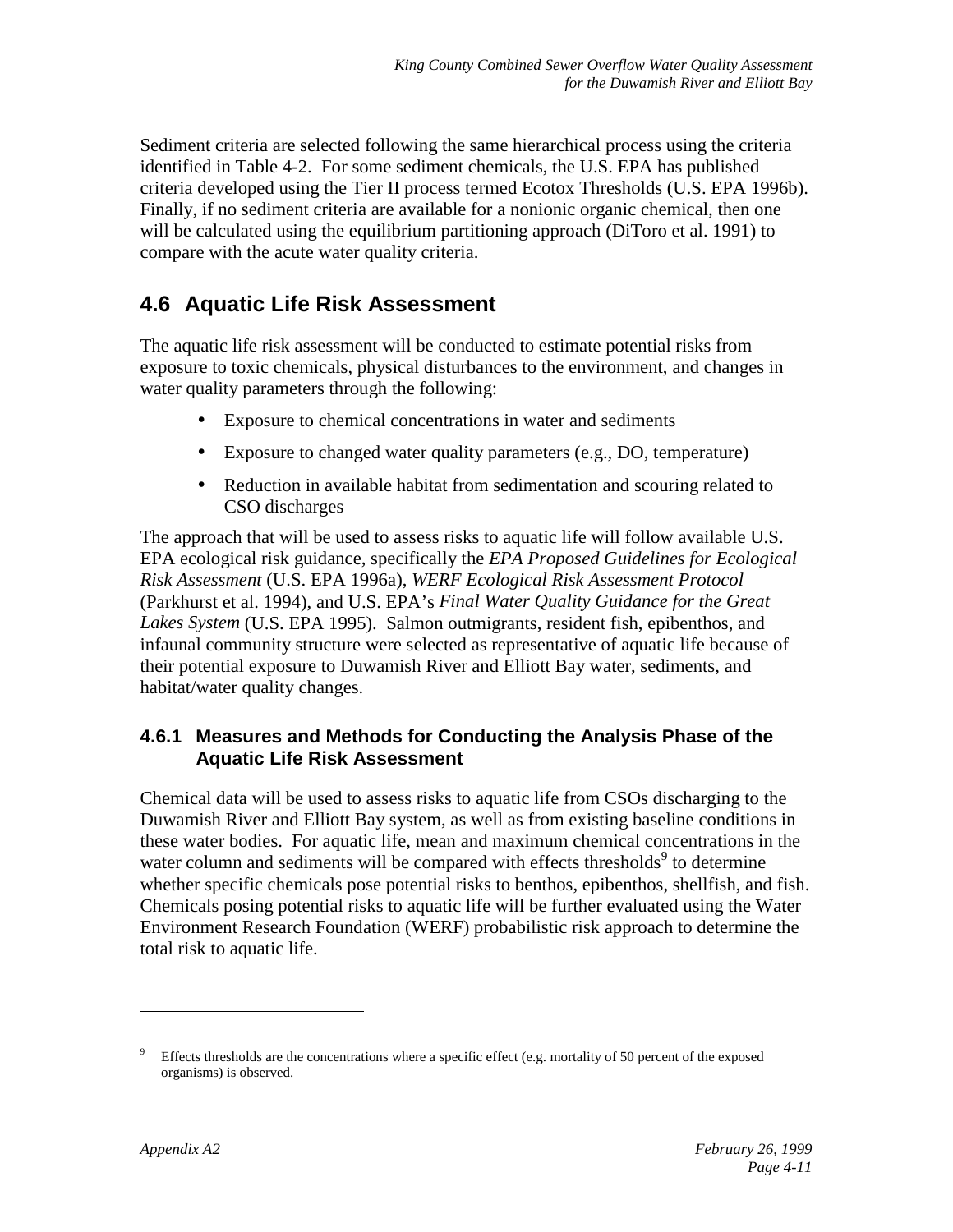To assess how changes in water quality parameters might affect aquatic life, changes in receiving water salinity, DO, and water temperature from CSO discharges will be compared to appropriate effects thresholds. Risks to benthos from increased sedimentation (i.e., smothering) and loss of habitat will also be compared to effects levels to determine whether potential risks exist. Risks from changes in water velocity will be qualitatively assessed for epibenthos and fish. The following sections present further details of how these assessments will be made.

*Assessment of Chemical Stressors on Aquatic Life***.** Aquatic life risks from chemical stressors will be evaluated on two levels—a Tier 1 assessment of chemicals as single point estimates and a Tier 3 probabilistic assessment for both CSO discharges and other sources for the Duwamish River and Elliott Bay. The exposure areas will be identified based on the use of the study site by specific types of aquatic life. The chemical concentrations assessed in both the Tier 1 and Tier 3 assessments will be derived from the hydrodynamic model for both the water column and sediments.

The purpose of the aquatic life effects characterization will be to identify aquatic life toxicity reference values (TRVs). A TRV is an estimate of the lowest dose of a chemical that may cause toxic effects to the aquatic life receptors. Using the modeled data, point estimates of the mean and the maximum concentration will be calculated for specified sub-regions of the study area for the different receptor types. These estimates will be compared to the TRVs developed during the COPC selection process in the Tier 1 assessment. If either of the mean or the maximum exceed their respective criteria for any of the model configurations considered, the chemicals will be identified as requiring further evaluation in the Tier 3 probabilistic assessment. Chemicals which do not exceed criteria for any of the model configurations will be identified as not posing significant risk to aquatic life and will not be considered further. Use of a probabilistic range of concentrations in the Tier 3 assessment provides a quantitative expression of the uncertainty involved in determining exposure.

The contribution of CSO discharges versus other sources to each medium (water, sediment and tissues) will be determined primarily by using the hydrodynamic model. As discussed in Section 4.3, for chemicals that do not bioaccumulate, the measured tissue concentrations will be partitioned between CSO and other sources using the percent contribution of each source to water and sediments at specific locations within the study area. For chemicals that can bioaccumulate, it may be necessary to determine the contribution of short-term CSO discharges to fish and shellfish tissue concentrations using an unsteady-state bioaccumulation model.

*Water Quality Parameters Stressors***.** Changes in water quality parameters can exert adverse effects on aquatic life through decreases in DO concentrations, increases in DO, increases in temperature, and decreases in salinity. Each of these types of changes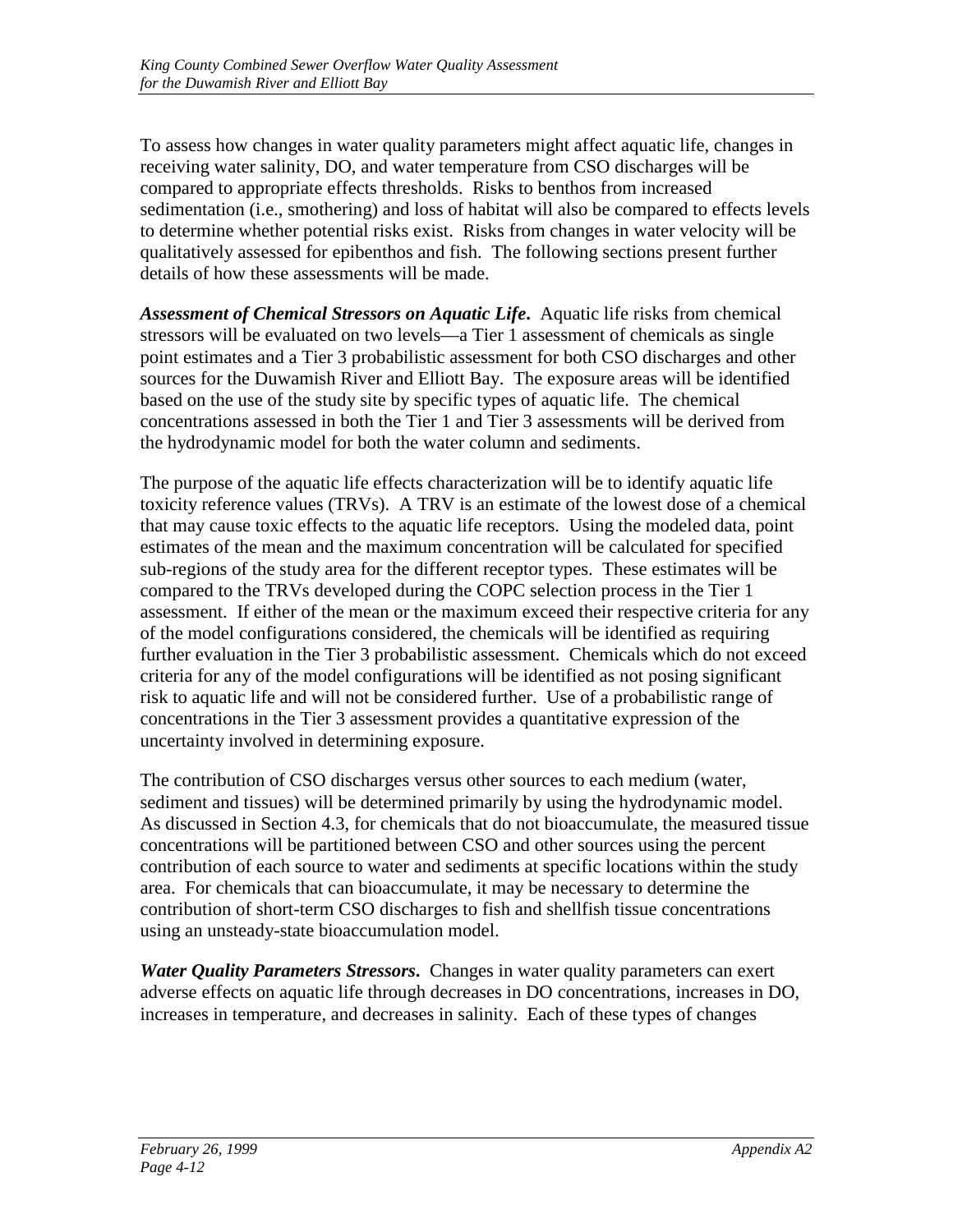<span id="page-26-0"></span>(except for  $DO^{10}$ ) will be estimated using the hydrodynamic model applied to the chemical stressors, with the contribution of CSO discharges and other sources identified for each parameter. The modeled exposure concentrations associated with each source will be compared to effect thresholds. Those parameters with hazard quotients (HQs) greater than 1.0 will be identified as posing risks to aquatic life receptors.

*Physical Stressors*. Risks from physical disturbance (such as sedimentation and scouring) will be expressed as the amount of habitat disturbed in the areas directly impacted by CSO discharges. The potential adverse effects to benthic communities will be qualitatively addressed (i.e., whether or not an adverse impact occurs after a CSO discharge). Any resuspension of sediments during erosion events leading to the rerelease of chemicals into the water column will be addressed in the characterization of risks from chemical stressors.

#### **4.6.2 Pulse Exposure Ratio Bioassays**

A series of Pulse Exposure Ratio (PER) laboratory bioassays will be conducted to extrapolate from the continuous exposure of standard toxicity tests to the short-term episodic events characterizing CSO overflows. Bioassays will be conducted to derive weighting factors for chemicals with peak CSO discharge concentrations that exceed toxicity effects levels. The ratio of the effect level between continuous exposure and pulse exposure will be referred to as the pulse exposure ratio (PER). This is similar to the use of acute-chronic ratio (ACR), a common technique for estimating chronic toxicity from acute toxicity when insufficient data are available (e.g., Stephan et al. 1985). For example, most of the U.S. EPA's chronic water quality criteria are calculated using an ACR.

Pulse exposure ratios will be important to the risk assessment when developing the effects data to assess the acute exposure of aquatic life to CSO discharges. Pulse exposure ratios will be used to extrapolate from acute toxicity data to predicted pulse exposure toxicity data in the aquatic life risk assessment.

#### **4.6.3 Benthic Assessment**

The objective of the benthic bioassessment is to support the aquatic life risk assessment through an independent measure of potential risk. These data will serve to compare observed versus expected health in terms of the:

- 1. Risk assessment based on chemical toxicity data
- 2. Bioassays of site sediments

<sup>&</sup>lt;sup>10</sup> Any potential changes in dissolved oxygen will be assessed using historical information in CSO discharges and receiving waters during wet weather events.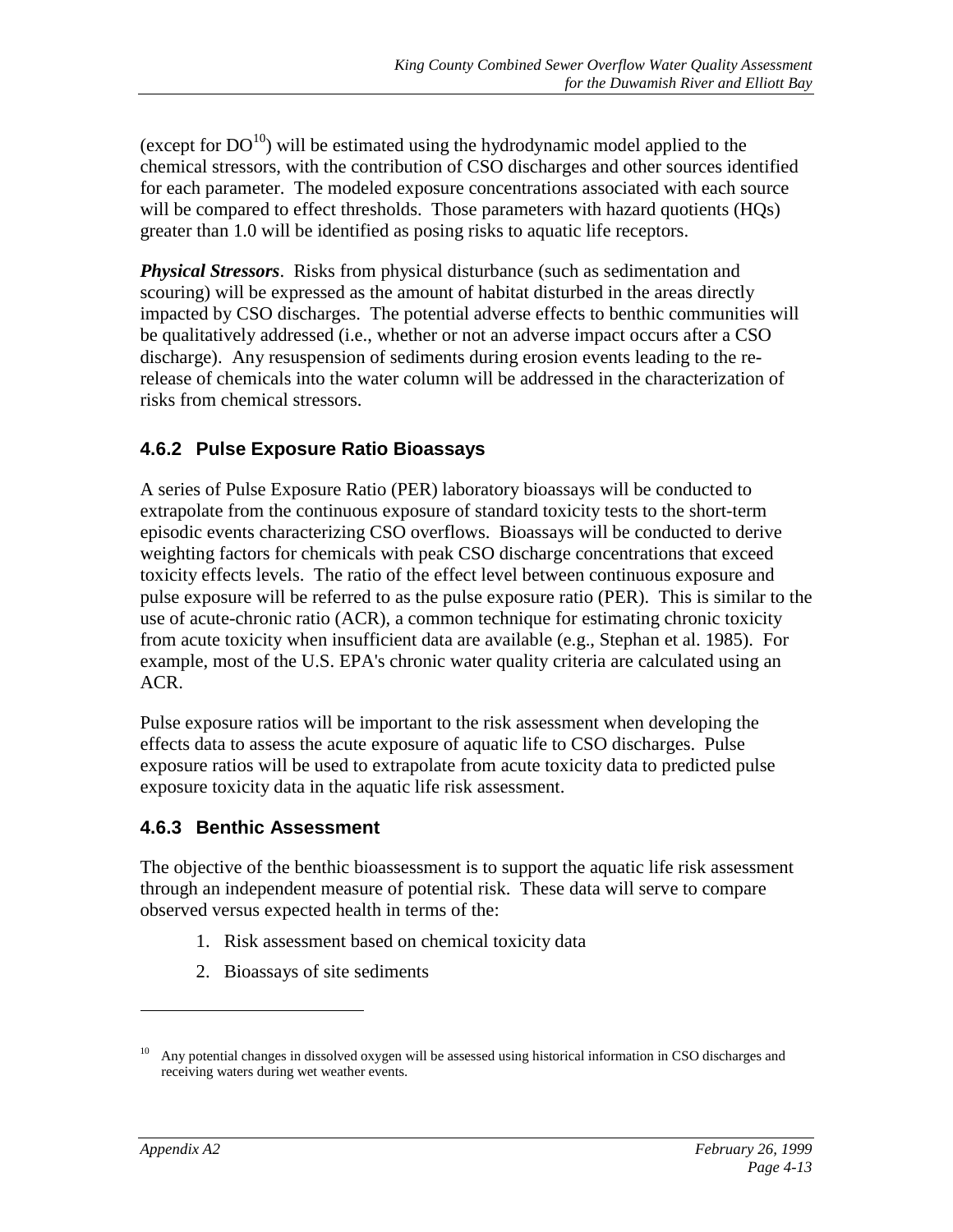#### 3. Assessments of the benthos

<span id="page-27-0"></span>Together these three will provide three lines of evidence concerning risks. Additionally, comparison of the three lines provides a weight of evidence concerning overall risk to aquatic life. Having independent lines of evidence and field validation increases the reliability of risk assessment predictions, and is an established technique (Mount et al. 1986a,b; Norberg-King and Mount 1986).

Proposed benthic invertebrate field validation sites are the Connecticut Street, Brandon Street, Kellogg Island, and Denny Way CSOs. Final site selection will depend on the results of initial field verification. Several subsamples will be collected from (1) the CSO footprint and (2) the model cell<sup>11</sup> as well as from a reference area adjacent to the CSO discharge point. These subsamples will be split, with one half composited for immediate analysis and the other half suitably preserved for possible analysis in the future. The target organisms to be sieved from sediment for analysis will be large enough  $(>1$  mm) and abundant enough to form the food base for the receptors and assessment endpoints.

Data from the benthic assessment will be compared to reference areas to determine if a significant reduction in the number of species present had occurred in areas potentially impacted by CSO discharges. Any statistically significant reduction in the number of benthic species present in the study area will be used to validate aquatic life risk assessment predictions.

#### **4.6.4 Bioassay Program**

The aquatic toxicity bioassay program is designed to address two elements of the risk assessment:

- 1. Corroboration (validation) of aquatic risk estimates
- 2. Development of a method to extrapolate from continuous to pulse exposure toxicity

The latter will be used in developing some of the aquatic life risk estimates. To corroborate risk estimates, water column and sediment bioassay results will be compared with risk predictions as a check on validity, which will provide one of the weights of evidence for the risk predictions.

The pulse exposure testing will be limited to samples of effluent and surface waters because these are expected to vary significantly after CSO discharges. Such testing will not be conducted with sediments because sediments integrate long-term exposure, hence

<sup>&</sup>lt;sup>11</sup> The model cell is the smallest area that will be modeled by the hydrodynamic, water, and sediment quality model.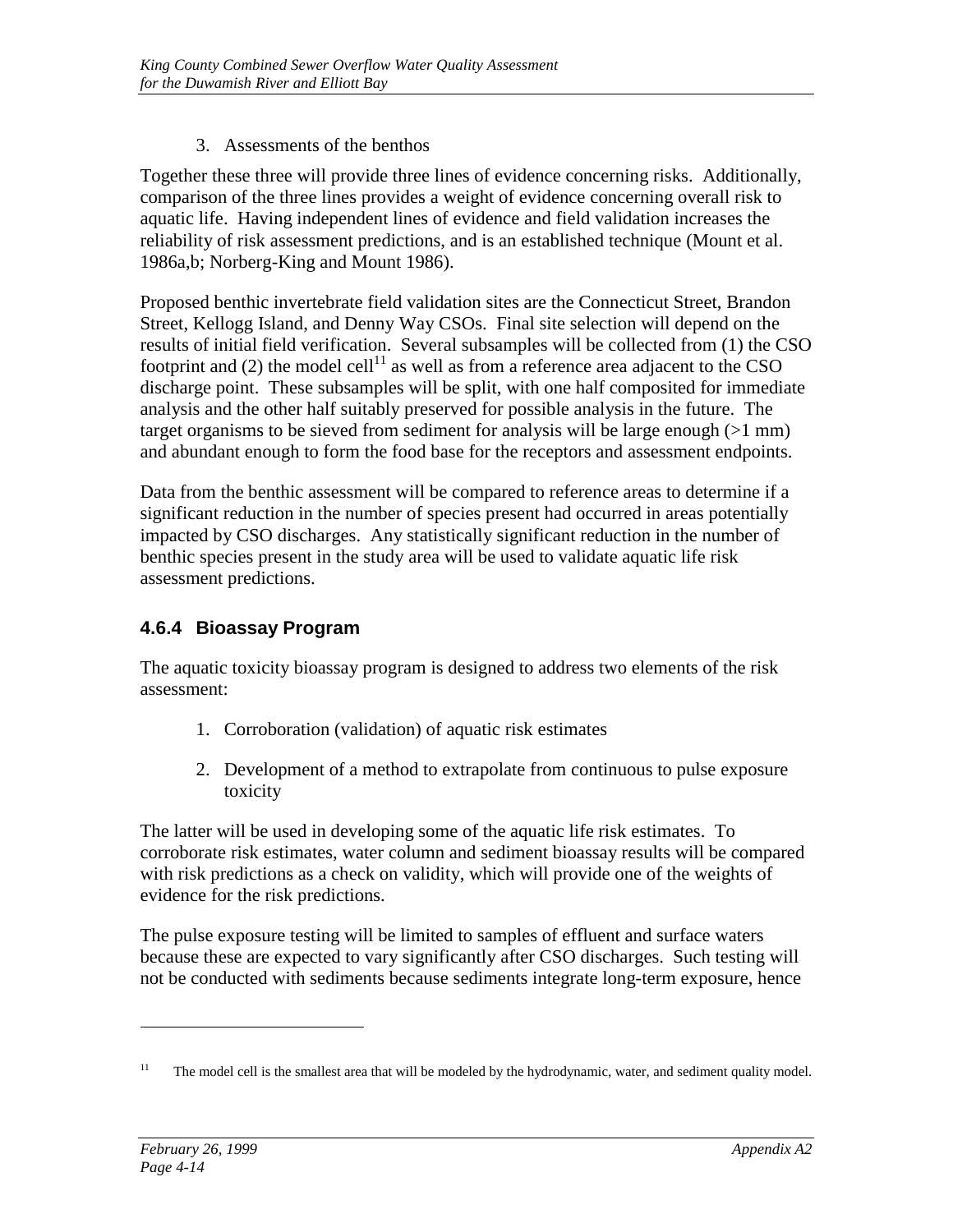<span id="page-28-0"></span>toxicity represents the mean exposure in the oxygen-bearing or toxic layer (Karickhoff and Morris 1985).

Recent work by Herricks et al. (1995) provides support to the working hypothesis that episodic, pulse exposures can elicit different effects from continuous exposure to these same concentrations over days. Pulse chemical concentrations can be an order of magnitude or more above background for periods of minutes to hours to days. However, the standard approach for aquatic bioassays has involved continuous and constant exposure of test organisms to chemical concentrations for periods of 24 to 96 hours (acute tests) to 7 to 28 or more days (chronic tests). These durations are unrepresentative of the short-term episodic events which characterize sewer overflows (Jaworski and Mount 1985, U.S. EPA 1991). Therefore, the bioassay program is designed to allow extrapolation of the extensive continuous exposure bioassay database to the pulse exposures conditions characteristic of CSO events.

#### **4.6.5 Assumptions of the Aquatic Life Risk Assessment**

The aquatic life risk assessment procedures used in the WQA require us to make certain assumptions in the exposure assessment and the effects characterization. Specific assumptions that will be made in the aquatic life risk assessment concern:

- Concentrations of chemicals in water and sediments
- Changes in water quality parameters
- Toxicity of chemical concentrations and changing water quality parameters
- Reduction in habitat availability

The hydrodynamic model used to represent chemical concentrations of water and sediment in the Duwamish River and Elliott Bay study site assumes that the values used to calibrate and validate the model are representative of the chemical concentrations found in the entire estuary. Thus, this assumes that the probabilistic range calculated for each environmental media (food, water, and sediments) accurately and realistically represents the complete range of concentrations possible for each chemical. Additionally, collection of environmental samples over the past year for model calibration assumes that these concentrations do not change significantly over time.

Identifying the toxicity of the chemicals found in water and sediment also requires specific assumptions. First, this assessment will rely on Washington State Water Quality Standards, Washington State Sediment Management Standards, U.S. EPA Ambient Water Quality Criteria, or literature values. The uncertainties in toxicity data and the assumptions made to account for these uncertainties (such as safety factors) are related to lack of data and the extrapolation of laboratory test data to aquatic life receptors. The net effect of these assumptions is to impart a conservative bias to the risk estimates.

A key assumption in calculating total risk is that the toxicological sensitivities of a wide range of taxa are represented on the species curve. Because chronic toxicity data are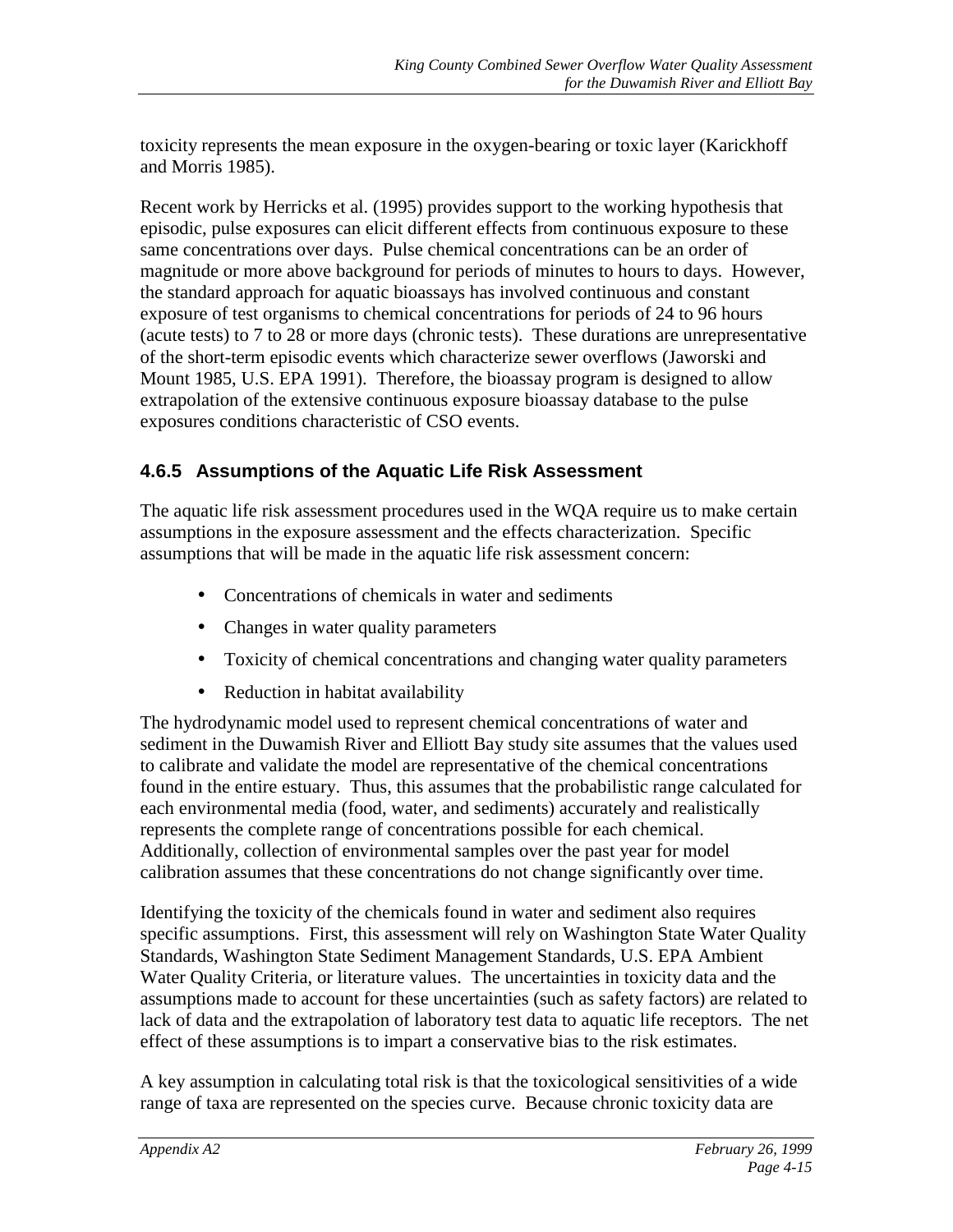<span id="page-29-0"></span>often limited to a small number of species for a given chemical, the chronic species curve is usually estimated from the acute species curve using an ACR. For example, most of the U.S. EPA chronic water quality criteria are calculated using an ACR.

### **4.7 Wildlife Risk Assessment**

Potential risks to wildlife from exposure to toxic chemicals and physical disturbances will be assessed by evaluating:

- Ingestion of contaminated vertebrate and invertebrate prey
- Ingestion of contaminated water
- Changes in the physical environment that adversely affects wildlife use of the site
- Changes in water quality parameters that adversely effects wildlife use of the site

The approach that will be used to assess risks to wildlife will follow available U.S. EPA ecological risk guidance and WERF protocols for ecological risk, specifically the *EPA Proposed Guidelines for Ecological Risk Assessment* (U.S. EPA 1996a), U.S. EPA's *Wildlife Exposure Factors Handbook* (U.S. EPA 1993f), and U.S. EPA's *Final Water Quality Guidance for the Great Lakes System* (U.S. EPA 1995). The spotted sandpiper, great blue heron, bald eagle, and river otter were selected as representative avian and mammalian wildlife species because of their potential exposure to Duwamish River and Elliott Bay water, sediments, and prey.

#### **4.7.1 Measures and Methods for Conducting the Analysis Phase of the Wildlife Risk Assessment**

Risks to wildlife will be assessed for the exposure pathways of CSO effluent and baseline conditions identified in the *Problem Formulation* (Appendix A1) for each avian and mammalian receptor. Exposure concentrations resulting from eating fish and shellfish prey, drinking water, and dermal exposure to water and sediments in the Duwamish River and Elliott Bay will be estimated using the following:

- 1. Analytical measurements of fish and shellfish tissues collected from the study site
- 2. Modeled concentrations in the water column and sediments
- 3. U.S. EPA identified food, water, and sediment consumption rates for each receptor (U.S. EPA 1993f)

Only tissue concentrations appropriate to the type of prey consumed by each receptor will be used in determining exposure.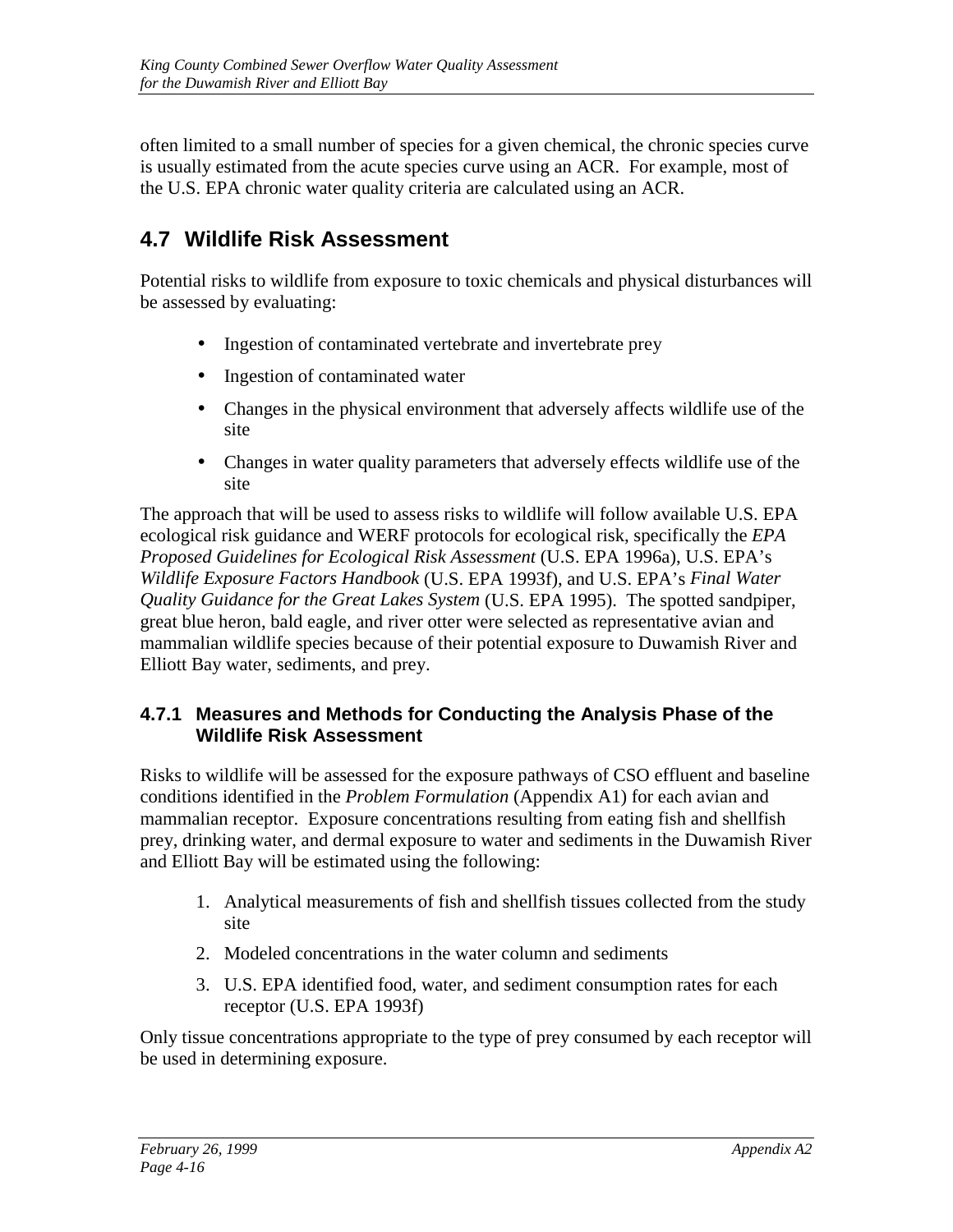<span id="page-30-0"></span>Chemical doses or EEDs will be calculated using the measured and/or modeled concentrations in food, water, and sediments weighted by the consumption rates for each. These doses will be estimated probabilistically to quantify the uncertainty about the actual dose received by each receptor. Concentrations in prey, water, and sediment, as well as consumption values, will be expressed as probability distributions to express the range of exposure values for each wildlife receptor.

The toxic effects of concern in the wildlife risk assessment are those that can affect the survival and reproduction of individual sandpipers and bald eagles and the survival and reproduction of populations of great blue herons and river otters. As no U.S. EPA or Washington wildlife criteria or standards currently exist, the data that will be used to define TRVs will be obtained from the scientific literature (such as the toxicity benchmark values presented in Sample et al. 1996). Mammalian toxicity data will be scaled using the body weight of river otters to extrapolate the effects of laboratory animals to these receptors (Chappell 1992, Watanabe et al. 1992, Sample et al. 1996). In contrast, avian toxicity data will be used directly to estimate risks to sandpipers, great blue herons, and bald eagles regardless of the test organism because toxicity in different birds scales weight to the 1st power (Sample et al. 1996).

Wildlife risks will be determined by combining the results of the exposure assessment (EEDs) with the effects characterization (TRVs) to calculate probabilistic HQs (U.S. EPA 1998). Chemicals with HQ values greater than 1.0 will be identified as presenting potential risks to that wildlife receptor.

#### **4.7.2 Assumptions of the Wildlife Risk Assessment**

The wildlife risk assessment procedures that will be used in the WQA require assumptions in the exposure assessment and the effects characterization. Specific assumptions that will be made in the wildlife risk assessment will concern:

- Concentrations of chemicals in fish and shellfish prey and sediments
- Wildlife consumption rates of fish/shellfish prey and sediments
- Home range for each wildlife receptor
- Extrapolation of toxicity data from laboratory test animals to wildlife receptors

The techniques used to determine chemical concentrations in fish, shellfish, water, and sediment ingested by wildlife in the Duwamish River and Elliott Bay study area assumes that the samples collected are representative of the chemical concentrations found in the entire study area. Thus, this assumes that the probable range calculated for each environmental media accurately and realistically represents the complete range of concentrations possible for each chemical. Additionally, collection of environmental samples in the past year assumes that these concentrations do not change significantly over time.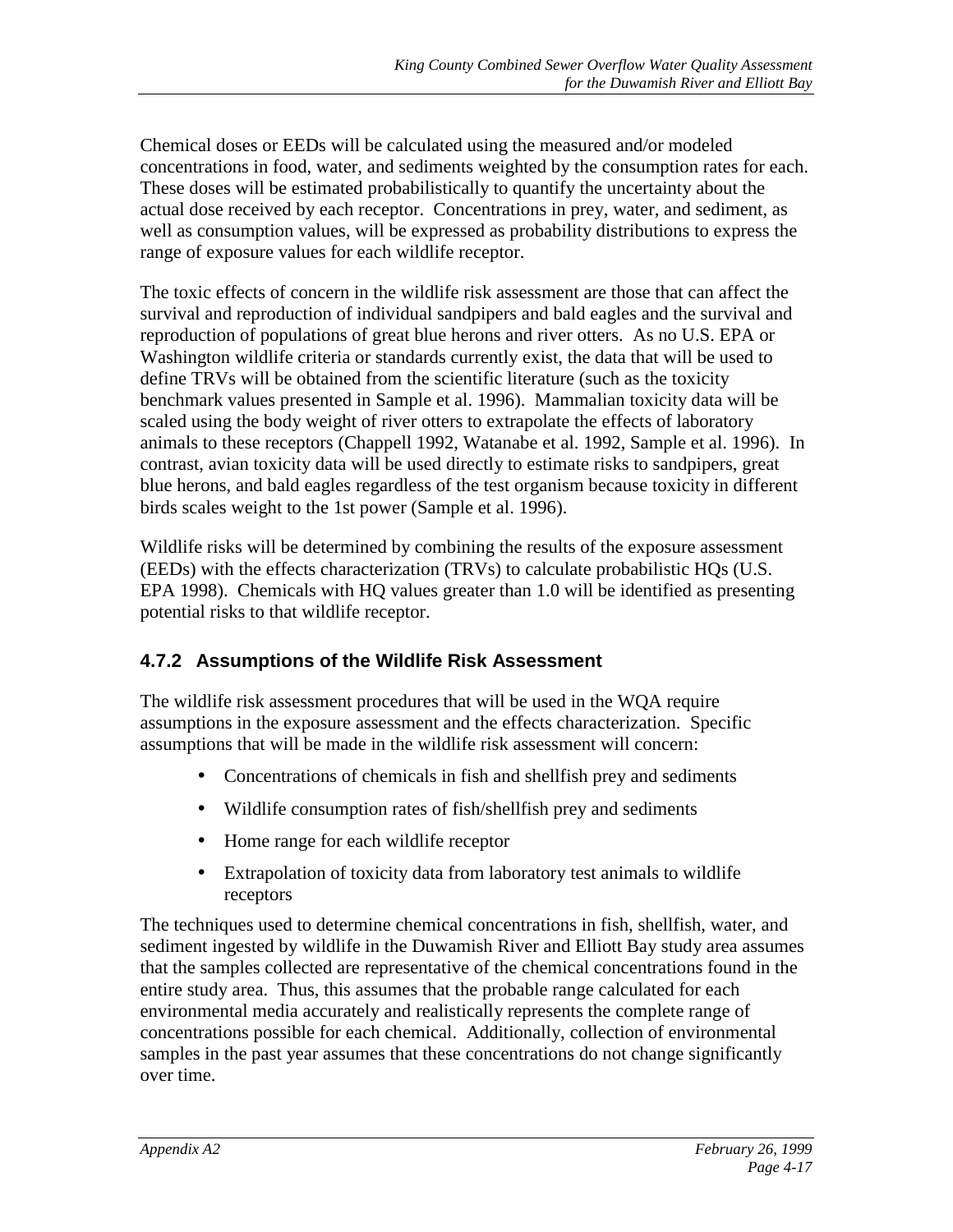<span id="page-31-0"></span>Wildlife consumption rates for water, food, and sediment, as well as mean body weights, taken from U.S. EPA's *Wildlife Exposure Factors Handbook* (U.S. EPA 1993f) are based on measurements throughout the range of each species and do not necessarily represent the specific populations present in the study area. Similarly, literature information used to establish home ranges of each wildlife receptor will reflect the complete species and not necessarily populations using the Duwamish River and Elliott Bay.

Identifying the toxicity of the chemicals found in these environmental media also requires assumptions. First, this assessment will rely on either Washington State Water Quality Standards, Washington State Sediment Standards, U.S. EPA Ambient Water Quality Criteria, or literature values. The uncertainties in toxicity data and the assumption made to account for these uncertainties are related to lack of data and the extrapolation of laboratory animal test data to wildlife receptors. The net effect of these assumptions is to impart a conservative bias to the risk estimates in the wildlife risk characterization.

### **4.8 Human Health Risk Assessment**

The human health risk assessment will estimate potential health risks from chemicals and pathogens under baseline or current conditions, as well as estimate the fraction of health risks attributable to CSO discharges. The human health risk assessment will generally follow the methodology formulated by the U.S. EPA (1989). This methodology consists of three primary steps: exposure assessment, toxicity assessment, and risk characterization. The exposure assessment evaluates potentially exposed populations and exposure pathways, and quantitates a range of potential chemical and pathogen exposures. The toxicity assessment reviews toxicological data for each COPC and provides estimates of their toxicities. The results of the exposure and toxicity assessments are then combined in the risk characterization, where risk estimates are formulated.

The U.S. EPA (1989) methodology will be expanded upon in several ways. First, an explicit problem formulation and analysis plans are prepared to accurately scope the risk assessment. Second, the range of potential toxic effects will be assessed for any chemical identified as being of concern. Third, as much site-specific data will be used as possible, including the results of a fishing (creel) survey of the study area. Finally, the risk assessment will address potential health effects from pathogens that may be present in the CSO discharges.

The methodologies to be used in the exposure assessment, toxicity assessment, and risk characterization, along with assumptions to be made in the evaluation, are discussed in the sections that follow.

#### **4.8.1 Exposure Assessment**

In the exposure assessment stage of the human health risk assessment, potentially exposed populations are assessed, exposure pathways are determined, and the range of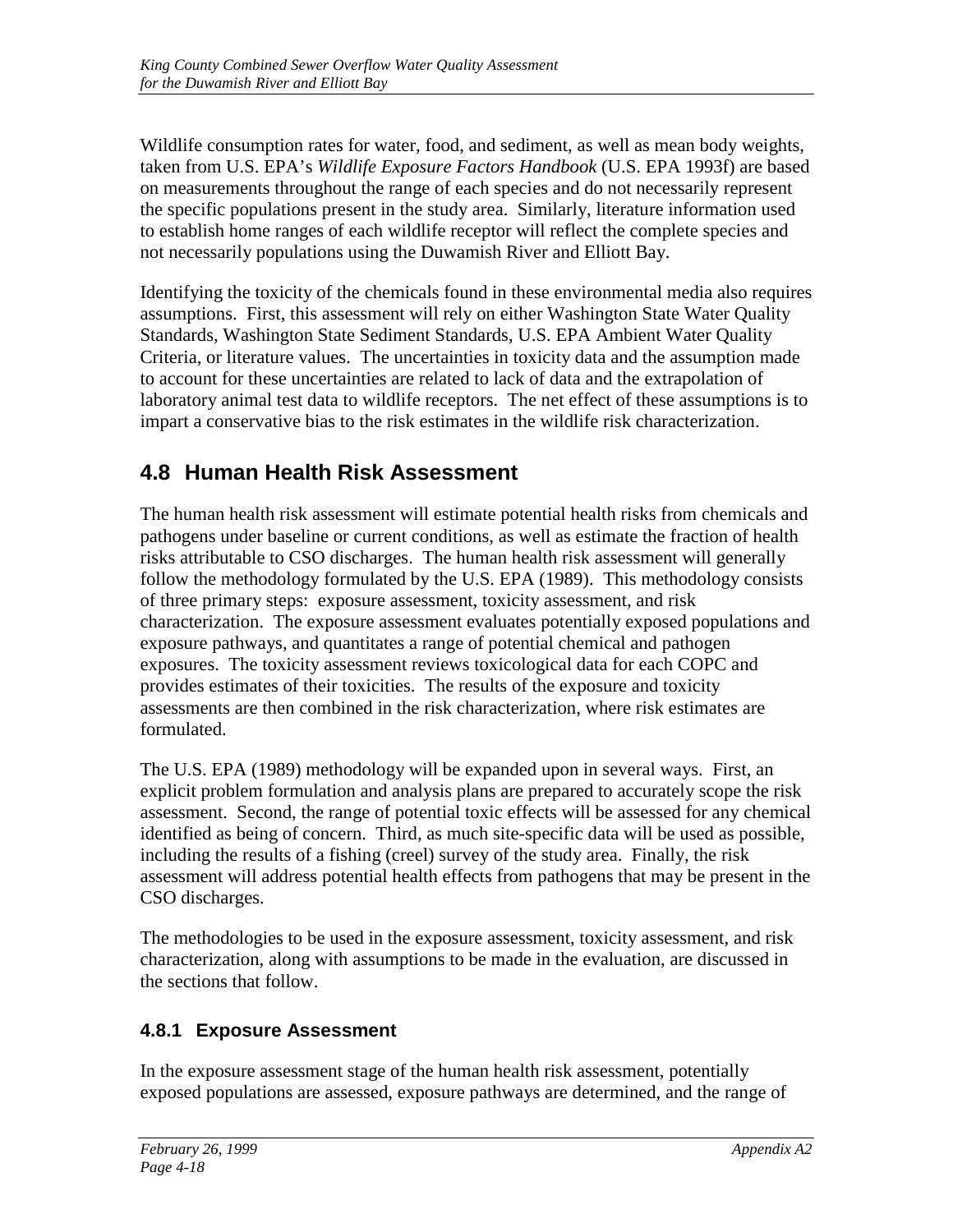<span id="page-32-0"></span>chemical and pathogen exposures are calculated. This approach allows for numerical estimates of potential exposure for each COPC evaluated. The exposed populations, exposure pathways, and the quantification of exposure are discussed below.

*Exposed Populations and Exposure Pathways***.** People may be exposed to chemicals in the Duwamish River and Elliott Bay through a variety of activities. As described in the Problem Formulation (Appendix A1), these include a wide variety of direct exposure activities, such as sailing, wind surfing, swimming, SCUBA diving, wading, line fishing, net fishing, and gathering shellfish and other organisms (e.g., sea cucumbers, seaweed). Indirect activities that may result in exposure may include eating seafood (i.e., fish, shellfish and other organisms) harvested from the Duwamish River and Elliott Bay.

Exposure pathways to be evaluated in the human health risk assessment are detailed in the problem formulation and are summarized in Table 4-3. As shown, incidental ingestion of water and sediment, dermal contact with water and sediment, and ingestion of seafood harvested from the Duwamish River and Elliott Bay will be quantitatively assessed.

| Route of<br><b>Exposure</b> | <b>Media</b>     | <b>COPCs</b><br><b>Evaluated</b> | <b>Activities Potentially</b><br><b>Resulting in Exposure</b>                                                      |
|-----------------------------|------------------|----------------------------------|--------------------------------------------------------------------------------------------------------------------|
| Incidental<br>Ingestion     | Water            | Chemicals,<br>pathogens          | Swimming, sailing, wind surfing, net fishing,<br>line fishing, gathering shellfish and other<br>organisms, playing |
| Dermal<br>Contact           | Water            | Chemicals                        | Swimming, sailing, wind surfing, net fishing,<br>line fishing, gathering shellfish and other<br>organisms, playing |
| Incidental<br>Ingestion     | Sediment         | Chemicals                        | Swimming, sailing, wind surfing, net fishing,<br>line fishing, gathering shellfish and other<br>organisms, playing |
| Dermal<br>Contact           | Sediment         | Chemicals                        | Swimming, sailing, wind surfing, net fishing,<br>line fishing, gathering shellfish and other<br>organisms, playing |
| Ingestion                   | <b>Fish</b>      | Chemicals                        | Eating recreationally-caught fish, eating<br>commercially-caught fish                                              |
| Ingestion                   | <b>Shellfish</b> | Chemicals,<br>pathogens          | Eating recreationally-harvested shellfish,<br>eating commercially-caught shellfish                                 |

**Table 4-3. Exposure Pathways to be Evaluated in Human Health Risk Assessment**

*Quantification of Exposure***.** Two chemical exposure scenarios and one pathogen exposure scenario will be quantified for each exposure pathway evaluated. Exposures will be estimated by combining measured and modeled chemical and pathogen concentrations in the environment and estimates of the types and frequencies of human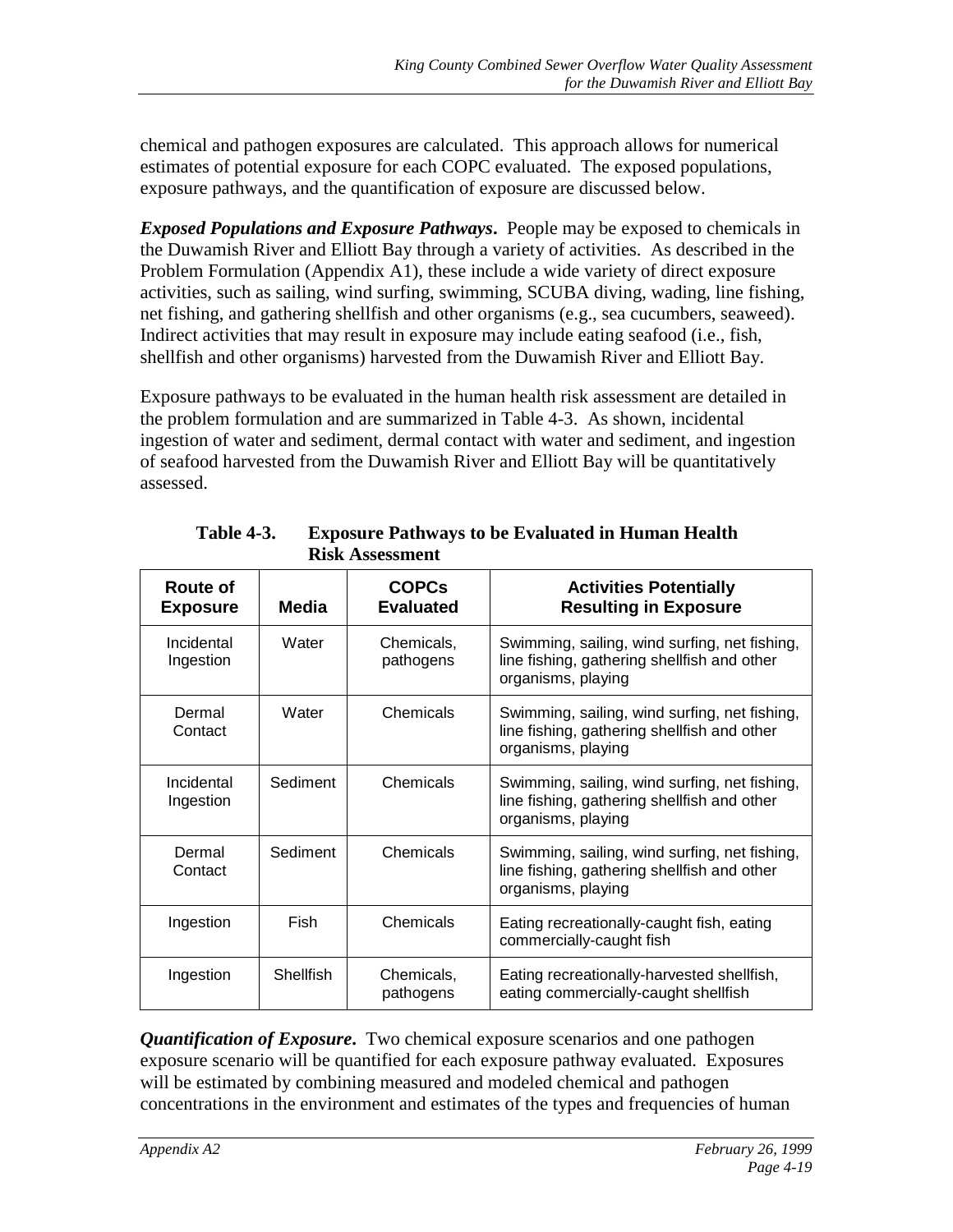<span id="page-33-0"></span>activities that may result in exposures. When possible, site-specific information, such as that derived by the fishing survey for the Duwamish River and Elliott Bay, will be used.

Direct contact human exposures will be calculated using modeled chemical and pathogen concentrations in Duwamish River and Elliott Bay waters and sediments. Chemical and pathogen exposures from seafood consumption will be estimated using measured concentration data in several species for the baseline conditions. Chemical concentrations in seafood will be modeled to estimate the fraction attributable to CSO discharges.

Exposures will be evaluated separately for children and adults. Evaluation of children is often a worst-case scenario, because children typically receive larger chemical doses based on their smaller body weights than adults do. However, because adults may potentially be exposed for the majority of a lifetime, they will also be evaluated.

A range of exposure assumptions will be used to evaluate the variability of possible human exposures. This range will include low, medium, and high estimates for each COPC. For example, low, medium, and high estimates of the number of times a person may come into direct contact with the waters and sediments will be estimated. Such direct contact may occur while wading, fishing, wind surfing, SCUBA diving, etc.

Estimates for the amount of seafood (i.e., fish, shellfish, and other organisms) that people consume from the Duwamish River and Elliott Bay will be derived from the ongoing fishing survey, from other available site-specific information (e.g., phone interviews), and from previous fishing surveys. The fishing survey was designed to estimate the frequency and amount that people catch and consume seafood from the study area, the species of seafood, and the number of people that eat seafood from the study area.

#### **4.8.2 Toxicity Assessment**

The toxicity assessment will present numerical estimates of chemical toxicity and pathogen infectivity for each of the COPCs evaluated. These estimates of chemical toxicity and pathogen infectivity will be combined with the exposure estimates in the risk characterization.

It is acknowledged that a wide range of potential effects, such as developmental effects, systemic effects, reproductive effects, or cancer, may occur from chemical exposure. However, numerical estimates of chemical toxicity are only available for systemic effects and carcinogenicity. Therefore, while other potential effects will be discussed, only numerical estimates of systemic toxicity and carcinogenicity will be presented.

The risk assessment will use the U.S. EPA-derived reference dose (RfD) as an estimate of chemical dose (milligram of chemical per kilogram body weight per day) to which an individual may be exposed without adverse systemic effects. The RfD is calculated based on the theory that there is a threshold dose below which no systemic effects will occur. When data are available, the RfD is based on epidemiological studies in exposed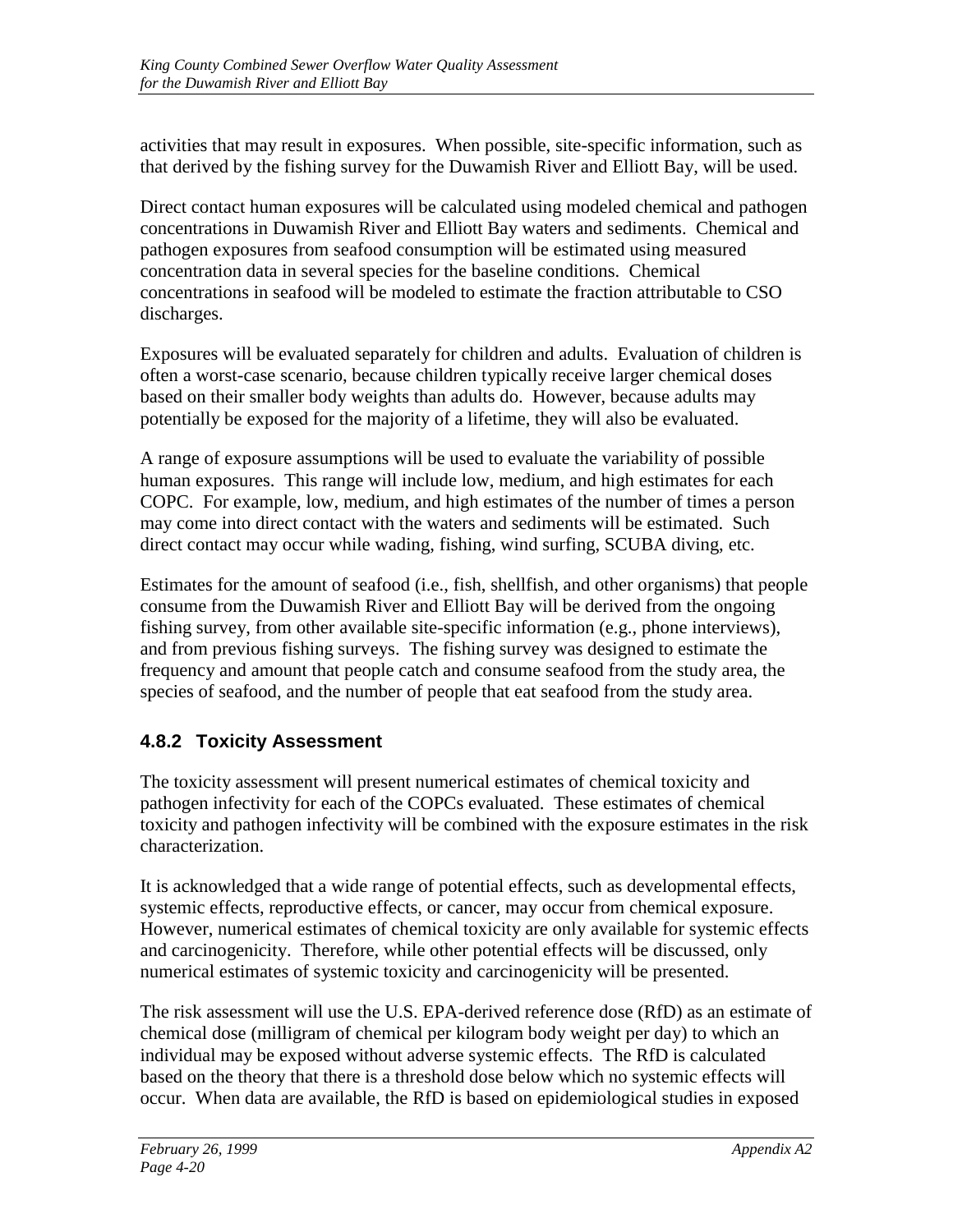<span id="page-34-0"></span>people. When no study results for humans are available, the RfD is derived by combining results from studies using laboratory animals (ideally a no observed adverse effect level [NOAEL]) with various uncertainty factors. The uncertainty factors are generally designed to account for uncertainties in the differences in chemical sensitivity between laboratory animals and humans, the differences in chemical sensitivity between healthy and sensitive individuals in the human population, and the differences between less than lifetime and lifetime exposures. An RfD is usually based on changes in organ (e.g., liver) weight, function, and/or appearance.

To evaluate potential chemical carcinogenicity, the risk assessment will use the U.S. EPA-derived carcinogenic slope factor. The slope factor is calculated based on the current toxicological assumption that for carcinogenic chemicals there is no dose, no matter how small, that does not pose a finite risk of cancer. The cancer slope factor for each chemical is a conservative estimate of the slope of the line that relates the frequency of tumors (the response) to the level of chemical exposure (the dose). Therefore, combining an estimate of an environmental dose (e.g., from eating fish) with the slope factor, the frequency of tumors can be predicted. The slope factor is typically based on results (adjusted for body weight differences) from studies on laboratory animals. When available, results of epidemiological studies in exposed people are used.

Pathogen infectivity will be assessed using either an estimate of the minimum infective dose (MID) derived from the scientific literature or a distribution of infectivity. The MID for each pathogen (e.g., *Salmonella* sp.) is the minimum number of organisms that a person must be exposed to for infection to occur. The MID that is expected to result in infection in less than 25 percent of the population will conservatively be used.

Chemical toxicity data will be taken from the U.S. EPA IRIS data base (U.S. EPA 1996c). If a chemical does not have a toxicity value entered into the IRIS database, U.S. EPA's Health Effect Assessment Summary Tables (HEAST) will be used. For chemicals with no toxicity values in either of these databases, World Health Organization (WHO) databases on Allowable Daily Intakes (ADI) and Tolerable Daily Intakes (TDI) will be searched. Chemicals with no available toxicity information will be identified as posing uncertain risks in the discussion of human health risk.

#### **4.8.3 Risk Characterization**

The potential for human health effects from baseline conditions, along with those attributable to CSO discharges, will be evaluated in the risk characterization stage of the human health risk assessment. Risk characterization takes the results of the exposure and toxicity assessments and derives numerical estimates of potential health risks. Potential health risks will be quantitatively assessed for systemic effects, carcinogenic effects, and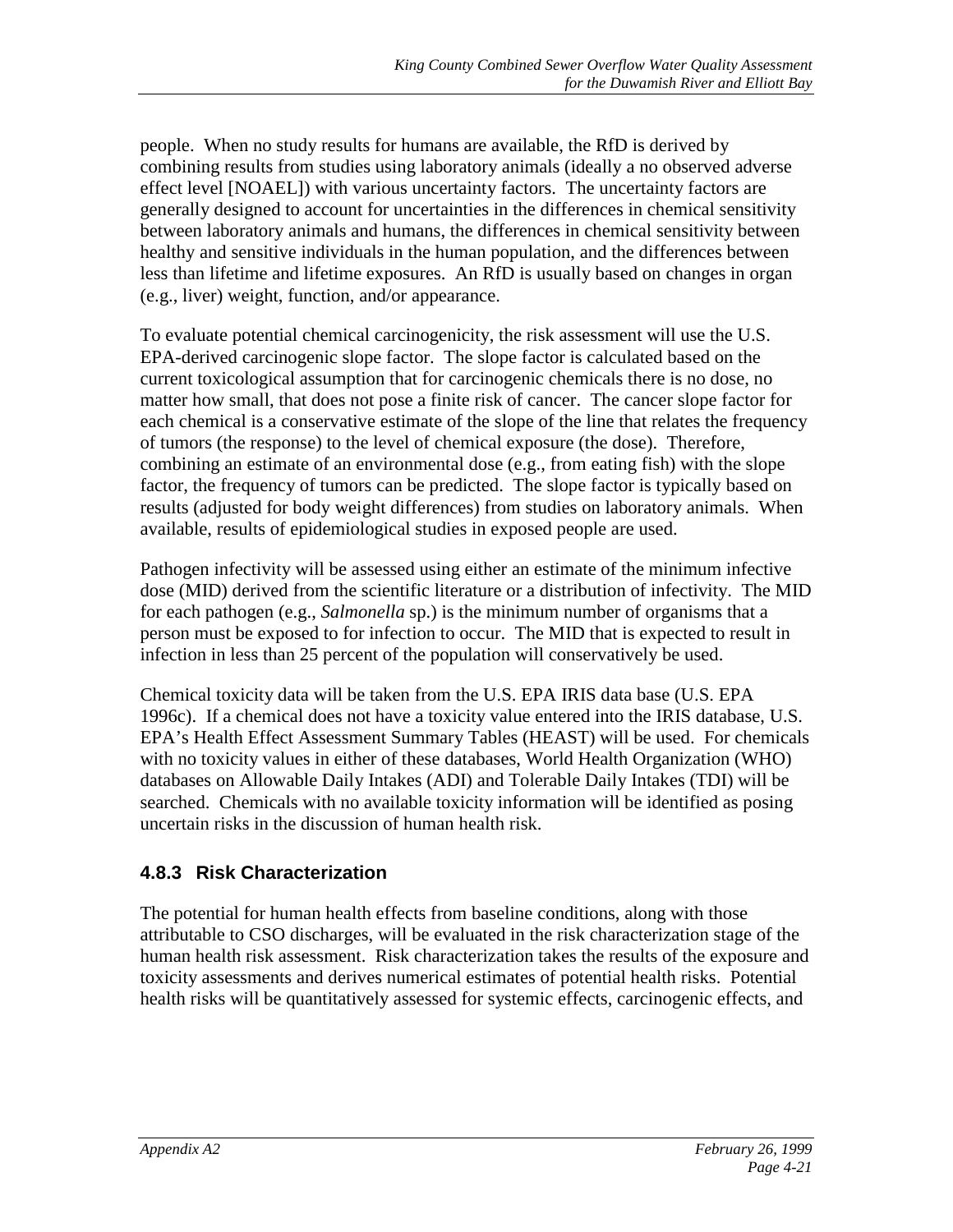pathogenic effects. Other types of effects, such as developmental effects in children and fetuses, will be discussed as appropriate.

**Systemic Effects.** The potential for non-carcinogenic, systemic<sup>12</sup> health effects from chronic (long-term) exposure to a chemical will be expressed as an HQ, in a similar manner to those that will be calculated for aquatic life and wildlife. The HQ represents the ratio of the estimated chemical dose to the chemical RfD. An HQ value that is less than 1.0 implies that non-carcinogenic health effects are unlikely to occur due to the chemical exposure (i.e., the estimated dose is less than the reference dose). An HQ greater than one indicates that the RfD is exceeded. An exceedance of the RfD does not necessarily imply that health effects will occur but instead that there is an increased potential for effects.

*Carcinogenic Effects*. Potential cancer risks will be calculated for each chemical that has a carcinogenic slope factor as the product of the estimated lifetime average daily intake and the cancer slope factor (U.S. EPA 1989). The cancer risk is interpreted as a probability between zero and one that an individual will develop cancer as a result of the chemical exposure, in addition to the background risk of cancer. Therefore, a 0.000001 cancer risk is interpreted as a 1 in 1,000,000 risk of developing cancer due to the estimated chemical exposure. A 0.000001 cancer risk may alternatively be interpreted as a prediction that one person in 1,000,000 exposed people will develop cancer.

Chemical-specific cancer risks will be assumed to be additive, consistent with U.S. EPA risk assessment guidance (U.S. EPA 1989). Total cancer risks in excess of the background cancer risk will be calculated by summing the chemical-specific excess cancer risks (U.S. EPA 1989).

*Pathogenic Effects*. The potential for infection due to microbial contaminants will be expressed as an HQ, similar to that used for system chemical effects. The pathogenic HQ is the ratio of the estimated dose of each pathogen with it's respective MID. An HQ less than one indicates that the dose is less than the MID for 25 percent of the population. An HQ greater than one indicates that the dose is larger than the MID for 25 percent of the population.

*Population Risks*. If sufficient data are available describing the number of people that engage in different activities (e.g., SCUBA diving) and the frequency that they do so, then an estimate of the population risks will be described. The population risk estimates will combine the risk estimates for all exposed people to describe the number of people that may experience different risk levels. It is understood that data describing the number

 $12$  A systemic health effect is any effect that does not result in immediate mortality, but represents an adverse impact on an organ system (e.g., the nervous system, the blood system) that can present a important burden on a person's quality of life.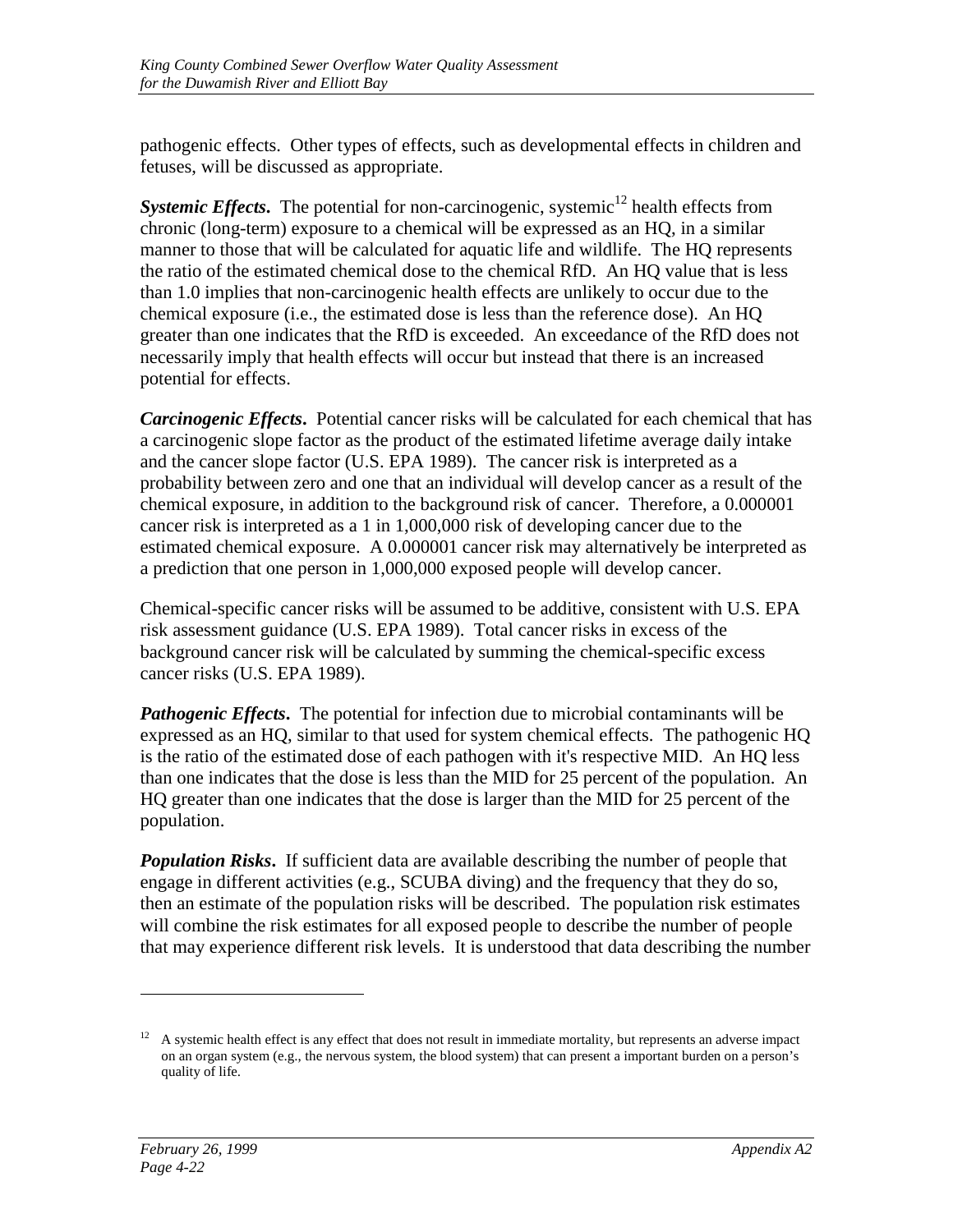<span id="page-36-0"></span>of people that engage in different activities and the frequency that they do so may not be available. In such instances, the population risks will not be estimated.

#### **4.8.4 Assumptions and Uncertainties**

A series of assumptions will be made in the exposure assessment, toxicity assessment, and risk characterization sections of the human health risk assessment. These assumptions and the resulting uncertainties are briefly summarized below.

*Assumptions in the Exposure Assessment***.** Major assumptions in the exposure assessment will include:

- Use of a combination of measured and modeled COPC concentrations in surface water, sediment, and seafood
- Use of a combination of national average and site-specific data to estimate a range of human exposure rates to surface waters, sediments, and seafood
- Use of fecal coliforms as a tracer for other pathogens

The measured and modeled COPC concentrations in surface water, sediment, and seafood assumes that the samples collected are representative of the entire study area. Additionally, collection of samples in a relatively short time period assumes that concentrations do not change significantly over time. Use of national average exposure rates is based on the assumption that these data are representative of the exposed populations. Use of site-specific data (i.e., the current and historical fishing surveys) assumes that these surveys adequately represent the patterns of people eating fish and shellfish in the Duwamish River and Elliott Bay. Finally, use of fecal coliforms as a tracer for other pathogens assumes that the ratio of concentrations of fecal coliform and the other pathogens remain constant after release into the environment. This assumption is uncertain because many pathogens exhibit different die off rates and rates of inactivation.

*Assumptions in the Toxicity Assessment***.** Major assumptions in the toxicity assessment include use of chemical toxicity data for laboratory animals to estimate toxicity to people and use of infectivity data from the scientific literature.

The use of chemical toxicity data for laboratory animals to estimate toxicity to people is a generally accepted method for evaluating chemical toxicity in people. However, differences in chemical sensitivities and biological differences between organisms introduce large uncertainties into this method. Use of infectivity data from the scientific literature assumes that sufficient studies have been completed for the pathogens evaluated to assess their infectivity. There typically are few data available concerning the infectivity of specific organisms.

*Assumptions in the Risk Characterization***.** Major assumptions in the risk characterization include: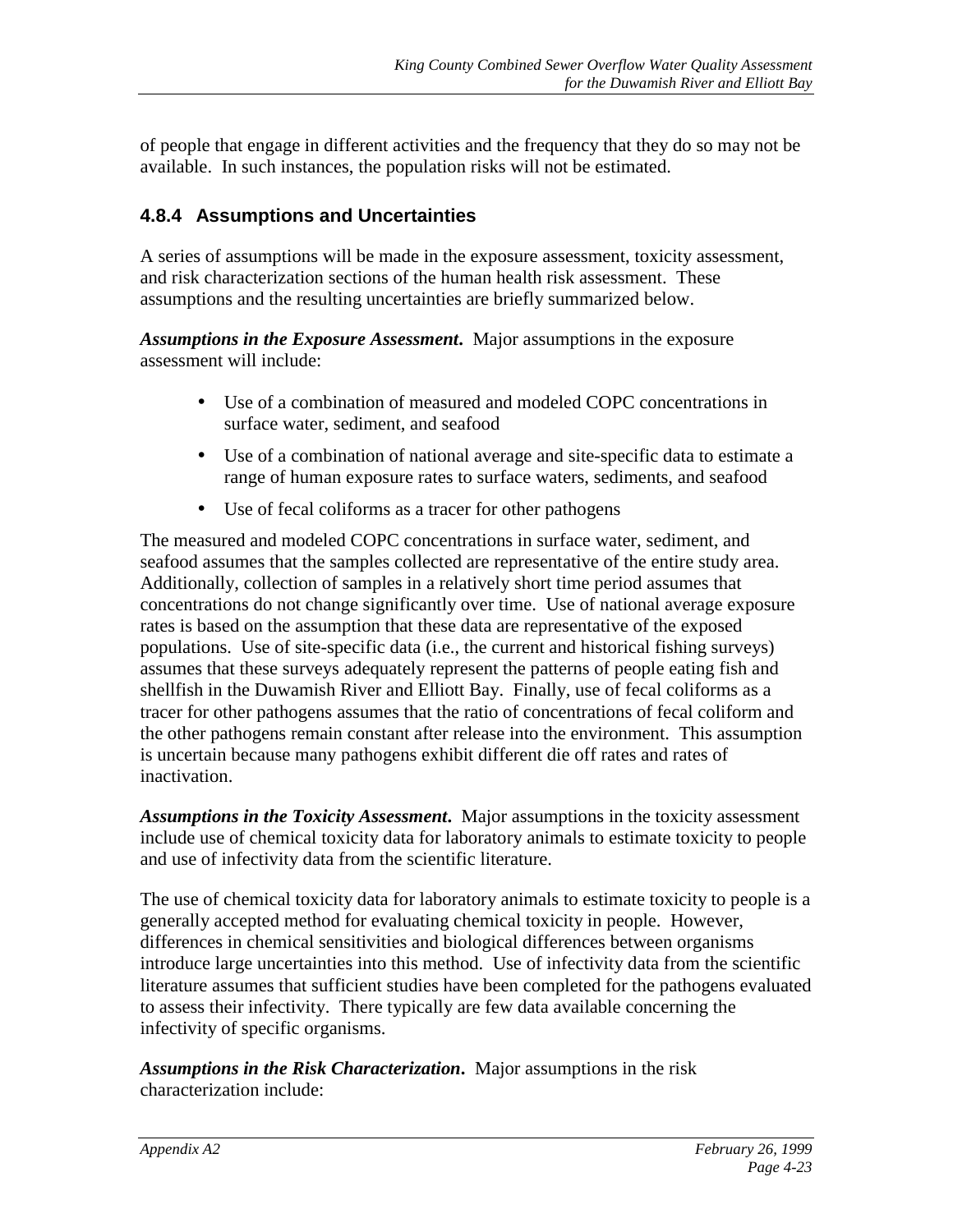- Assumed additivity of chemical systemic toxicity when effects are for the same organ or system
- Assumed additivity of chemical carcinogenicity regardless of the location of effect
- Additivity does not account for possible synergystic or antagonistic effects that may occur; the magnitude this uncertainty has not been quantified. It may increase or decrease any risk estimates made.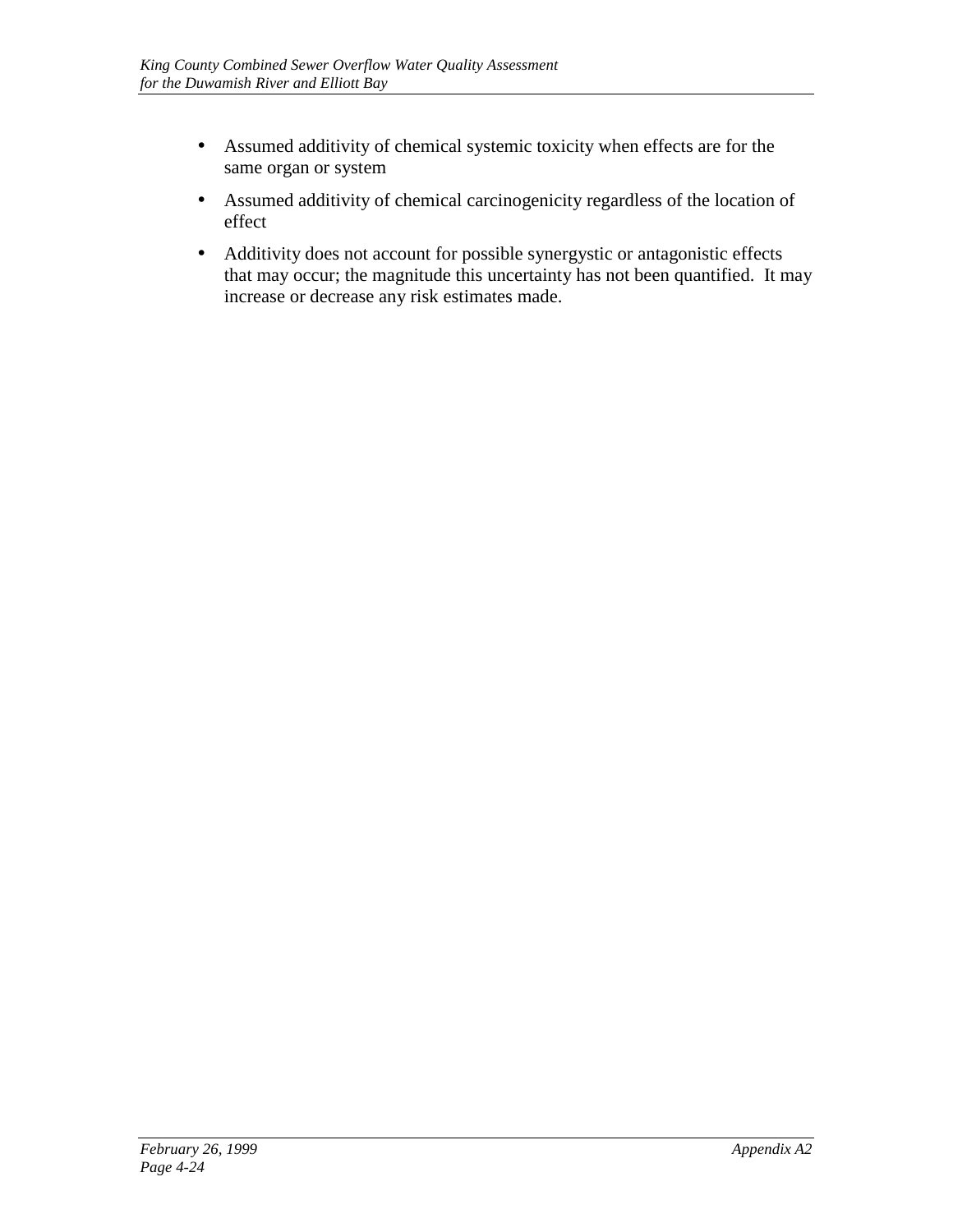# <span id="page-38-0"></span>**5. LEVEL OF UNCERTAINTY IN EXPOSURE PATHWAYS**

While a number of exposure pathways have been identified in the Problem Formulation (Appendix A1), not all pathways can be equally evaluated because of limited information. Additionally, each pathway (or stressor) will not be equally important in posing risks to receptors. Consequently, it is important to identify relationships that have the greatest potential to cause the greatest impact and the uncertainty in our ability to assess that impact to help guide and prioritize the risk assessment efforts (U.S. EPA 1996a). U.S. EPA's guidance on the conduct of ecological risk assessment identifies the following criteria for identifying critical relationships:

- Availability of information
- Strength of information and relationships between stressors and effects
- The assessment endpoints and their relationship to ecosystem function
- Relative importance or influence and mode of action of stressors
- Completeness of known exposure pathways

U.S. EPA advises that where data are insufficient or cannot be gathered, pathways that cannot be assessed are a source of uncertainty and should be described in the analysis plan (U.S. EPA 1996a). Table 5-1 summarizes the uncertainty about the relationships between sources, stressors and receptors presented in the problem formulation.

Information gathered to date indicates that chemical concentrations in water, sediment, and tissues have a potential to pose risks to exposed receptors either directly through consumption (aquatic life, wildlife, and people) or indirectly through reducing prey availability to aquatic life and wildlife. Changes in water quality parameters (e.g., DO, salinity, TSS, and temperature) also have the potential to adversely impact aquatic life and wildlife.<sup>13</sup> Data concerning the threshold levels for adverse impact for each of these stressors are available. Additionally, data will be available from either historical studies conducted in the Duwamish River and Elliott Bay, the current field sampling program, or the hydrodynamic model. The model will allow the assessment of any risks posed by these stressors from either CSO or other sources. Thus, we have a low level of uncertainty about the importance of these stressors and exposure pathways and our ability to assess any potential risks posed to receptors from these stressors.

<sup>13</sup> However, historical data suggests that these changes infrequently approach the thresholds required to elicit adverse impacts.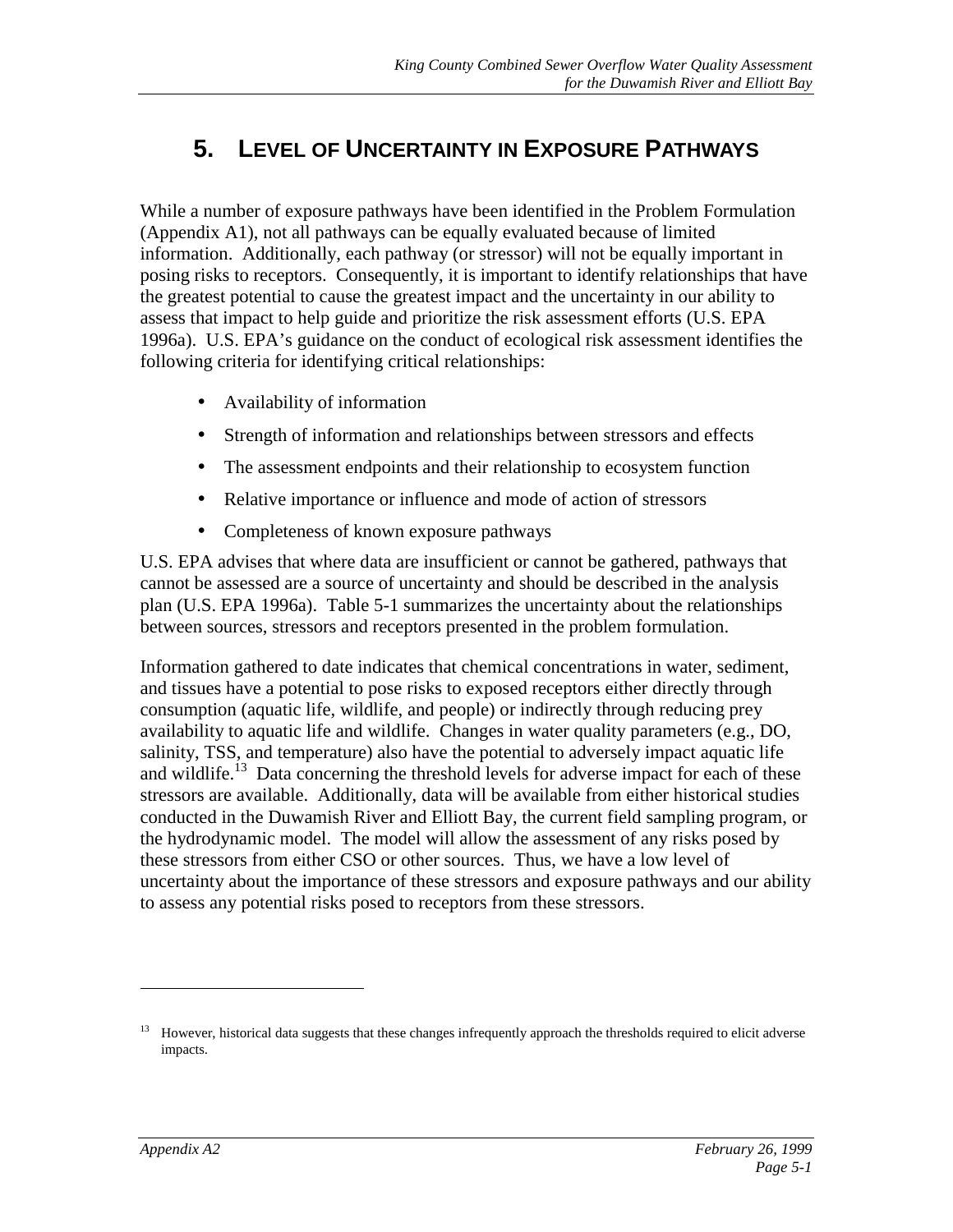#### <span id="page-39-0"></span>**Table 5-1. Level of Uncertainty in Exposure Pathways between Stressors and Receptors Identified in the Problem Formulation**

| <b>Exposure Pathway</b>                                                              | <b>Reason for Level of Uncertainty</b>                             |  |  |
|--------------------------------------------------------------------------------------|--------------------------------------------------------------------|--|--|
| Low Level of Uncertainty Relationships                                               |                                                                    |  |  |
| Exposure of all receptors to toxic chemicals in water,<br>tissue, and sediments      | Data available on exposure and effects                             |  |  |
| Exposure of aquatic and wildlife receptors to<br>changes in water quality parameters | Data available on exposure and effects                             |  |  |
| <b>High Level of Uncertainty Relationships</b>                                       |                                                                    |  |  |
| Habitat destruction and its impact on benthos                                        | Limited data available on effects<br>(also a natural phenomenon)   |  |  |
| Dermal exposure of humans<br>to water and sediments                                  | Limited data available on skin<br>transmissivity of many chemicals |  |  |
| Sediment consumption by bald eagles                                                  | Limited data available on consumption rates                        |  |  |
| Exposure of humans to microbial contaminants                                         | Limited data available on<br>exposure and effects                  |  |  |

In contrast, data on the effects of habitat destruction, the importance of human dermal exposure to water and sediments, and the consumption of sediments by bald eagles are much more limited. For habitat destruction, the biological community using the sediment (benthos) has a ready source of colonists to replace individuals lost in a population from scouring/habitat destruction. Thus, habitat destruction is related to a natural component of this system, and thus it is not clear that enhanced scouring is likely to be a significant stressor in this system.

Dermal exposure is a difficult pathway to evaluate due to the large number of assumptions required for such an evaluation. U.S. EPA has published a decision matrix on evaluating the importance of dermal exposure (U.S. EPA 1992), which will be used in the human health risk assessment. Sediment consumption by bald eagles is likely to be an extremely limited contributor to the total chemical exposure of this receptor<sup>14</sup>. Finally, any efforts to assess risks from exposure to microbial contaminants must also be considered relatively uncertain.

<sup>14</sup> For example, dabbling ducks, which have a much closer association with sediment, only consume 2 percent of their diet as sediment (U.S. EPA 1993f).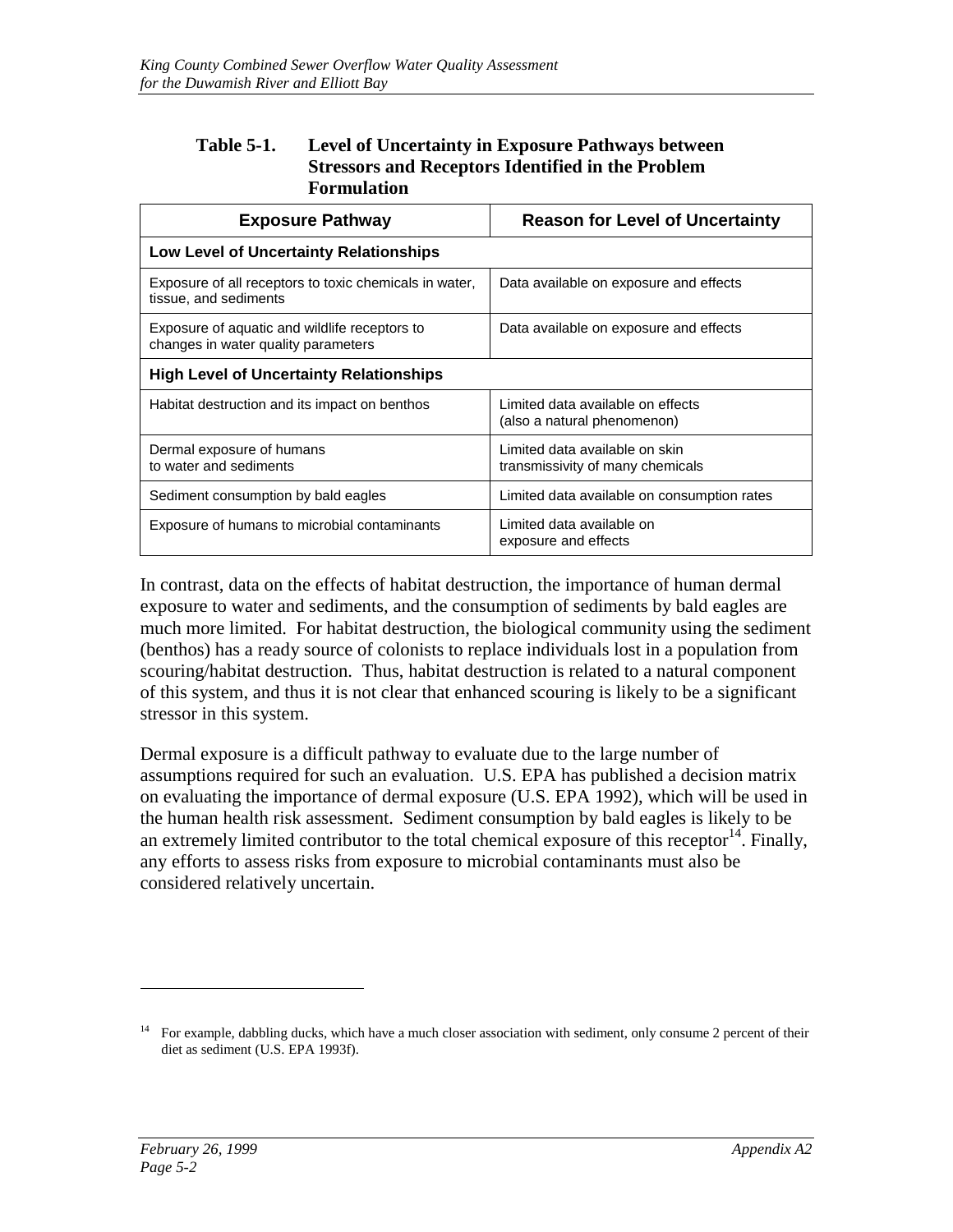# <span id="page-40-0"></span>**6. ADDENDUM—DEVIATIONS FROM THE ANALYSIS PLAN**

As with all large scientific studies, some of the tasks described in the analysis plan were implemented differently than described, while some others were not implemented at all. These changes to the plans were implemented, as new information became available or better understanding of the study area developed. We believe that the changes improved the quality of the final product and, in some instances, focused the study on issues that clearly need to be addressed. These deviations to the analysis plan occurred after the analysis plan was completed in June 1997. This addendum, added in February 1999, points out the deviations, and briefly explains we did some things differently than we originally planned.

Proposed changes in plans were routinely discussed at weekly project team meetings. If such changes could potentially affect the WQA results, they were discussed at monthly meetings with the stakeholder committee. Significant changes were also brought to the WERF peer review committee. An example was the decision to use all the field data to calibrate the Duwamish Estuary model, rather than withholding half the data for model validation. The modelers proposed this change to the project team, which discussed and agreed with the change. The stakeholder committee was told of the proposed change at one of its monthly meetings and given an opportunity to question or comment on it. The modeler on the peer review committee was asked to provide his opinion on the proposed change. A consensus developed that the proposed change was a good idea, and it was implemented.

This section identifies the deviations, and briefly explains the rationale for each deviation.

### **6.1 Changes in Terminology**

The analysis plan does not always use the terminology we adopted in writing the Overview and Interpretation Report (Volume 1) and the Methods and Results (Appendix B). For example, during the course of the project we adopted the terms "baseline" and "without CSOs" for describing the two scenarios evaluated in the exposure analysis, and "other sources" for sources (of stressors) other than CSOs. In the Problem Formulation and the Analysis Plan, we use different terms, for example, "with CSO" for baseline, "no CSO" and "zero CSO" for without CSO, and "non-CSO sources" for other sources.

#### **6.2 Chemical Measurements in Background/Reference Areas**

We collected more reference site chemistry data than called for in the analysis plan. Table 3-4 presented the types of reference site samples we planned to collect for chemical analysis. The types of samples we did collect included:

• Sole, crab, perch, and prawns from Port Susan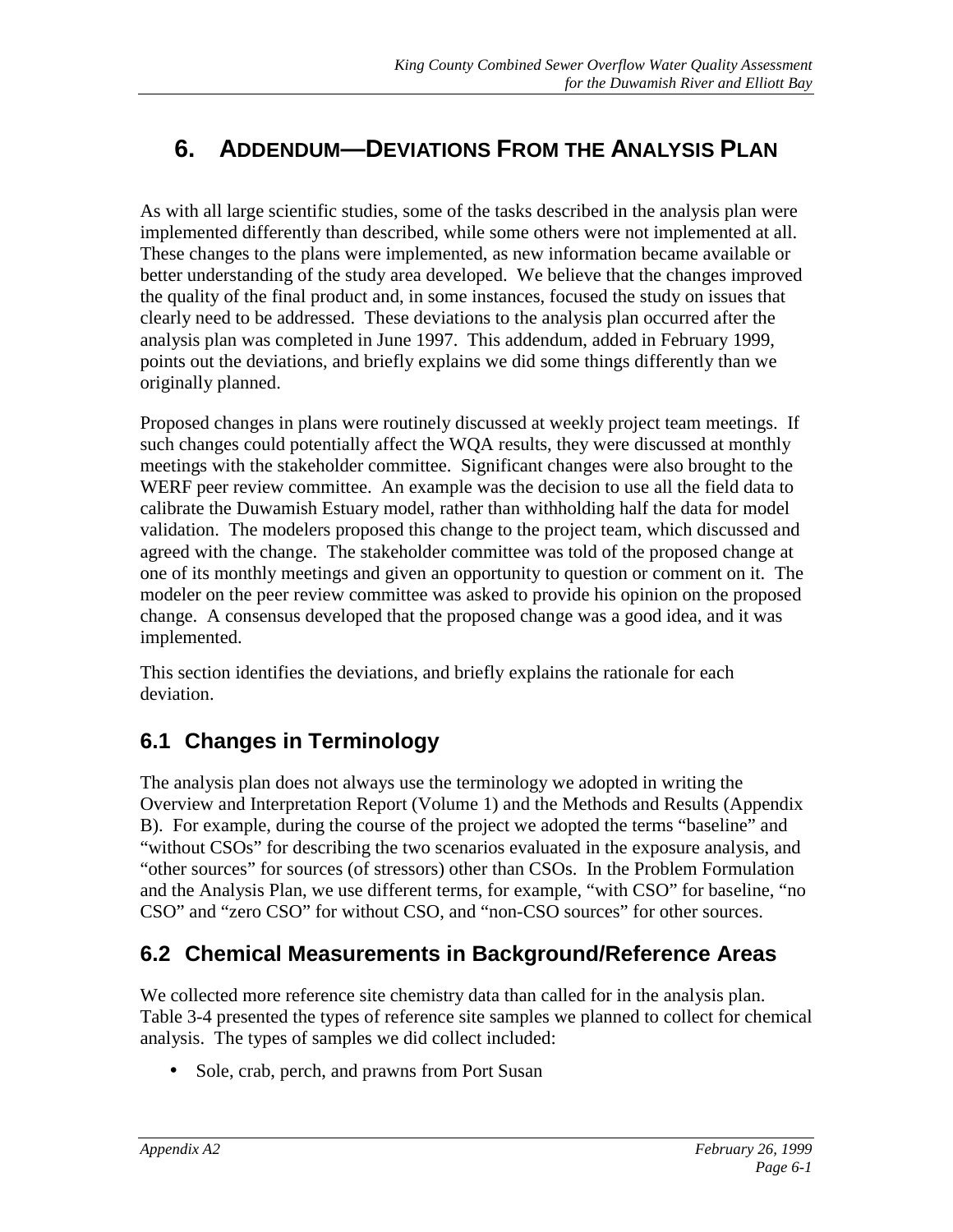- <span id="page-41-0"></span>• Invertebrates (*Coropheum and Eogammarus)* from the Nisqually Delta
- Sediment samples from the Kellogg Island benthic survey reference site
- Mussel data from in-river reference sites and a "clean" marine baseline site (Totten Inlet)

We used sediment concentration data from WSDOE's Puget Sound reference sediment sites rather than collecting new reference sediment samples. We did not collect reference water samples.

### **6.3 Habitat Loss**

The analysis plan called for estimating the size of any areas scoured by CSO discharges (Table 3-6). We did not estimate areas scoured, instead we simply reported that CSOs do cause scouring when they discharge to the intertidal zone at low tide.

### **6.4 Pathogen Monitoring**

The analysis plan called for analyzing raw sewage for the bacteria *Salmonella, Listeria* and Yersiniae, as well as enteric viruses. We did this, and additionally we analyzed for *Giardia* cysts. We did monitor for the bacteria *Salmonella*, *Listeria* and Yersiniae in mussels as well, but we did not collect daily mussel samples after a CSO event to determine the time required for concentrations to return to background.

### **6.5 Model Validation**

As noted previously, we did not validate the model, choosing instead to use all the data for calibration. This is discussed in greater depth in Volume 1, at the end of Section 5.3, *Precautions for Future Investigations*. The purpose of using all the data for calibration was to get the best model calibration possible. Also, the field sampling program took place over a single six-month period, so we did not believe the calibration and validation data sets would be sufficiently independent to really consider the model validated.

#### **6.6 Interfacing the Model with the Risk Assessment**

The analysis plan called for evaluating concentration for the average, median,  $75<sup>th</sup>$ percentile and 95th percentile model cells. We evaluated concentrations (and risks) for all model cells comprising the Duwamish River and Elliott Bay study area.

### **6.7 Bioaccumulative COPCs**

The analysis plan indicated we would, if necessary, use an unsteady state bioaccumulation model to estimate fish tissue concentrations under the without CSOs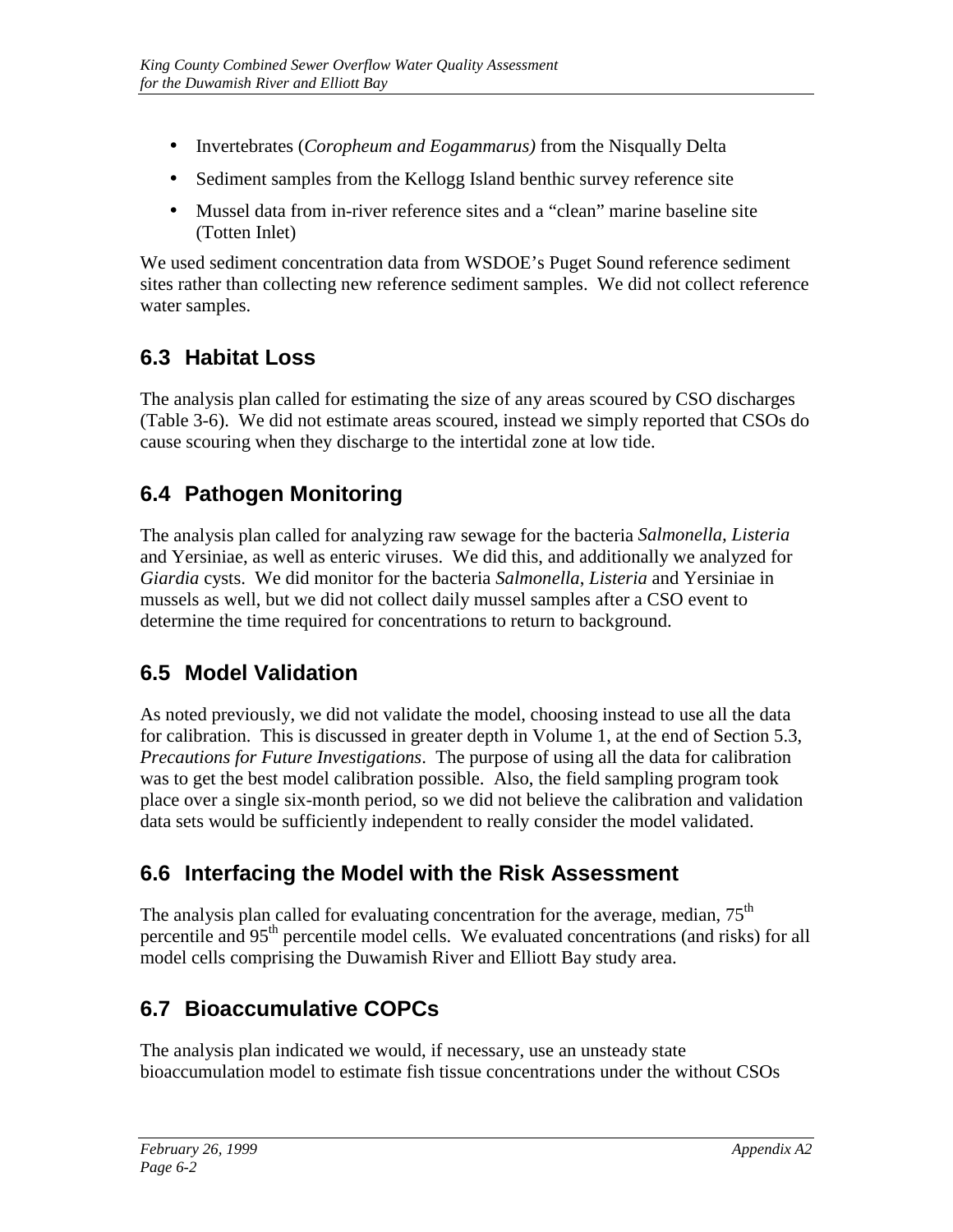<span id="page-42-0"></span>scenario. This was unnecessary because CSOs were found to contributed minimally to fish PCB exposures.

### **6.8 Identification of Candidate Chemical Stressors**

We followed the procedure for identifying candidate chemical stressors as described in (Figure 4-3, and Tables 4-1 and 4-2), but in addition we also looked at other data, including mussel tissue concentrations and historical records to identify other candidate chemical stressors, as described in Appendix B-1.

### **6.9 Risks from Changes in Water Velocity (Displacement)**

The analysis plan called for evaluating risks from this stressor qualitatively, but we were able to develop numerical thresholds and evaluate the risk quantitatively.

### **6.10 Aquatic Life Risk Assessment – Water Quality Parameters**

The analysis plan called for modeling temperature in the estuary; we instead based the risk assessment on actual measured temperature data.

### **6.11 Aquatic Life Risk Assessment – Physical Stressors**

The analysis plan called for evaluating potential adverse effects to benthic communities qualitatively; we conducted this analysis quantitatively as described in Appendix B-4.

### **6.12 Pulse Exposure Ratio Bioassays**

The analysis plan called for conducting a set of Pulse Exposure Ratio (PER) laboratory bioassays to extrapolate from the continuous exposure of standard toxicity tests to the short-term episodic events we expected to characterize CSO events. We found, though, that exposure durations associated with CSOs in the Duwamish Estuary were sufficiently long to obviate the need for PER bioassays, so they were not conducted.

### **6.13 Benthic Assessment**

The objectives and design of the benthic survey as described in the analysis plan were modified. Rather than a farfield investigation to corroborate risk estimates, the benthic survey was conducted as a nearfield investigation, to quantify the potential risks to benthos from CSOs in the immediate vicinity of the CSO discharge. The benthic survey methods and results are presented in Appendix B-4.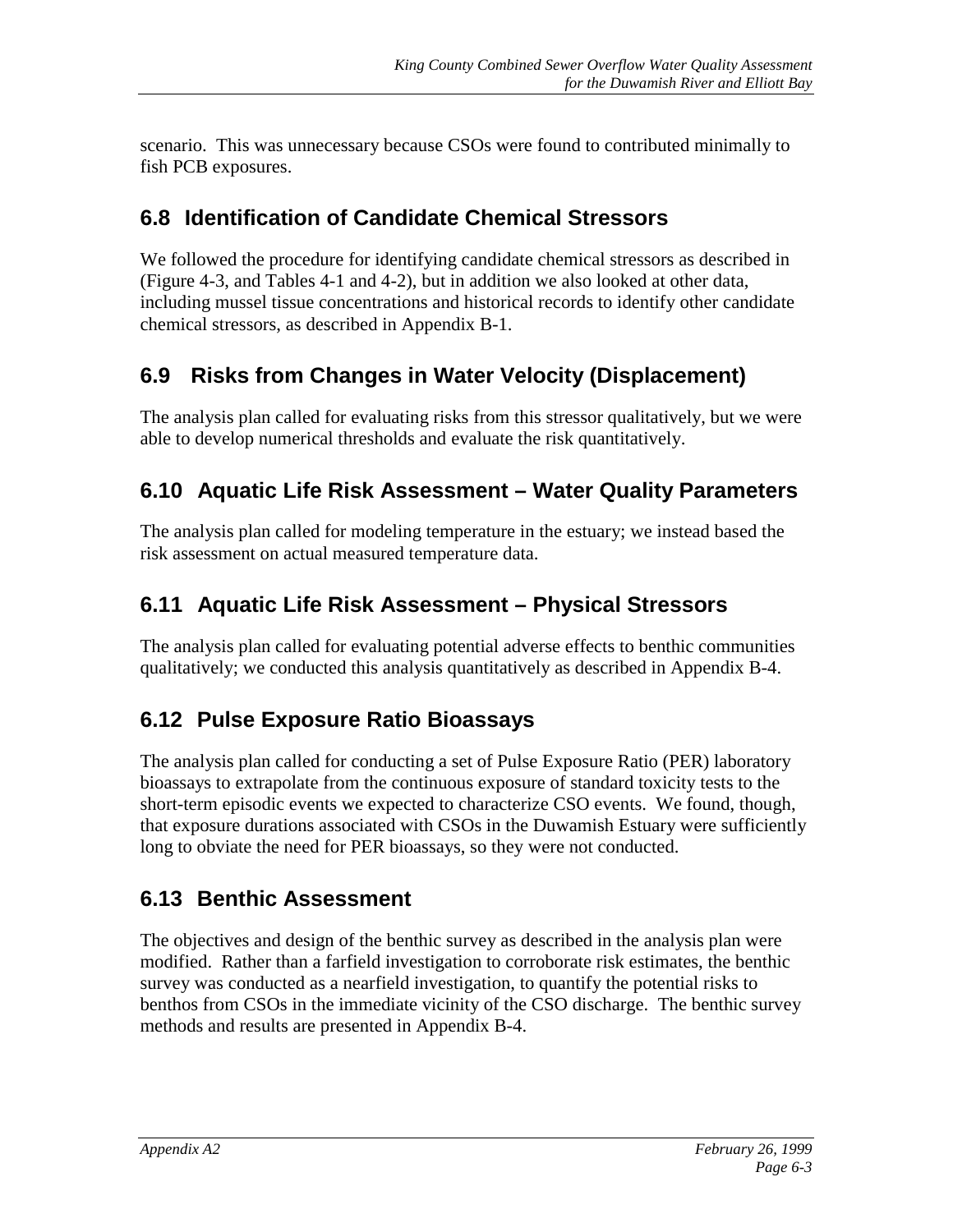# <span id="page-43-0"></span>**6.14 Water Column and Sediment Bioassays**

It was decided to redirect the effort originally budgeted for water column and sediment bioassays to other needs, including additional tissue chemistry data. We did do one CSO bioassay (Brandon Street). Pulse exposure bioassays were deemed unnecessary because we found exposures were of acute duration or longer.

#### **6.15 Wildlife Risk Assessment – Changes in Habitat and Water Quality Parameters**

The analysis plan called for evaluating changes in habitat and water quality parameters that adversely affect wildlife use of the estuary. We did not explicitly assess these stressors for risks to wildlife, based on a subsequent determination that CSO-caused changes in habitat and water quality parameters were insignificant from a wildlife risk perspective.

### **6.16 Wildlife Risk Assessment – Hazard Indices**

The analysis plan called for computing hazard indices by summing hazard quotients for chemicals with similar mode of toxicity. We did not explicitly compute hazard indices because the wildlife hazard quotients were too low for additive risk to affect the findings of risk only from lead and (for river otter only) arsenic.

### **6.17 Minimum Infective Dose for Pathogen Risk Assessment**

The analysis plan called for using minimum infective doses (MIDs) as effects thresholds for the pathogen risk assessment. We were able to improve on the proposed methodology by obtaining dose-response relationships from the scientific literature for *Giardia* and enteric viruses. We were unable to determine MIDs or dose-response relationships for the bacteria *Salmonella*, *Listeria* and Yersiniae, so we assessed risks only for *Giardia* and enteric viruses.

# **6.18 Benthic Survey**

The problem formulation called for conducting benthic community surveys near the mouth of several CSOs, at a reference site outside the study area, and at a reference site outside the study area. We only did one CSO and did not do reference sites outside the study area, instead using Washington State's reference ranges.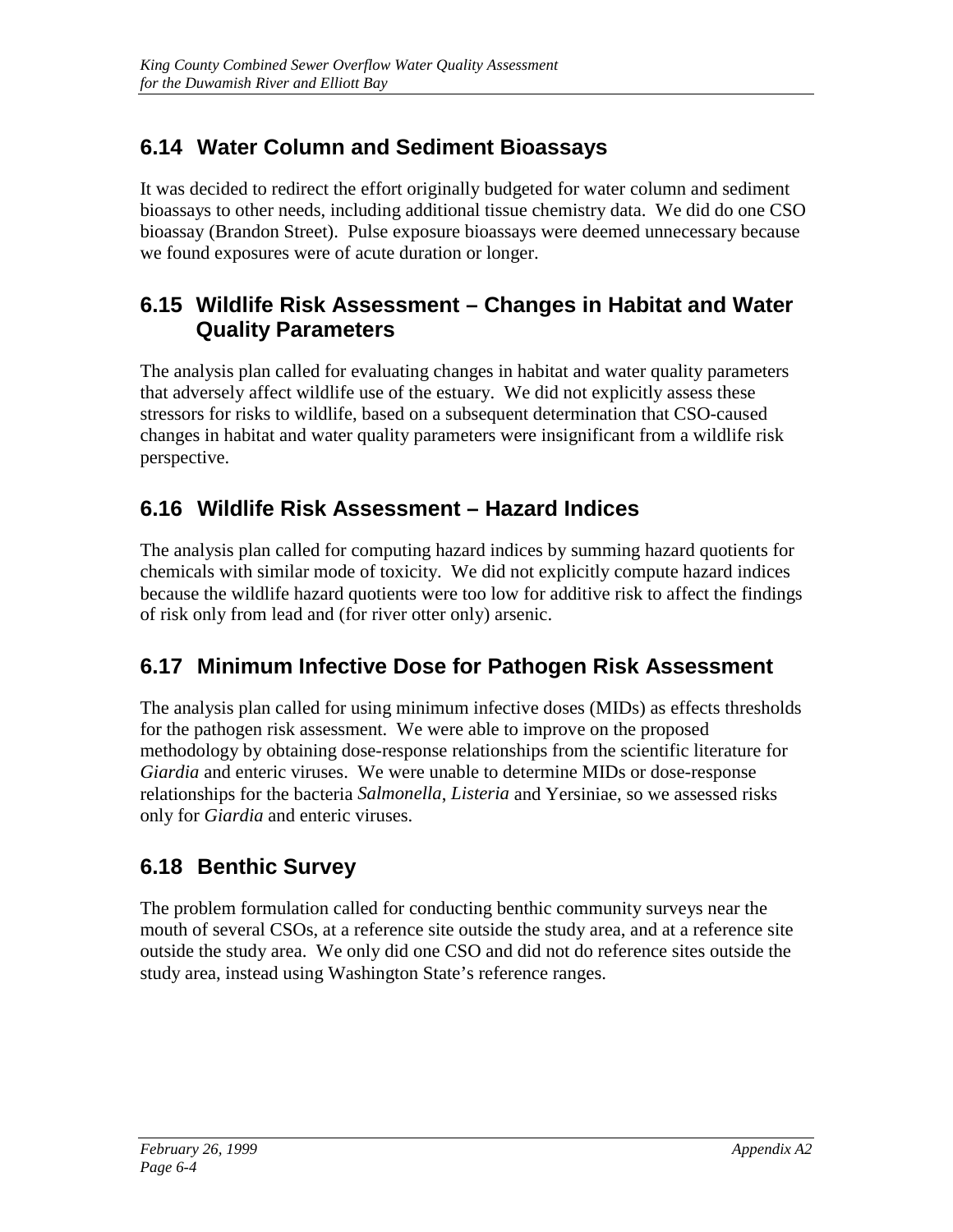# **7. REFERENCES**

<span id="page-44-0"></span>Abbott, J.D., S.W. Hinton, and D.L. Borton. 1995. Pilot-scale validation of the RIVER/FISH bioaccumulation modeling program for nonpolar hydrophobic organic compounds using the model compounds 2,3,7,8-TCDD and 2,3,7,8-TCDF. Environmental Toxicology and Chemistry. 14(11):1999-2012.

Chappell, W.R. 1992. Scaling toxicity data across species. Environmental Geochemistry and Health. 14(3):71-80.

DiToro, D.M., C.S. Zarba, D.J. Hansen, W.J. Berry, R.C. Swartz, C.E. Cowan, S.P. Pavlou, H.E. Allen, N.A. Thomas, and P.R. Paquin. 1991. Technical basis for establishing sediment quality criteria for nonionic organic chemicals by using equilibrium partitioning. Environmental Toxicology and Chemistry. 10:1541-1583.

Herricks, E.E., I. Milne, and I. Johnson. 1995. Region specific timescale toxicity in aquatic ecosystems. Project 92-BAR-1. Annual Report 1995. Water Environmental Research Foundation. Alexandria, Virginia.

Ingersoll, C.G., P.S. Haverland, E.L. Brunson, T.J. Canfield, E.J. Dwyer, C.E. Henke, N.E. Kemble, and D.R. Mount. 1996. Calculation and evaluation of sediment effects concentrations for the amphipod, *Hyallela azteca*, and the midge, *Chironomus riparius*. J. Great Lakes Res. 22:602-623.

Jaworski, N.A. and D.I. Mount. 1985. Use of statistical information to improve compatibility between various components of the water quality based approach. *In*: R.D. Cardwell, R. Purdy, and R.C. Bahner, eds. Aquatic Toxicology and Hazard Assessments: Seventh Symposium. ASTM STP 854. American Society of Testing and Materials. Philadelphia, Pennsylvania. pp. 565-573.

Karickhoff, S.W. and K.R. Morris. 1985. Sorption dynamics of hydrophobic pollutants in sediment suspensions. Environmental Toxicology and Chemistry, 4:469-479.

Long, E.R. and L.G. Morgan. 1990. The potential for biological effects of sediment-sorbed contaminants testes in the National Status and Trends Program. NOAA Technical Memorandum NOS OMA 52. National Oceanic and Atmospheric Administration, National Ocean Service, Office of Oceanography and Marine Assessment. Seattle, Washington.

Long, E.R., D.D. MacDonald, S.L. Smith, and F.D. Calder. 1995. Incidence of adverse biological effects within ranges of chemical concentrations in marine and estuarine sediments. Environmental Management, 19:81-97.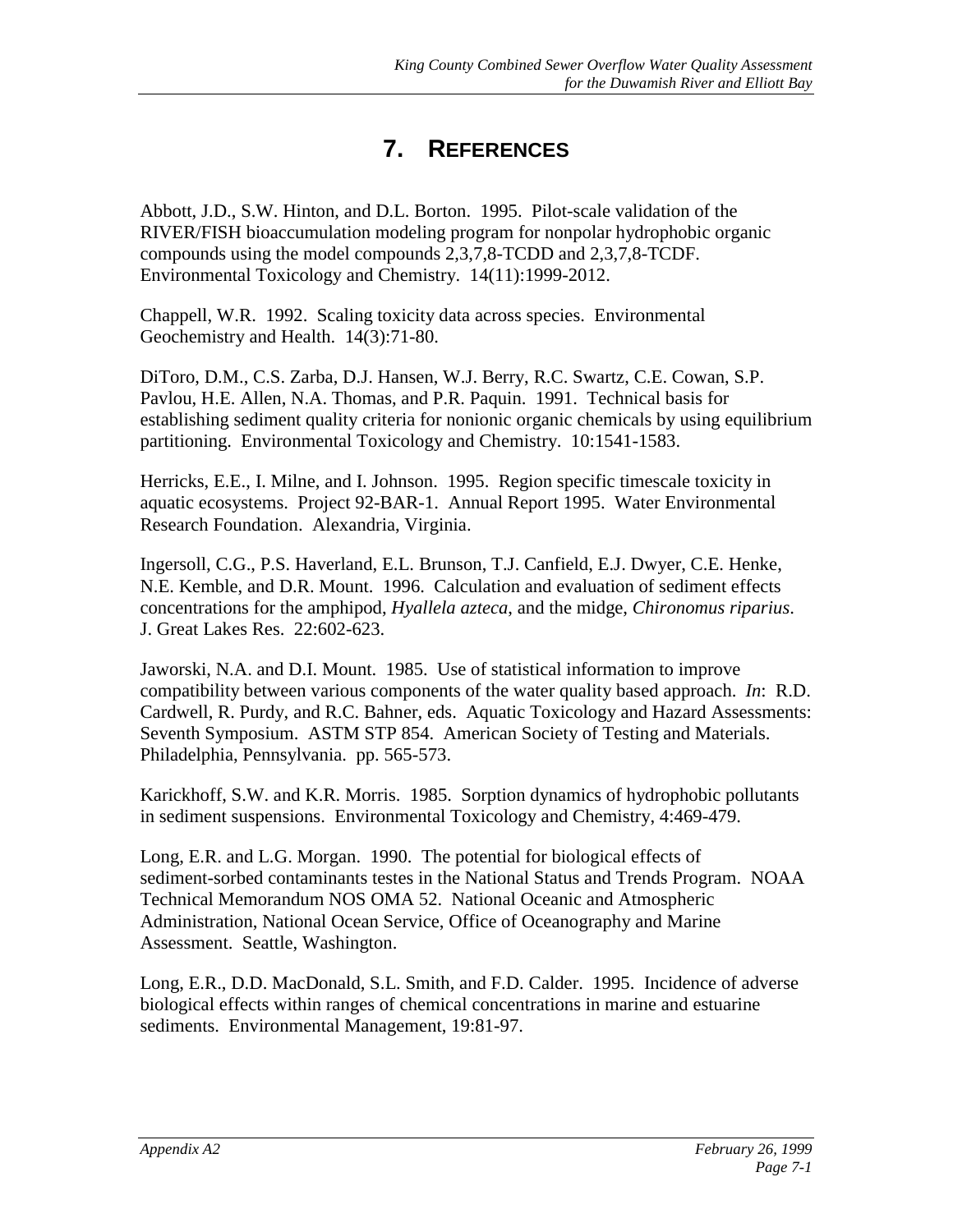Mount, D.I., A.E. Steen, and T. Norberg-King [Editors]. 1986a. Validity of effluent and ambient toxicity tests for predicting biological impact, Back River, Baltimore Harbor, Maryland. U.S. Environmental Protection Agency. EPA 600/8-86/001.

Mount, D.I., T. Norberg-King, and A.E. Steen [editors]. 1986b. Validity of effluent and ambient toxicity tests for predicting biological impact, Naugatuck River, Waterbury, Connecticut. U.S. Environmental Protection Agency. EPA 600/8-86/005.

National Council of the Pulp and Paper Industry for Air and Stream Improvement (NCASI). 1996. A procedure for estimating TCDD/TCDF concentration in river water and fish. Technical Bulletin. New York, New York. (In Press).

Norberg-King, T.J. and D.I. Mount [Editors]. 1986. Validity of effluent and ambient toxicity tests for predicting biological impact, Skeleton Creek, Enid, Oklahoma. U.S. Environmental Protection Agency. EPA 600/8-86/002.

Parametrix, Inc. 1993. Ecological risk assessment for Pinal Creek WQARF site, Gila County, Arizona. Prepared for HydroGeo Chem, Inc. Kirkland, Washington. 120p+appendices.

Parkhurst, B.R., W. Warren-Hicks, R.D. Cardwell, J.S. Volosin, T. Etchinson, J. Butcher, and S. Covington. 1996. Methodology for aquatic ecological risk assessment. Prepared for Water Environment Research Foundation. Alexandria, Virginia.

Persaud, D., R. Jaagumagi, and A. Hayton. 1993. Guidelines for the protection and management of aquatic sediment quality in Ontario. Water Resources Branch, Ontario Ministry of the Environment and Energy. Queen's Printer for Ontario. ISBN 0-7729-9248-7.

Sample, B.E., D.M. Opresko, and G.W. Suter, II. 1996. Toxicological benchmarks for wildlife: 1996 Revision. Oak Ridge National Laboratory, under contract DE-AC05- 84OR21400 for the U.S. Department of Energy.

Sherer, R.A. and P.S. Price. 1993. The effect of cooking processes on PCB levels in edible fish tissue. Quality Assurance: Good Practice, Regulation and Law, 2(4):396-407.

Stephan, C.E., D.I. Mount, D.J. Hansen, J.H. Gentile, G.A. Chapman, and W.A. Brungs. 1985. Guidelines for deriving numerical national water quality criteria for the protection of aquatic life and its uses. U.S. EPA, Environmental Research laboratory-Duluth. Duluth, Minnesota. NTIS No. PB85-227049. 98 pp.

U.S. EPA. 1989. Risk assessment guidance for Superfund: Volume 1: Human health evaluation manual (Part A), Interim Final. U.S. Environmental Protection Agency, Office of Emergency and Remedial Response. EPA/540/1-89/002.